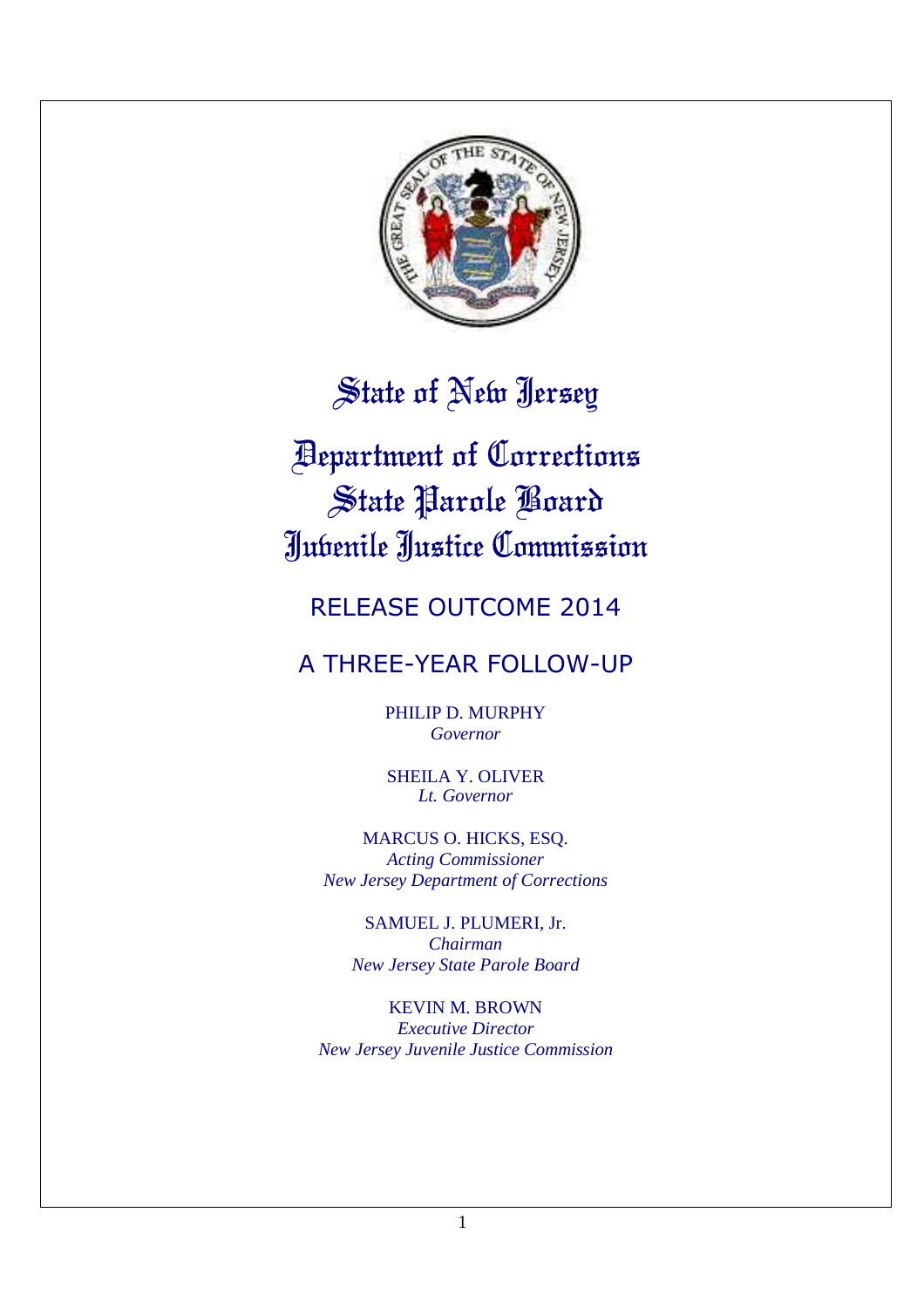| <b>TABLE OF CONTENTS</b>                                                             |              |
|--------------------------------------------------------------------------------------|--------------|
| <b>ACKNOWLEDGEMENTS</b>                                                              | $\mathbf{3}$ |
|                                                                                      |              |
| <b>REPORT HIGHLIGHTS</b>                                                             | 5            |
|                                                                                      |              |
| <b>INTRODUCTION</b>                                                                  | 8            |
|                                                                                      |              |
| <b>AGENCY MISSION STATEMENTS</b>                                                     | 9            |
|                                                                                      |              |
| <b>METHODOLOGY</b>                                                                   | 11           |
|                                                                                      |              |
| <b>RESULTS: New Jersey Department of Corrections and State Parole Board</b>          | 14           |
| 2014 Release Cohort Characteristics                                                  |              |
| 2014 Release Cohort Recidivism                                                       |              |
| <b>Cumulative Rearrest Percentages by Monthly Interval</b>                           |              |
| Eight-year Comparison of Recidivism Percentages                                      |              |
| Index Incarceration Offense for 2014 Release Cohort                                  |              |
| Breakdown of Original Booking Offense for Community Supervision Violators            |              |
| Reincarceration Rates and Readmission Offenses Grouped by Admission Offense for 2014 |              |
| <b>Factors Associated with Rearrest</b>                                              |              |
| <b>Logistic Regression Analysis Predicting Rearrest</b>                              |              |
| <b>Reentry Programming Analyses</b>                                                  | 21           |
| <b>Education Programming</b>                                                         |              |
| <b>Drug Treatment Programming</b>                                                    |              |
| <b>RCRP</b> Releases                                                                 |              |
| <b>RESULTS: Juvenile Justice Commission</b>                                          | 27           |
| Overall Recidivism Rates for Youth Released from JJC Custody in 2014                 |              |
| Recent Trends in Juvenile Recidivism, 2011 to 2014                                   |              |
| Average Time to Recidivate in Days, 2011-2014                                        |              |
| Recidivism Rates for High School Graduates and Non-Graduates (arrest)                |              |
| <b>Rehabilitation and Reentry Programming Analyses</b>                               | 32           |
|                                                                                      |              |
| <b>CONCLUSION</b>                                                                    | 36           |
|                                                                                      |              |
| <b>APPENDICES</b>                                                                    | 40           |
|                                                                                      |              |
|                                                                                      |              |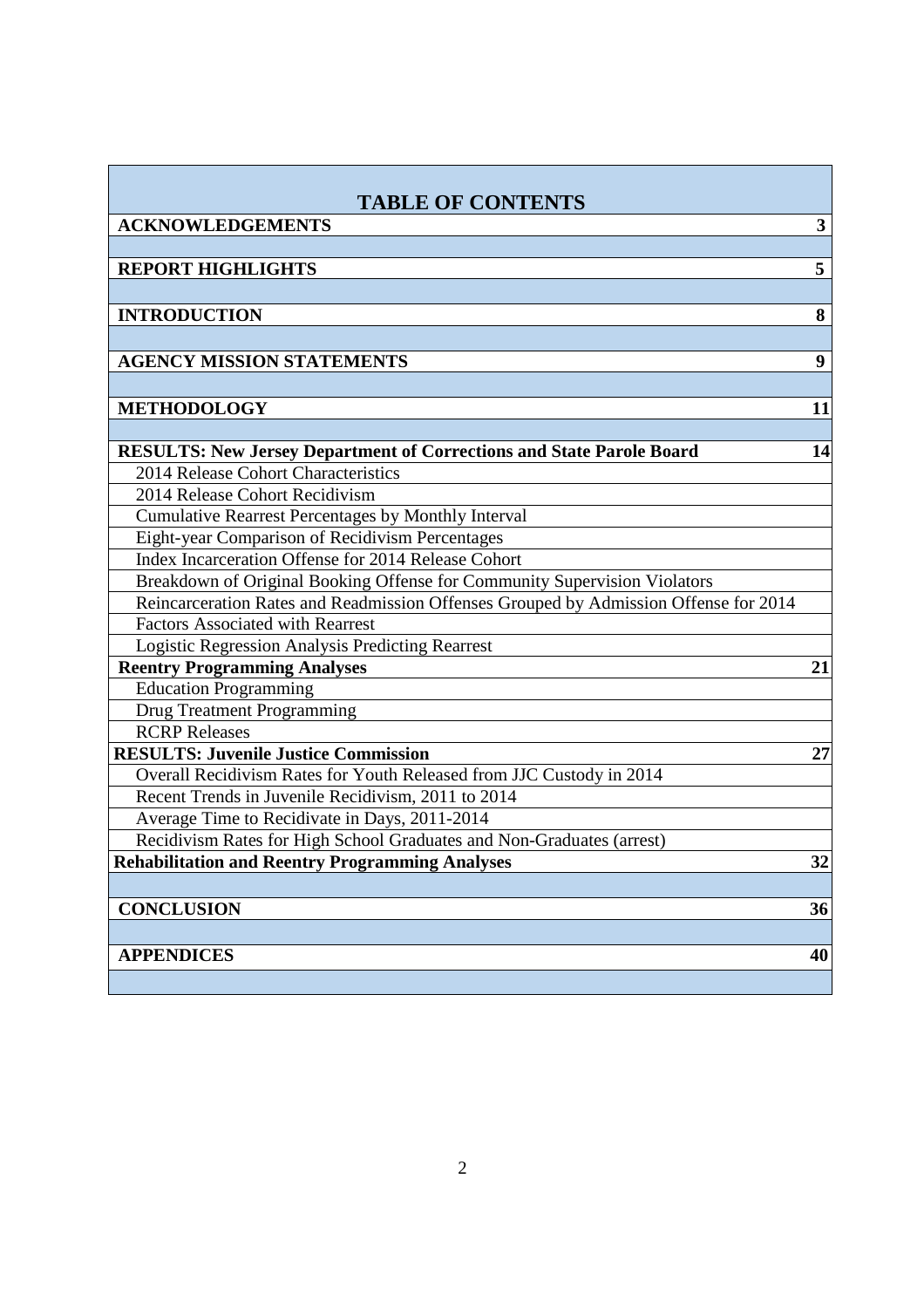#### **Acknowledgements**

**New Jersey Department of Corrections**  Marcus O. Hicks, Esq. *Acting Commissioner* 

Suzanne Lawrence *Acting Chief of Staff* 

Jennifer Malinowski, Esq. *Director, Office of Policy & Planning* 

Kristen M. Zgoba, Ph.D. *Supervising Research Scientist I* 

Sabrina Haugebrook, MPA, MS *Research Scientist II* 

Laura M. Salerno, Ph.D. *Research Scientist II* 

Jerry D. Harris, Jr. *DP Programmer 1* 

## **New Jersey State Parole Board**

Samuel J. Plumeri, Jr *Chairman* 

Steven Tallard *Executive Director* 

Deborah Mohammed-Spigner, Ph.D. *Research Scientist II* 

**New Jersey Juvenile Justice Commission**  Kevin M. Brown *Executive Director* 

Jennifer LeBaron, Ph.D. *Deputy Executive Director of Policy, Research & Planning* 

Robert Montalbano *Deputy Executive Director of Programs* 

Felix Mickens *Deputy Executive Director of Operations*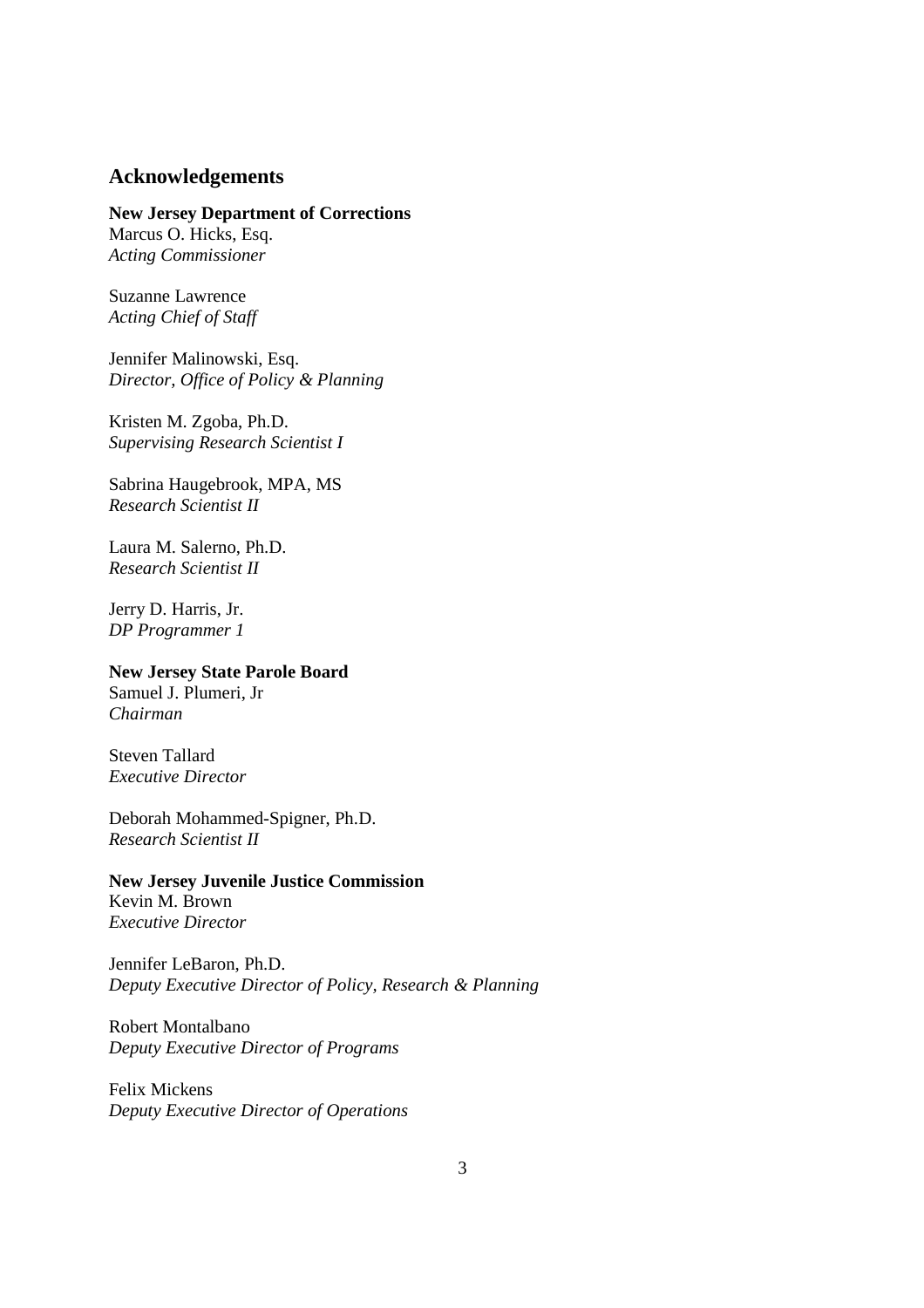Patti Mattson *Manager, Research & Evaluation* 

John E. Vanloan *Administrative Analyst III* 

## **New Jersey Office of Information Technology**

Jessica Costanzo *OIT Information Architect*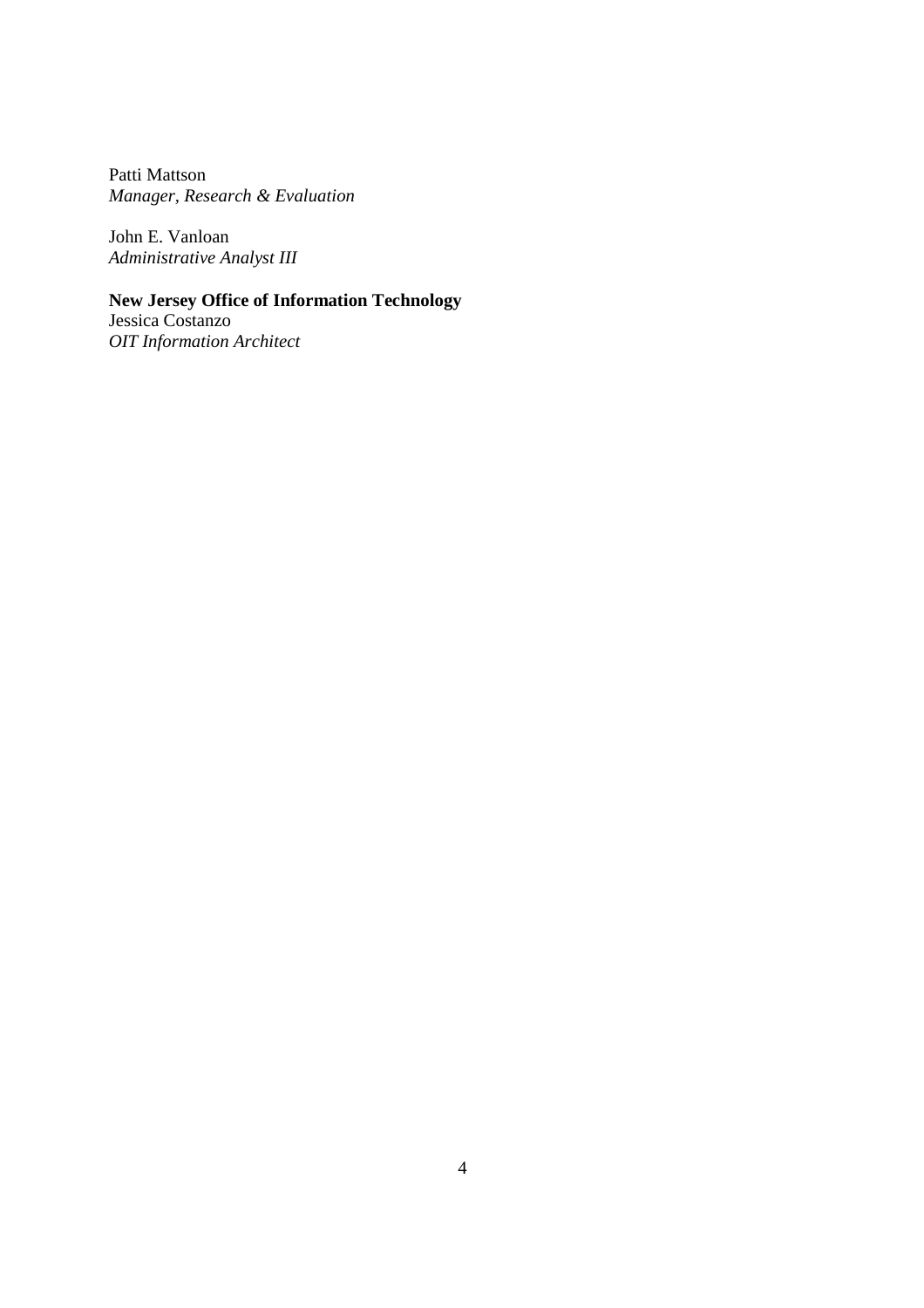#### **REPORT HIGHLIGHTS**

#### **OVERALL ADULT RECIDIVISM FINDINGS**

- The adult cohort included 9,108 released inmates: 5,448 supervised releases (59.8%) and 3,660 (40.1%) unsupervised offenders.
- In 2014, the State of New Jersey Department of Corrections (DOC) had lower recidivism rates from 2013 for rearrest post-release (i.e., 51.2%), and similar rates of reconviction and reincarceration.
- Approximately 70% of inmates released in 2014 did not return to prison within the three-year follow-up period of analysis utilized in this report.
- The mean time served for the adult cohort was 867 days.
- For the index incarceration offense, a violent offense (24.2%) was the most common for inmates followed by a drug offense (22.9%).
- The offender's release type (i.e., supervised vs. unsupervised) was a significant predictor of whether the offender was rearrested. Unsupervised releases were rearrested and reconvicted more frequently, while supervised releases were reincarcerated more frequently.

### **ADULT REHABILITATION AND REENTRY PROGRAMMING ANALYSES**

- Recidivism on all measures of follow-up (rearrest, reconviction, reincarceration, and reincarceration for a community supervision violation) was lower for inmates who completed Residential Community Release Programs (RCRPs) compared to those who did not complete a RCRP.
- Rearrests, reconvictions, reincarcerations, and reincarcerations for a community supervision violation were lower for RCRP work release program completers than those who did not complete a RCRP work release program.
- The employment rate within one year of release was higher for inmates who were released from a work house vs. not released from a work house (80.2% vs. 76.1%). This trend was similar for two years post-release.
- Rearrests, reconvictions, reincarcerations, and reincarcerations for a community supervision violation were statistically lower for inmates who completed a drug treatment program in 2014, compared to those who did not.
- Differences in employment rates post-release were found between vocational education participants and non-participants, in that vocational education participants had higher rates of employment at all stages of the follow-up period.
- There were 406 inmates released in 2014 who participated in mandatory education programming while incarcerated. Mean scores on the Test of Adult Basic Education (TABE) test for this sample increased by almost two grades from the first to the last test taken.
- Inmates within the mandatory education group had an 88% pass rate on the High School Equivalency (HSE) exam.

#### **OVERALL JUVENILE FINDINGS**

• In 2014, the Juvenile Justice Commission recidivism rate for all three measures of recidivism continued a downward trend. New court filings decreased by 5.6 percentage points from 2011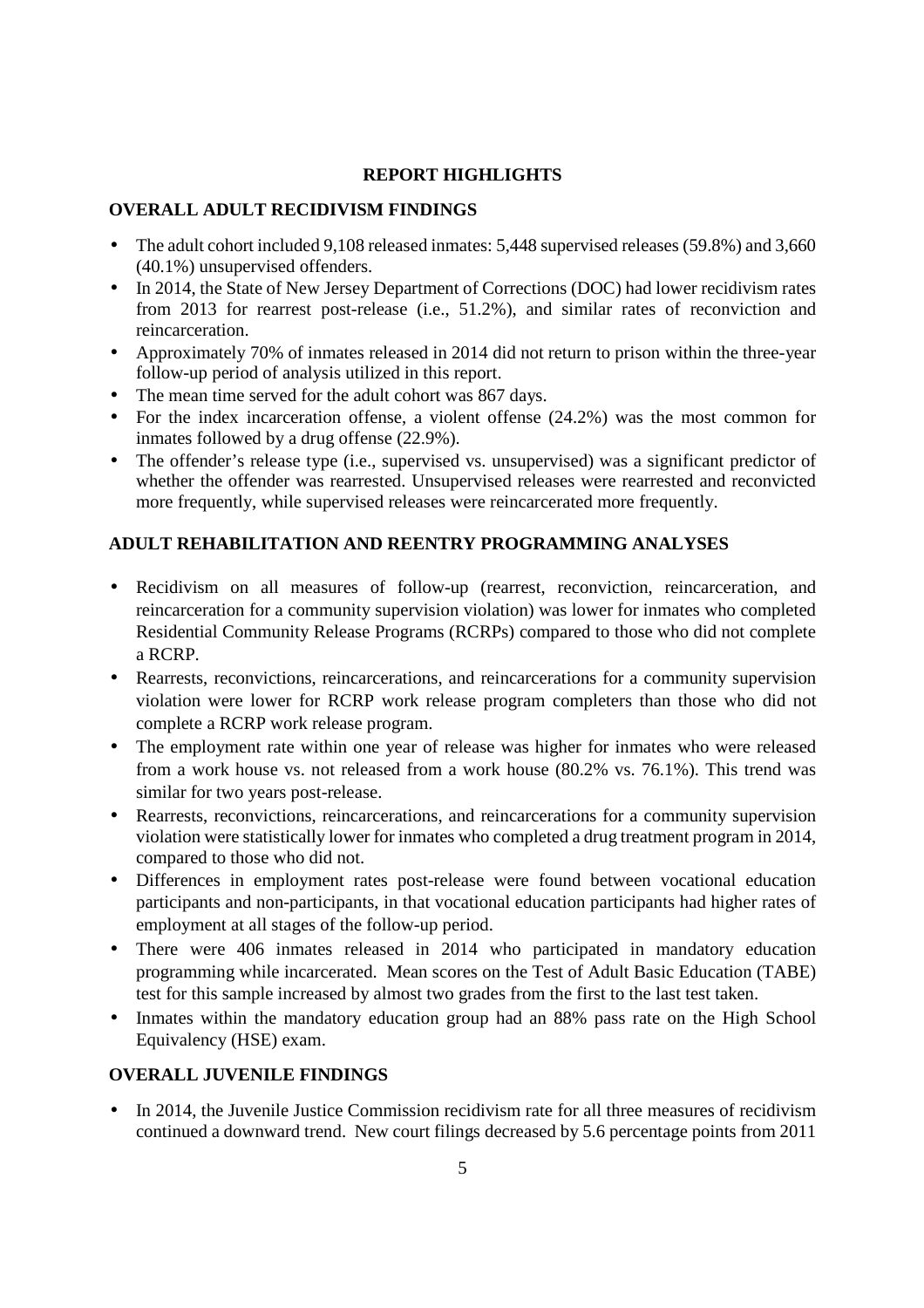new adjudications/convictions decreased by 4.9 percentage points; and new juvenile commitments decreased by 5.3 percentage points.

- Approximately 76.1% of juvenile offenders did not return to a juvenile or adult State facility within three years of release from custody.
- Of those with a high school credential, 82.0% did not return to an adult or juvenile State facility within three years of release from custody.

#### **YOUTH CHARACTERISTICS OF 2014 RELEASE COHORT**

- The juvenile cohort was comprised of 377 releases.
- The average age at release from the JJC was 18.4 years.
- The cohort was comprised of 64.7% Black, 23.6% Hispanic, and 11.7% White, or 88.3% minority.
- Males comprised 93.9% of the juvenile release cohort and females comprised 6.1%.
- The average time served in custody for the juvenile cohort was 393 days, which is an increase in the length of stay from 349 days in 2013.
- The majority of youth served sentences for persons offenses (37.7%), followed by violations of probation (VOP) (36.3%), weapons offenses (7.2%), property offenses (7.2%), drug offenses (6.4%) and public order offenses (5.3%).

#### **JUVENILE COHORT RECIDIVISM WITHIN THREE YEARS**

- 76.9% of the cohort had a new court filing/arrest.
- 58.9% of the cohort had a new adjudication/conviction.
- 23.9% of the cohort had a new commitment.
- The average time to re-offend for a new court filing/arrest was 302 days.
- The average time to re-offend for a new adjudication/conviction was 289 days.
- The average time to re-offend for a new commitment to a State facility was 311 days.

#### **DIFFERENCES IN RECIDIVISM (REARREST) ACROSS KEY VARIABLES**

- Males were more likely to recidivate (78.0% males vs. 60.9% of females).
- Recidivating youth had accumulated a greater number of total adjudications of delinquency in their history than non-recidivists (6.6 vs. 5.1).
- Recidivating youth had slightly higher scores on the JJC's Initial Classification & Custody Document than non-recidivists (12.7 vs. 12.4).
- Youth of color were more likely to recidivate than white youth (79.0% vs. 61.4%).
- Youth residing in the 15 most densely populated cities were more likely to recidivate compared with other youth (81.0% vs. 73.7%).
- Youth committed/admitted on weapons charges (as their most serious offense) were most likely to recidivate (96.3%), followed by drug offenses (87.5%), Violations of Probation (81.8%), public order offenses (75.0%), property offenses (70.4%), and persons offenses (68.3%).
- Youth committed/admitted on disorderly persons/petty disorderly persons offenses (as their most serious offense) were most likely to recidivate (88.9%), followed by 81.8% for Violations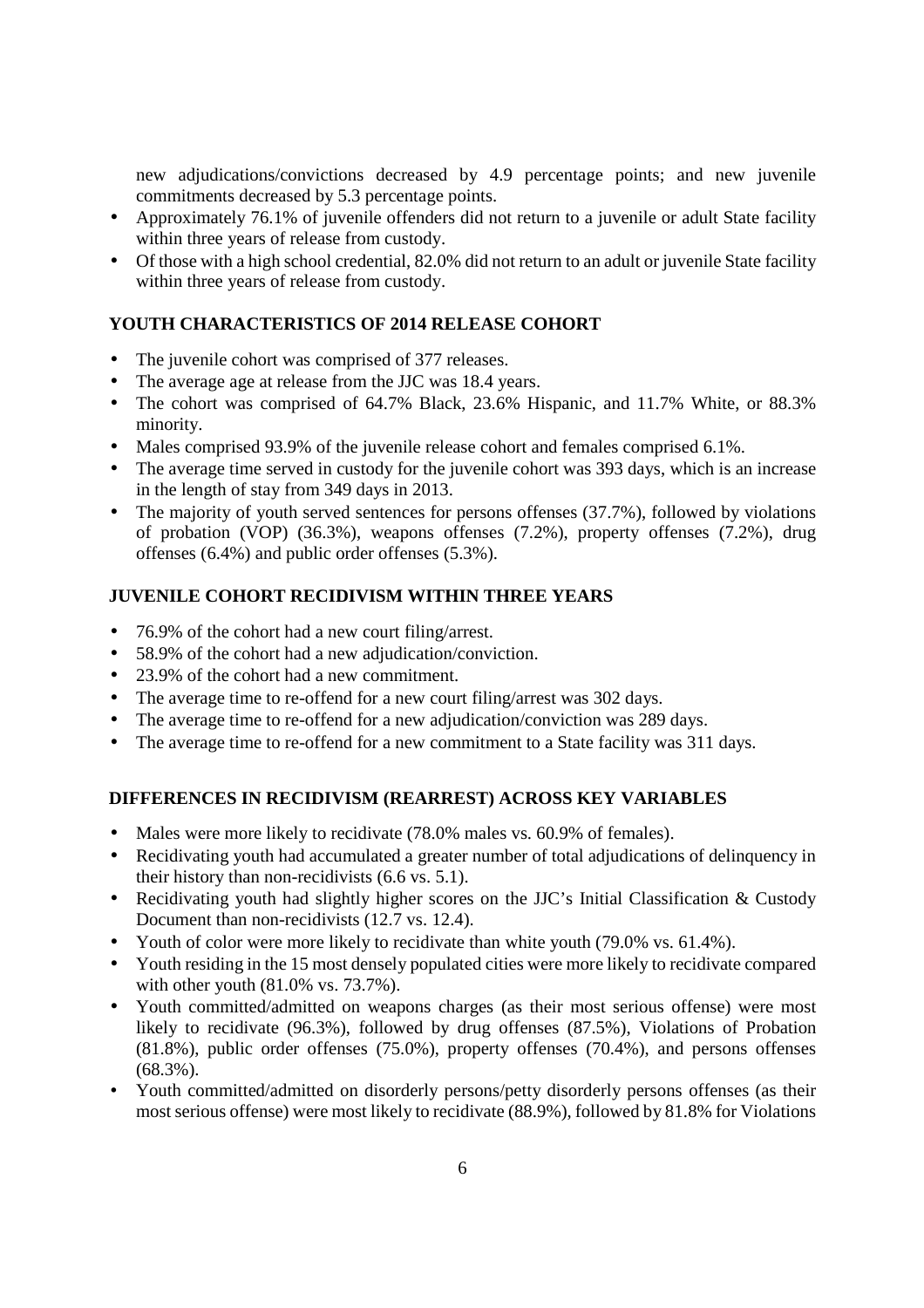of Probation, 77.1% for 3rd degree offenses, 73.5% for 2nd degree offenses, 71.4% for 4th degree offenses, and 69.0% for 1<sup>st</sup> degree offenses.

#### **REHABILITATION AND REENTRY PROGRAMMING ANALYSES**

- Youth who had a GED or high school diploma when leaving the JJC in 2014 were less likely to recidivate than those who did not (70.2% vs. 82.8%).
- Sex offender specific treatment is provided in both secure and residential environments. The recidivism rate for those in secure care receiving sex offender treatment was 33.3% and 27.3% for those receiving sex offender treatment in a residential setting.
- Intensive substance abuse treatment is provided in both secure and residential environments. The recidivism rate for those receiving most of their intensive substance abuse treatment in secure care was 68.4%, as compared to 86.0% for those receiving the majority of their intensive substance abuse treatment in a residential setting.
- Youth participating in a transitional program had a higher recidivism rate (83.9%) than youth who did not participate in a transitional program (72.4%).
- Youth who departed secure care recidivated 34 days sooner than youth departing residential programs (278 vs. 312 days).

Youth who spent a majority (51% or more) of their time in custody in secure care settings recidivated sooner than youth who spent a majority of their time in residential programs (290 vs. 311 days).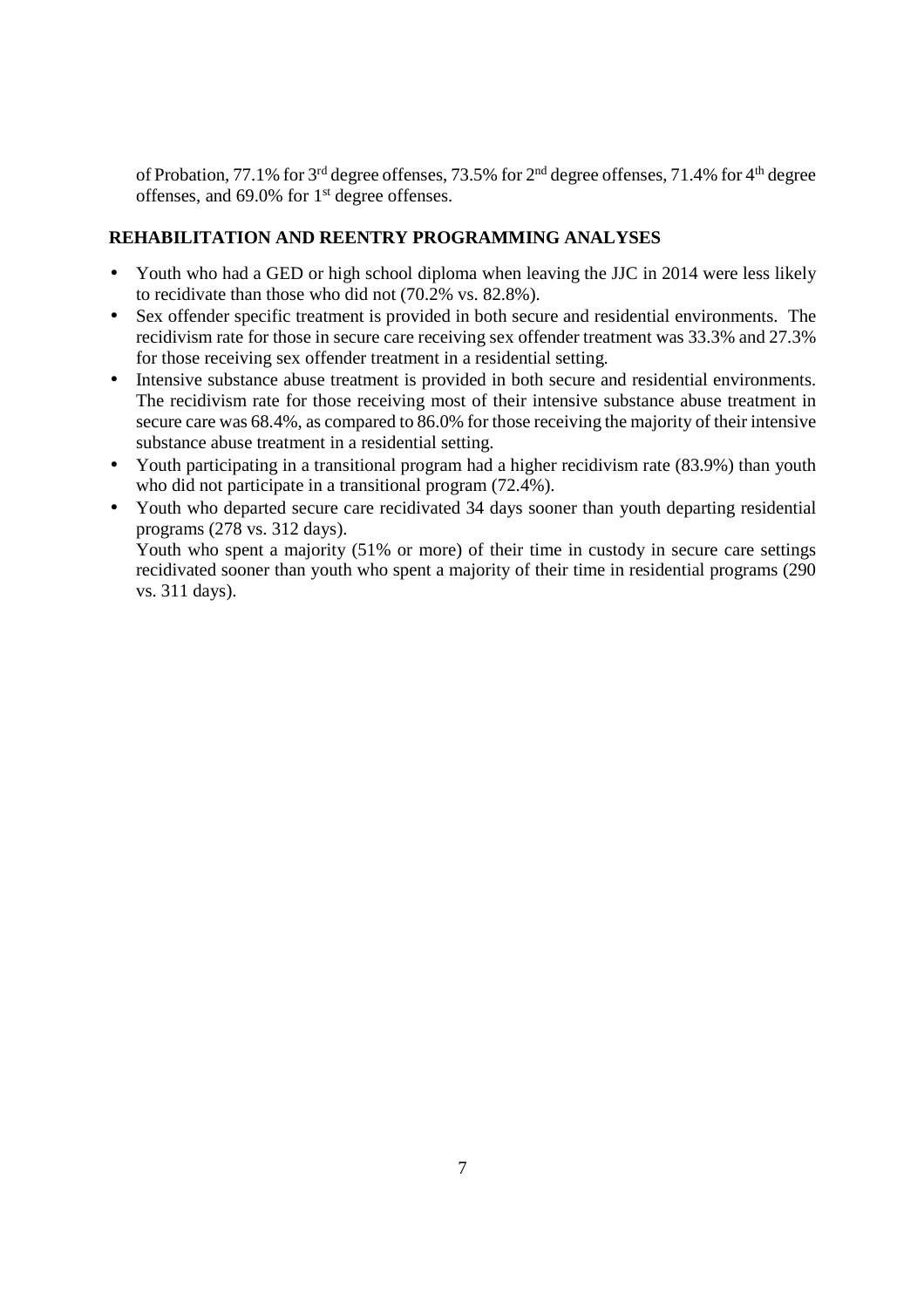#### **INTRODUCTION**

This report is the result of a legislative mandate instituted by P.L. 2009, c.329, (C.30: 4- 91.15). The law enforcement agencies of the New Jersey Department of Corrections (DOC), New Jersey State Parole Board (SPB) and the New Jersey Juvenile Justice Commission (JJC) are tasked by the legislature to compile reports that record and examine annual recidivism rates. This report is also the result of a legislative mandate instituted by P.L. 2015, c. 144 (a4008). The DOC, SPB, and JJC are tasked with measuring the effectiveness of the State's reentry initiatives and programs. This report is the eighth in a series of reports that measures overall recidivism levels, describes adult and juvenile cohort characteristics and analyzes recidivism factors. It is the second report that examines reentry programming consistent with P.L. 2015, c. 144 (A4008).

The initial sections of the report provide an introduction and the various agencies' mission statements. Moreover, the report provides an extensive review of the methodology and definitions used in this report as they may significantly differ between agencies. The following sections address recidivism of the total sample, the supervised and unsupervised adults, the adjudicated delinquent juvenile releases, and the characteristics associated with reoffending for the overall sample. Furthermore, the factors associated with recidivism are examined, as are any patterns that have developed. An exploration of reentry programming follows. The final section focuses on the conclusions from the collaborating agencies.

In New Jersey, while our incarceration and crime rates have decreased and are trending downward, we attempt to prepare adult inmates and juvenile residents who transition from behinds bars to law abiding citizens and back to their families. Law enforcement agencies such as the DOC, SPB, and JJC continue to prepare adult and juvenile offenders for release from prison.

Within the mission statement of each agency, rehabilitation of these offenders who will return to society is paramount. Each of the three agencies in this report promote offender rehabilitation and provide services that will boost a successful transition back to the community for adult and juvenile offenders. The recidivism outcome report is one tool that measures the effectiveness of New Jersey's reentry initiatives and programs. The success of these agencies is illustrated in our recidivism rates, as less juveniles are returning to juvenile facilities and less adult offenders are returning to prison.

Offenders start preparing for rehabilitation and reentry immediately upon intake into our system. Inmates receive a comprehensive plan based upon their assessment scores at intake. The plan includes the in-prison programs and treatment that will be beneficial to an offender once released from prison. Programs and treatment, such as education, vocational classes, anger management, and substance abuse classes, lead inmates to better understand their behavior and provide them with skills to assist them once they reenter the community.

For this report, the recidivism levels of offenders released in 2014 are analyzed. They are divided into three groupings: unsupervised adult releases (i.e., max outs) from the DOC; adult offenders supervised by the New Jersey State Parole Board or Administrative Office of the Courts (AOC) Intensive Supervision Program; and juveniles released from the New Jersey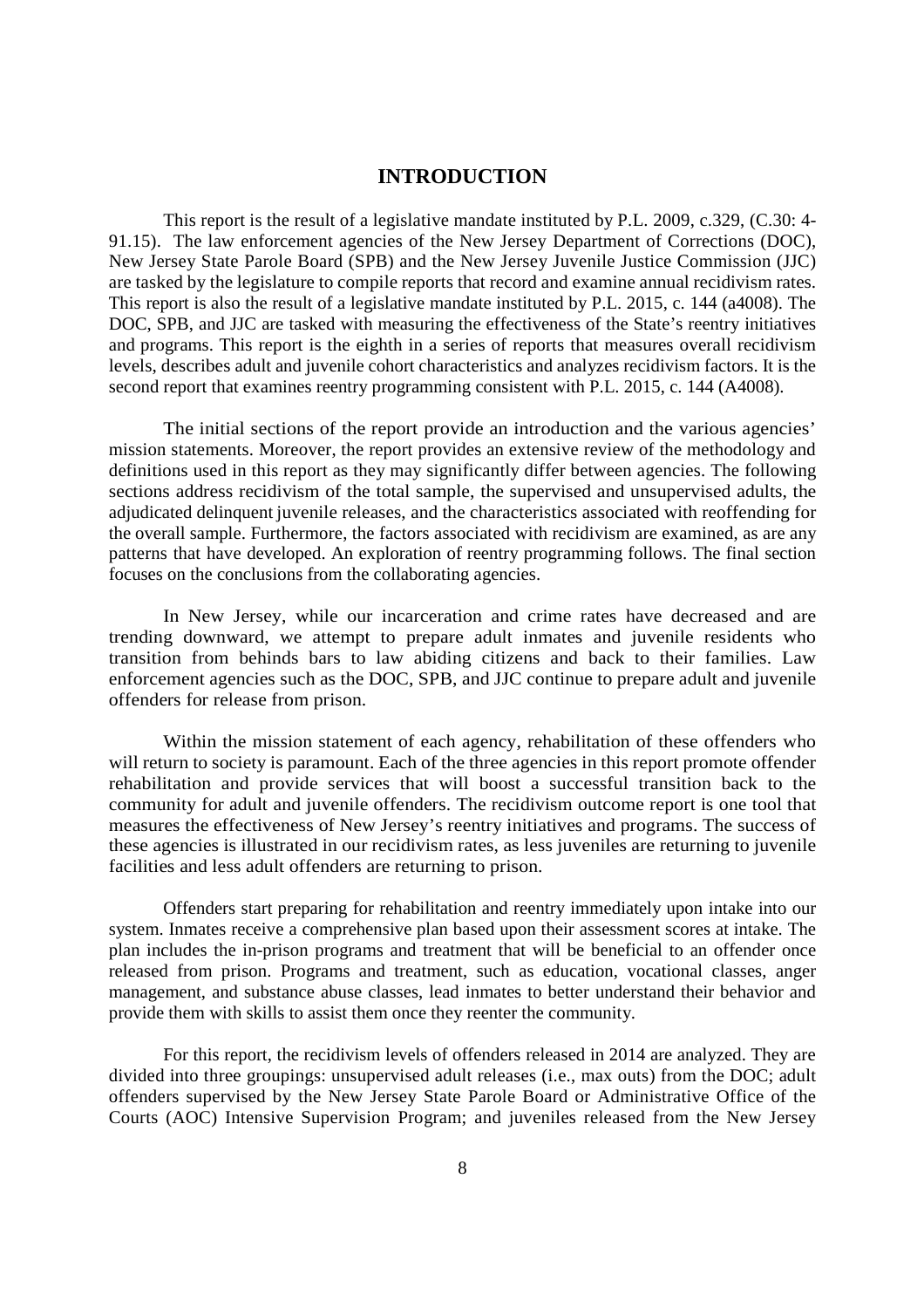Juvenile Justice Commission. For the juvenile analysis, recidivism is defined as a new offense that would be a crime if perpetrated by an adult, committed by a previously-adjudicated youth who has been released from a program or returned to the community. The JJC measures the recidivism events by analyzing whether youth released from custody are arrested, convicted, or incarcerated for any such new offense. Although the DOC defines recidivism in terms of reincarceration only, for the purposes of this report, the analysis is expanded to also include data on rearrest, reconviction, or reincarceration for a community supervision violation that occurs during the follow-up period.

The report also analyzes factors related to reentry for those adult offenders released in 2014, unless otherwise noted. Specifically, analyses related to Residential Community Release Program (RCRP) participation, drug treatment programming, vocational education and mandatory education are completed.

#### **AGENCY MISSION STATEMENTS**

#### **New Jersey Department of Corrections**

The mission of the New Jersey Department of Corrections is to protect the public by operating safe, secure and humane correctional facilities. The mission is realized through effective supervision, proper classification, appropriate treatment of offenders, and by providing services that promote successful re-entry into society. According to the 2018 budget, the department is responsible for managing nearly \$1 billion and employing approximately 8,000 persons, including more than 5,800 in custody positions, to supervise approximately 20,000 offenders. The DOC is responsible for 13 institutions-eight adult male correctional facilities, three youth correctional facilities, one women's correctional institution and a central reception/intake unit. These facilities collectively house inmates in minimum, medium and maximum security levels. In addition, the department contracts with various Residential Community Release Program centers to provide for the transition of minimum security inmates back into the community.

The Department is committed to providing offenders with structured learning experiences, both academic and social, which will enhance their return to the community as productive citizens. The DOC's goal is to provide the offender with the experiences and skills necessary to enter the job market. Comprehensive academic education and career technical training are important elements to a successful transition into society and the workforce. The department also offers an array of institutional and community-based program opportunities for offenders, including community labor assistance, library (lending and law) services and substance abuse treatment. Other specialized services include victim awareness, chaplaincy services, transitional services, Intensive Supervision Program and ombudsman services, which is one of many options available to offenders to seek redress for problems and complaints.

 Additionally, the DOC, acting in conjunction with the New Jersey State Parole Board, provides a continuum of treatment services for offenders as they complete their sentences. Public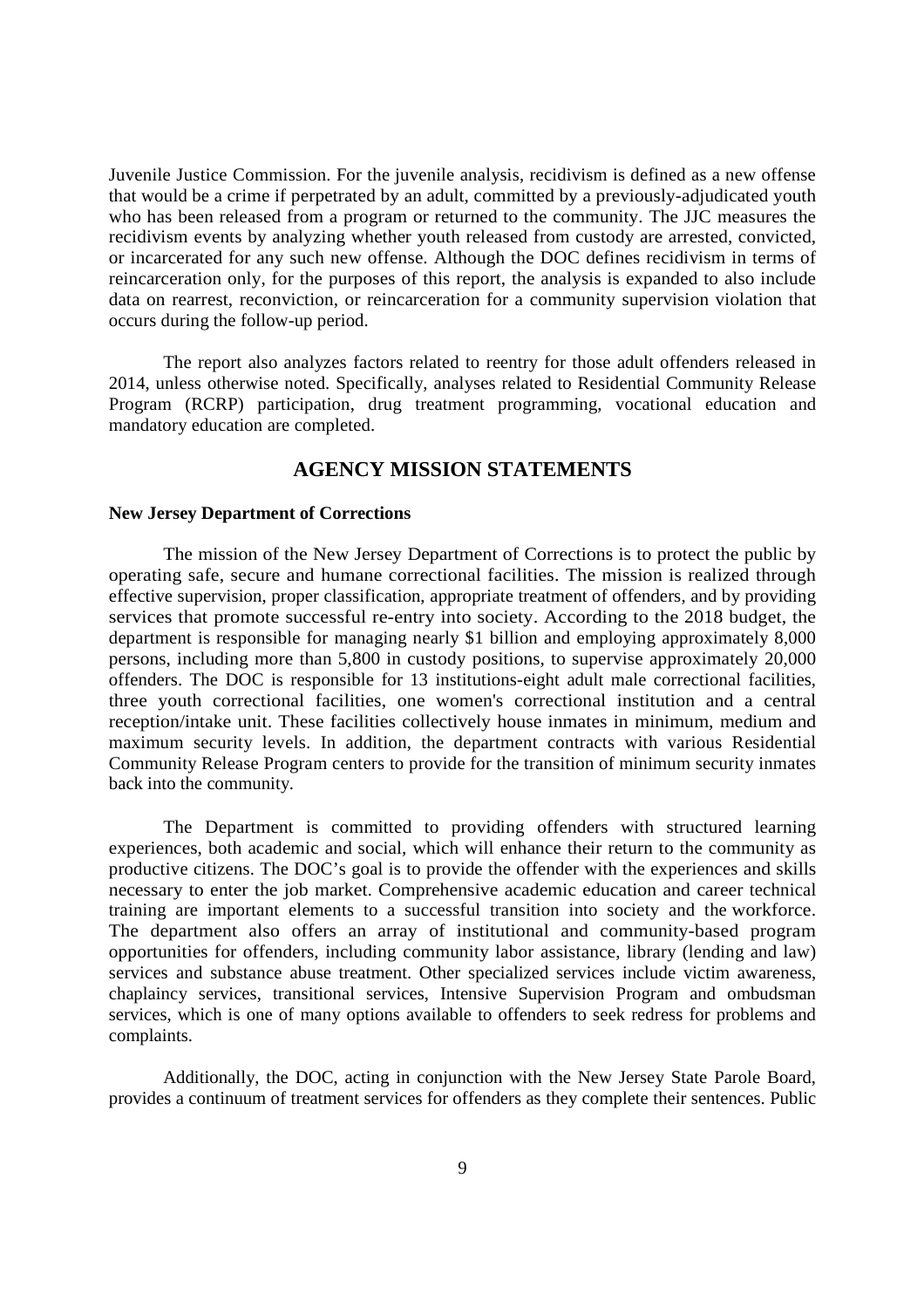safety is enhanced through the development, coordination, administration and delivery of these institutional and community-based programs and services.

#### **New Jersey State Parole Board**

The New Jersey Parole Act of 1979 places with the New Jersey State Parole Board the authority and responsibility of deciding which inmates of the State's and of the counties' correctional institutions shall be granted release on parole and what the conditions of that release will be. Since 2001, the Board has been charged with the responsibility of overseeing all of the functions, powers and duties of the State's 374 sworn parole officers who supervise and monitor parolees. The Parole Act of 1979 created presumptive parole, meaning that, when an inmate appears before a Board Panel, the assumption, before anything is said or reviewed, is that the inmate has a legitimate expectation of release on his or her parole eligibility date. It is therefore important that the Board make appropriate release decisions based on all relevant information. To assist Board members in this important task, the Board obtains a comprehensive pre-parole package that includes a current psychological evaluation of the inmate as well as a risk and needs assessment tool (the LSI-R) to determine what degree of supervision and what program placement may be appropriate if release is authorized.

The statute provides, as to offenses committed on or after August 19, 1997, that an adult inmate shall be paroled unless he or she has failed to cooperate in his or her own rehabilitation or there is a reasonable expectation that the inmate will violate conditions of parole. This statutory standard implements an important objective of parole---namely, to encourage an inmate to avoid institutional disciplinary infractions and to participate in institutional programs while incarcerated. Once an offender is granted parole release, the Board then has the continuing responsibility of ascertaining and monitoring compliance with the conditions of supervision that have been established by the Board. If the parolee does not comply with the conditions of supervision, the Board has the lawful authority to issue a warrant for the arrest of that parolee. Following an administrative hearing, a Board Panel may either "revoke" the grant of parole and return the parolee to prison, or modify the offender's parole conditions.

The Board is committed to a mission of promoting public safety and fostering rehabilitation of offenders by implementing policies that result in effective parole case management. The Board seeks to accomplish this through the administration of an innovative parole system. The parole system in New Jersey addresses the needs of the community, victims and offenders through responsible decision-making and supervision processes. The implementation of this system results in effective parole case management and serves to attain the important goals of the Board, to increase public safety and decrease recidivism while promoting successful offender reintegration.

#### **New Jersey Juvenile Justice Commission**

The New Jersey Juvenile Justice Commission (JJC) is the state agency responsible for providing juvenile rehabilitation and parole services. Established in 1995 by statute, the JJC serves to coordinate services, planning, and policies affecting delinquent youth throughout the state.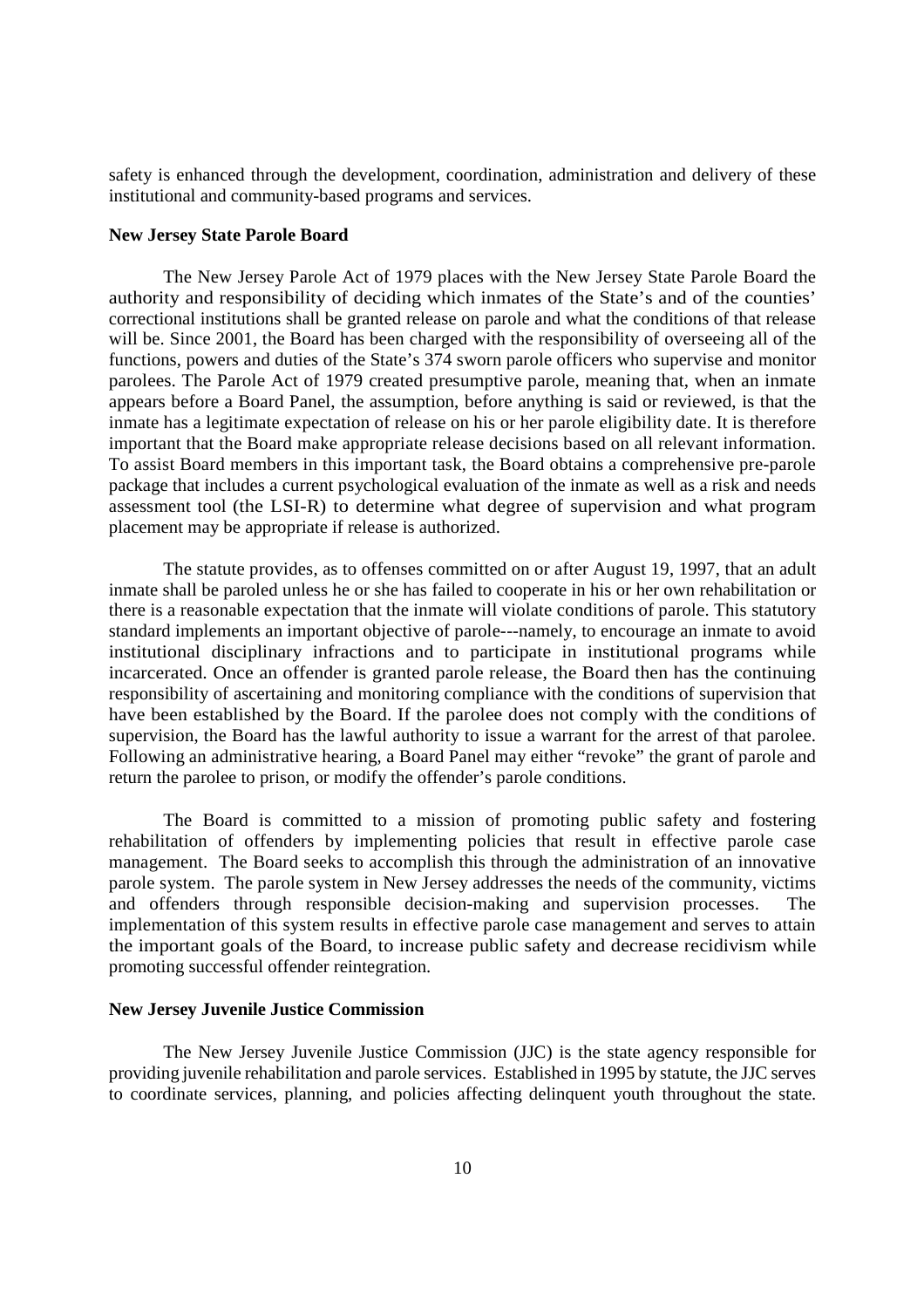From prevention to parole, the JJC is a partner in the entire juvenile justice system, redirecting the lives of young people.

 As a partner with communities, the JJC works to identify and address specific issues that face at-risk youth. The JJC awards millions of dollars in state, federal, and private funding each year to communities allowing them to implement programs and services that help at-risk and courtinvolved youth grow into successful adults. Many youth receive the necessary interventions and rehabilitative assistance in their communities and never enter a JJC facility or program.

 For those who require further contact with the juvenile justice system, a comprehensive classification process, which involves in-depth evaluations and assessments, determines each resident's placement in the JJC's continuum of secure-care facilities, residential community homes, and transitional programs. These tools also direct the rehabilitative services each young person receives. Medical needs, education level, mental health diagnosis, substance abuse involvement, suicide risk level, and gang affiliation are also examined and used to guide services. Routine reassessment measures progress and directs adjustments to each resident's placement and programming.

The JJC also oversees juvenile parole and reentry services striving to help youth stay on track after they return home. Each youth leaves the JJC with a structured reentry plan that includes a monitoring schedule, required services, and goals. JJC Parole Officers document each parolee's success with these plans and help youth reconnect with their community through education, work, and mentoring.

The JJC has additional significant responsibilities which include: partnering with counties in implementing juvenile justice reforms designed to improve outcomes for young people and communities; coordinating through County Youth Services Commissions the planning and expansion of local services and interventions; establishing standards for county detention facilities and monitoring compliance; overseeing the implementation of education programs in county detention facilities; and, in partnership with the Governor's Juvenile Justice & Delinquency Prevention (JJDP) Committee, monitoring compliance with the core requirements of the federal JJDP Act.

#### **METHODOLOGY**

#### **Adult Sample: Department of Corrections**

#### *Recidivism Analyses*

This portion of the report examines subsequent criminal activity of adult offenders released from the completion of a maximum sentence with the DOC (n=3,660) or released to supervision by the SPB or the Administrative Office of the Courts (AOC) Intensive Supervision Program (n=5,448) in 2014; this resulted in the review of criminal activity for a total sample of 9,108 adults. This study also later examines the release of juveniles (n=377) from the Juvenile Justice Commission in 2014. The subjects were thus placed into one of the following three categories: the unsupervised cohort (DOC), the supervised cohort (SPB) and the juvenile cohort (JJC).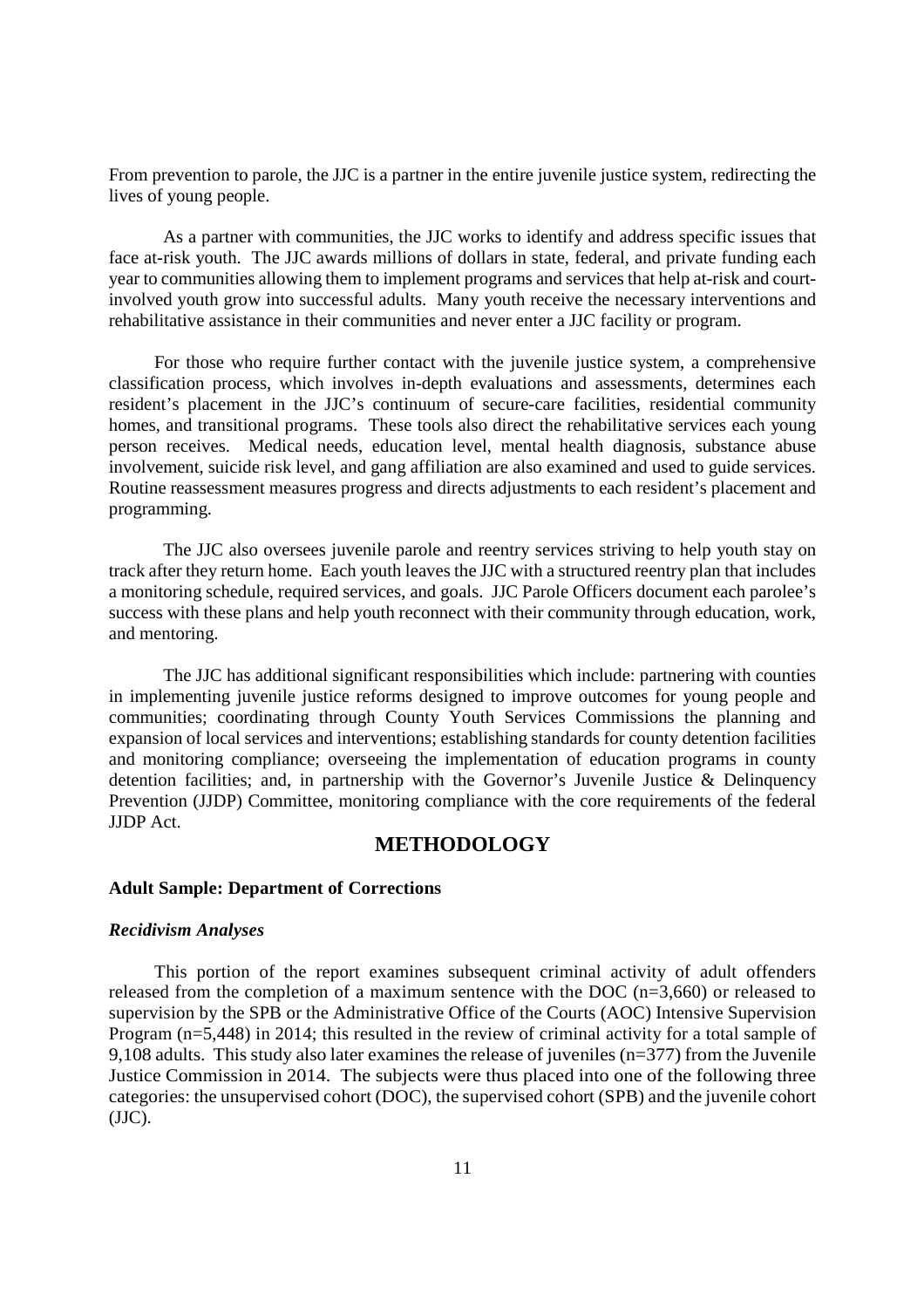The adults who are excluded from this study are offenders who were arrested outside of New Jersey, offenders without a State Bureau of Identification (SBI) number, offenders who were deceased, and offenders who were released to other agencies (e.g., released to a law enforcement agency in another state, released to a federal law enforcement agency).

The DOC provides data on all three levels of criminal activity (i.e., rearrest, reconviction, and reincarceration), as well as violations of community supervision:

- 1. Rearrest: Defined as a rearrest on felony charges within the three-year follow-up (i.e., 1095 days) regardless of outcome. This count includes violations for releases placed on parole or other forms of supervision (e.g., Intensive Supervision Program). The rearrest date is tracked for a review of time to failure.
- 2. Reconviction: Defined as a felony reconviction within the three-year follow-up (i.e., 1095 days). This count is collected regardless of whether or not the offender went on to be readmitted to the DOC.
- 3. Reincarceration: Defined as a DOC readmission for a felony conviction within the threeyear follow-up period (i.e., 1095 days). This count also includes inmates released to community supervision who are reincarcerated for a new offense only.
- 4. Reincarceration for a community supervision violation: Defined as a DOC readmission for a community supervised offender who returns to a DOC facility within the three-year follow-up for a violation of supervision (e.g., dirty urine, curfew infraction). A community supervised offender with both a supervision violation and an arrest for a new crime is classified under the "rearrest" category only.

The categorizations of the index incarceration offense were separated consistent with the federal government's crime types, including weapons offenses, drug offenses, property offenses, violent offenses, community supervision violations, and "other" offenses. The category of community supervision violation is included to capture offenders who returned to prison on either a technical parole violation or a violation of another form of supervision (e.g., Intensive Supervision Program, supervision under Megan's Law). The category of "other" crimes includes offenses that do not fit into the other typologies, such as crimes against the courts (e.g., contempt, failure to appear) and traffic offenses.

Additional variables are included in an effort to determine whether an association with recidivism exists. These variables include but are not limited to release type, release age, time served on sentence, index incarceration offense, gender, race/ethnicity, marital status, whether the offender completed a RCRP, disciplinary allegations while incarcerated, education level, and prior criminal history. The SBI number was used to electronically retrieve arrest, conviction and incarceration information for criminal events that occurred within New Jersey both before and after the 2014 release. This has allowed researchers to track the number of rearrests, reconvictions, and reincarcerations over the course of the three-year follow-up.

#### *Reentry Programming Analyses*

This portion of the report examines reentry programming in regards to RCRP participation (i.e., RCRP work program participation, drug treatment house participation), drug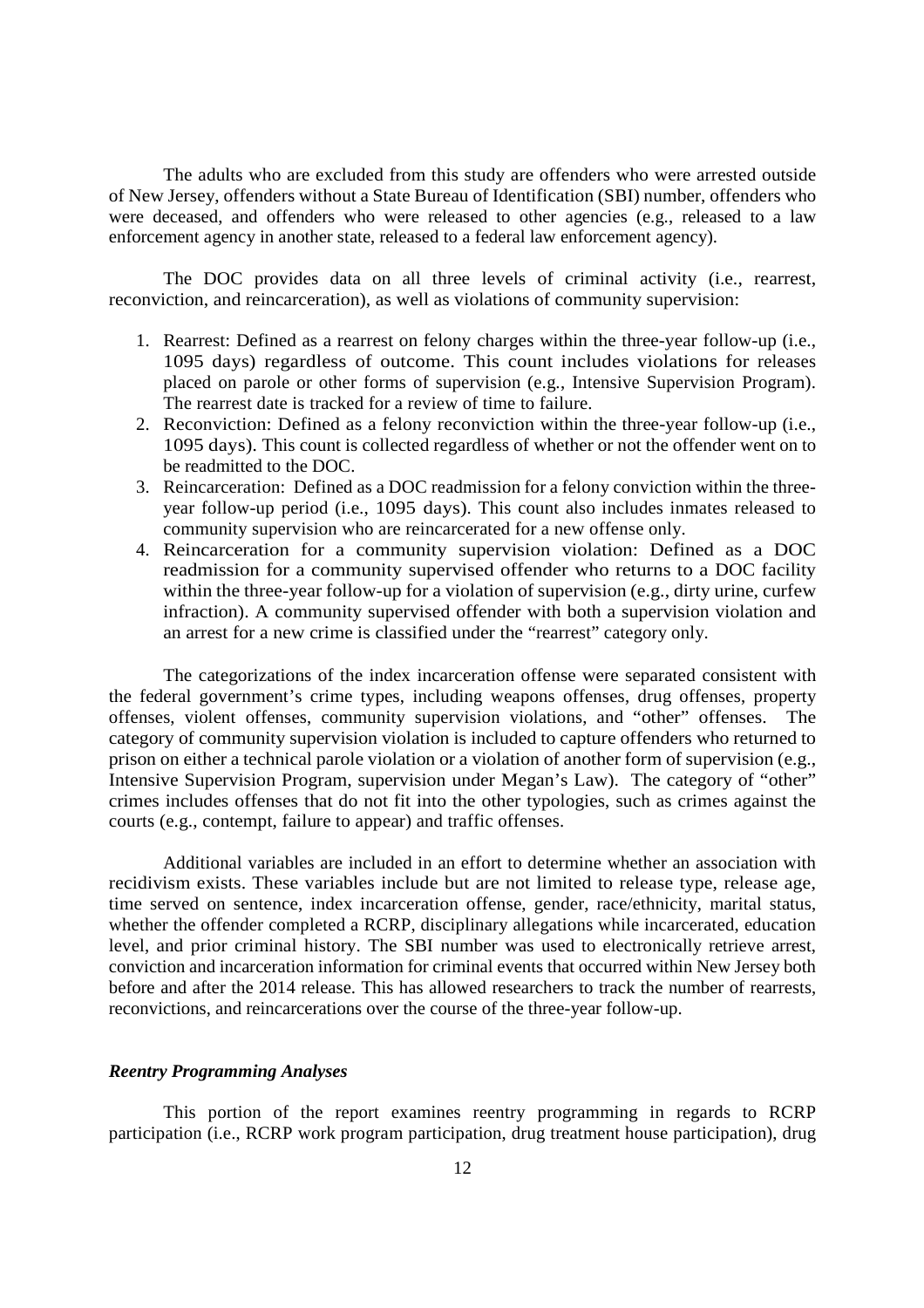treatment programming, and education programming. Different analyses are completed for each section and sample sizes are specific to each analysis. Unless otherwise noted, the sample of study includes inmates released from a DOC facility in calendar year 2014. Similar to the recidivism analyses, recidivism in this section is defined as a reincarceration as well as a rearrest, reconviction, and reincarceration for a community supervision violation.

For all analyses of the DOC adult sample, statistical significance is determined when the significance of  $\alpha$  is found to be .05 or lower, indicating a 5% risk or less of concluding that a difference between groups exists when there is no actual difference.

#### **Juvenile Sample: Juvenile Justice Commission**

#### *Measures of Recidivism for the Juvenile Cohort*

For the JJC analysis, the measures and definitions of recidivism were consistent with the work of the National Council of Juvenile Correctional Administrators (CJCA). Recidivism was defined as "a new offense that would be a crime if perpetrated by an adult, committed by a previously-adjudicated youth who has been released from a program or returned to the community." Measurement of recidivism refers to the type(s) of data used to identify an individual as a recidivist or non-recidivist. While there are various ways that recidivism can be measured, the present study focused on three measures. The three primary measures of recidivism considered in the study address three distinct questions.

- 1. Do youth have a subsequent delinquency court filing or adult arrest for a new offense?
- 2. Do youth have a subsequent adjudication or conviction for a new offense?
- 3. Do youth experience a subsequent commitment to the JJC or to the New Jersey Department of Corrections for a new offense?

The three measures, therefore, are identified as:

- 1. New court filing/arrest (regardless of whether it results in an adjudication of delinquency or conviction as an adult)
- 2. New adjudication/conviction
- 3. New commitment to the JJC or NJDOC

The date recorded for the recidivism event was the available date most closely representing when the juvenile committed (or allegedly committed) the new offense. The study used this offense date to determine whether a given recidivism event occurred within three, six, 12, 24, or 36 months. The JJC's Information Technology Unit provided a database, based on its Juvenile Information Management System (JIMS), containing youths' names and relevant information to identify youth released from JJC custody during 2014. For each of the releases initially identified, an additional search was conducted with the assistance of the Administrative Office of the Courts (AOC). The AOC provided recidivism-related data from its Family Automated Case Tracking System database. After matching these data, JJC staff conducted case look ups for recidivismrelated data from the State Police Criminal Case History database.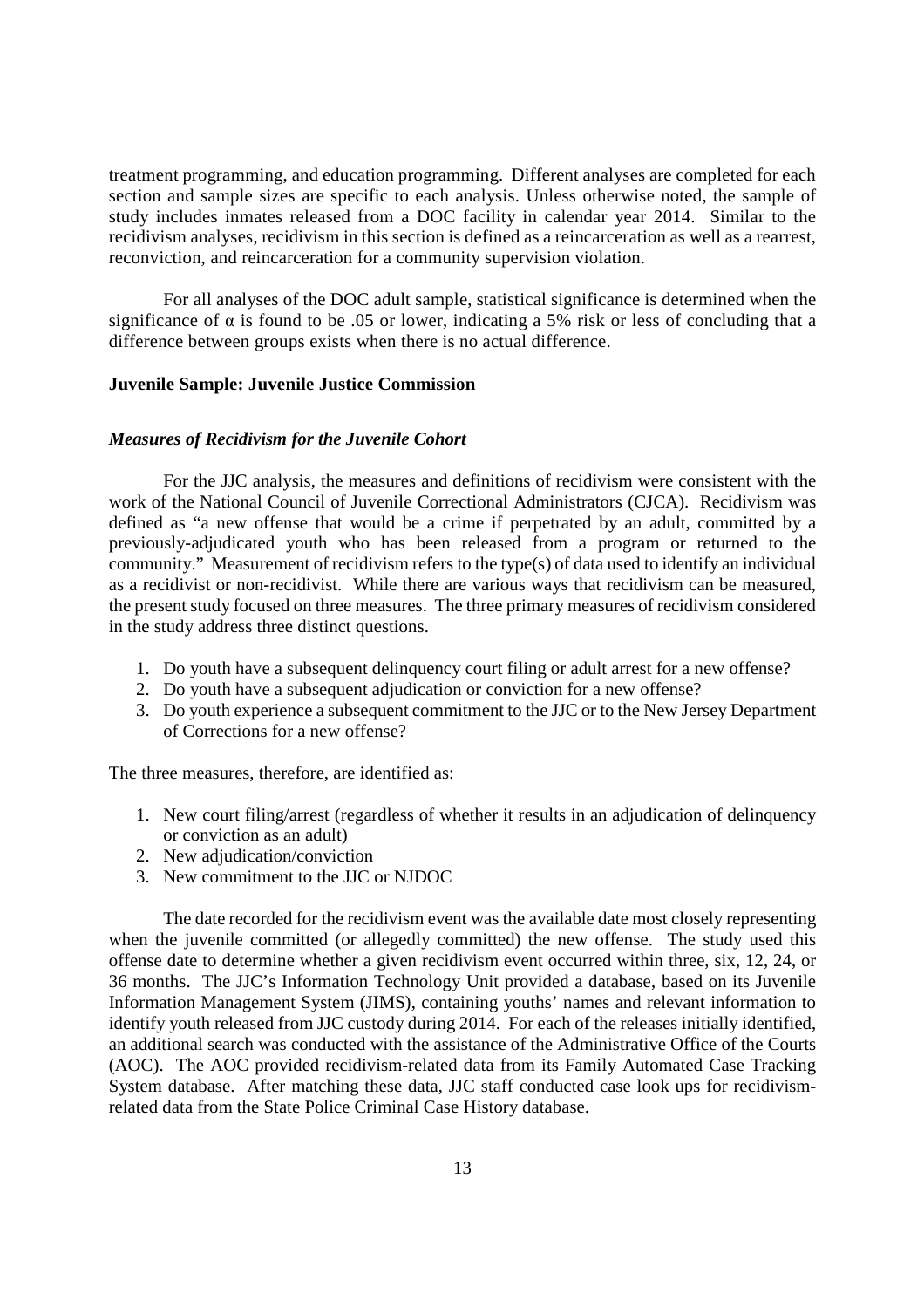Note that the average age at release for youth in the study was 18.4 years. As a result, and as suggested by the three questions noted above, the study reviewed both juvenile and adult records for youth in the study in order to assess recidivism.

#### **RESULTS**

#### **Adult Sample: Department of Corrections**

#### *Recidivism Analyses*

The full demographics for the 2014 released offenders can be viewed in Table 1. During calendar year 2014, 9,108 inmates were released from the custody of DOC. Of the final sample, 59.8% were supervised releases and 40.2% were released as unsupervised. This is unchanged from the proportions of unsupervised and supervised releases found in the 2013 release cohort.

Of the total sample, the majority of released inmates were male, black and single. Most releases had a high school diploma or higher education level (73.3%). The average release age for all inmates was approximately 35 years of age.

The average number of time served across both cohorts was 867 days; supervised releases served nearly 100 days more time in prison (averaging 907 days) compared with unsupervised releases (averaging 808 days). The majority of inmates (55%) had at least one previous DOC admission and the largest proportion of inmates were serving a sentence for a violent offense, followed by drug-related offenses. Almost 31% of all released offenders in 2014 attended a RCRP and of this number approximately 78% were successful RCRP completions.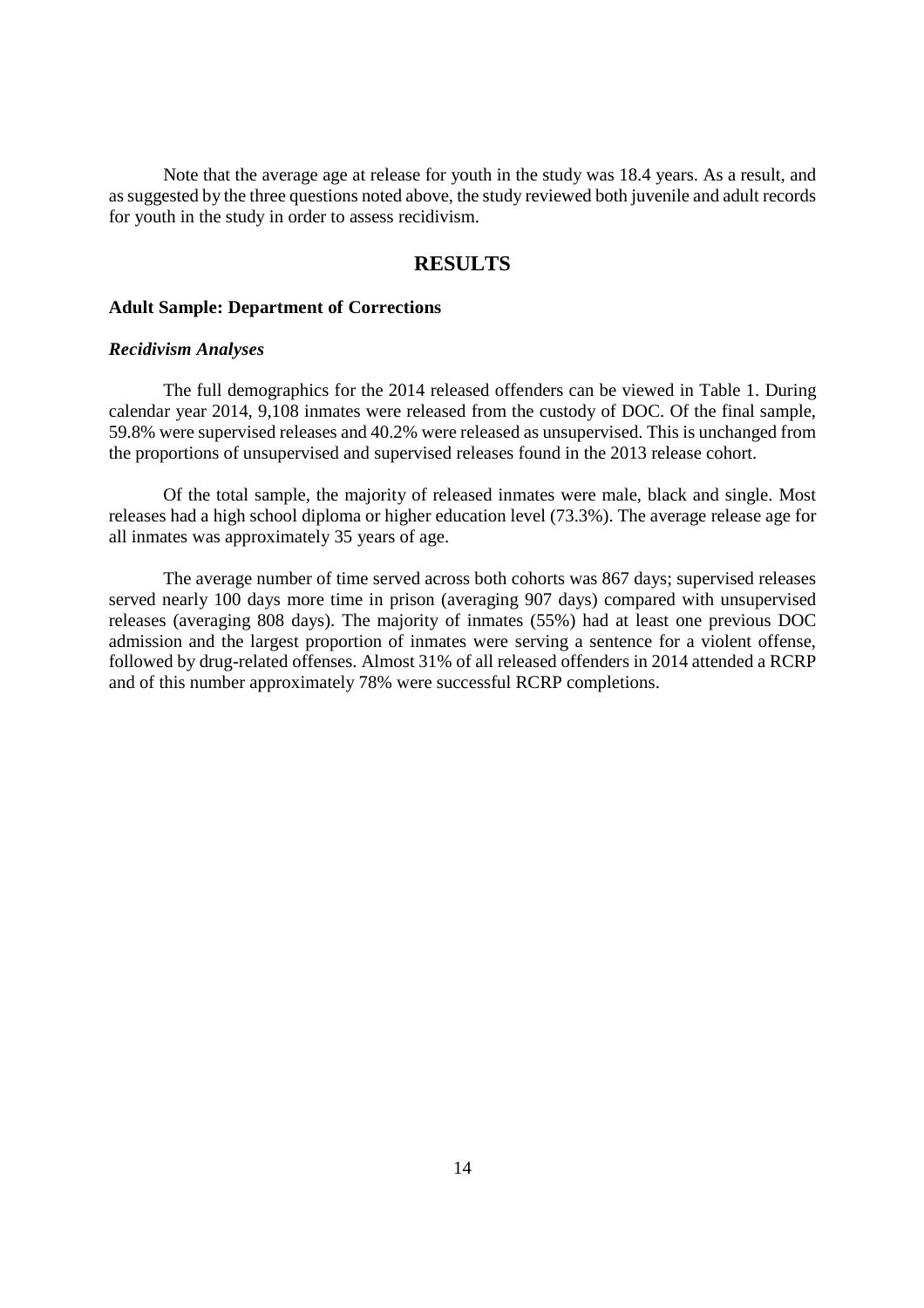| <b>Variable</b>                            | <b>Supervised Counts (%)</b><br>$n = 5448$ | <b>Unsupervised Counts (%)</b><br>$n = 3660$ | Total Counts (%)<br>$N = 9108$ |
|--------------------------------------------|--------------------------------------------|----------------------------------------------|--------------------------------|
| Gender                                     |                                            |                                              |                                |
| Male                                       | 5059 (92.9)                                | 3441 (94.0)                                  | 8500 (93.3)                    |
| Female                                     | 389(7.1)                                   | 219(6.0)                                     | 608(6.7)                       |
| Race/Ethnicity***                          |                                            |                                              |                                |
| White                                      | 1728(31.7)                                 | 960(26.3)                                    | 2688(29.5)                     |
| <b>Black</b>                               | 2795(51.3)                                 | 2245(61.4)                                   | 5040(55.4)                     |
| Hispanic                                   | 870 (16.0)                                 | 436 (11.9)                                   | 1306 (14.4)                    |
| Other                                      | 52(1.0)                                    | 14(0.4)                                      | 66 (0.7)                       |
| <b>Marital Status***</b>                   |                                            |                                              |                                |
| Single                                     | 3687(81.0)                                 | 2219(83.8)                                   | 5906(82.0)                     |
| Married                                    | 452(9.9)                                   | 188(7.1)                                     | 640(8.9)                       |
| Divorced                                   | 211(4.6)                                   | 139(5.2)                                     | 350 (4.9)                      |
| Separated                                  | 186(4.1)                                   | 83(3.1)                                      | 269(3.7)                       |
| Widowed                                    | 18(0.4)                                    | 19(0.7)                                      | 37(0.5)                        |
| <b>Education Level***</b>                  |                                            |                                              |                                |
| Some schooling, not a high school graduate | 1281 (24.4)                                | 1057(30.3)                                   | 2338 (26.8)                    |
| High school graduate/HSE                   | 3402(64.9)                                 | 2149(61.5)                                   | 5551(63.6)                     |
| Some college and beyond                    | 557(10.6)                                  | 286(8.2)                                     | 843(9.7)                       |
| <b>Mean Prior Arrests (sd)***</b>          | 6.2(6.4)                                   | 9.4(8.3)                                     | 7.5(7.4)                       |
| <b>Mean Prior Convictions (sd)***</b>      | 3.6(4.0)                                   | 5.8(5.4)                                     | 4.5(4.8)                       |
| <b>Mean Prior DOC admissions (sd)***</b>   | $\overline{0.82(1.2)}$                     | 1.6(1.5)                                     | 1.1(1.4)                       |
| <b>Prior DOC History***</b>                |                                            |                                              |                                |
| No prior admissions                        | 3069 (56.3)                                | 1039 (28.4)                                  | 4108 (45.1)                    |
| 1 prior admission                          | 1171(21.5)                                 | 1014(27.7)                                   | 2185(24.0)                     |
| 2 prior admissions                         | 632(11.6)                                  | 676(18.5)                                    | 1308(14.4)                     |
| 3 prior admissions                         | 353(6.5)                                   | 481 (13.1)                                   | 834 (9.2)                      |
| $4+$ prior admissions                      | 223(4.1)                                   | 450(12.3)                                    | 673(7.4)                       |
| <b>Index Incarceration Offense***</b>      |                                            |                                              |                                |
| Violent                                    | 1760 (32.5)                                | 431 (11.9)                                   | 2191 (24.2)                    |
| Weapons                                    | 392(7.2)                                   | 560(15.4)                                    | 952(10.5)                      |
| Property                                   | 822(15.2)                                  | 638(17.6)                                    | 1460(16.1)                     |
| <b>Drugs</b>                               | 1339 (24.7)                                | 731 (20.1)                                   | 2070 (22.9)                    |
| <b>Community Supervision Violation</b>     | 834 (15.4)                                 | 1035(28.5)                                   | 1869 (20.6)                    |
| Other                                      | 276(5.1)                                   | 236(6.5)                                     | 512(5.7)                       |
| Mean Release Age (sd)***                   | 34.8 (10.3)                                | 36.4(10.5)                                   | 35.4 (10.4)                    |
| Mean Time Served - Days (sd)***            | 907.0 (1088.9)                             | 807.6 (1167.7)                               | 867.1 (1122.2)                 |
| <b>Attended RCRP*</b>                      | 1621(29.8)                                 | 1181(32.3)                                   | 2802 (30.8)                    |
| Completed RCRP***                          | 1344 (82.9)                                | 830 (70.3)                                   | 2174 (77.6)                    |

#### **Table 1. 2014 Release Cohort Characteristics**

*Note.\* p*<.*05; \*\*\*p<.001*

Percentages may not sum to 100 due to missing information.

Column counts may not sum to supervised and unsupervised totals due to missing information.

HSE is the abbreviation of High School Equivalency.

The completed RCRP variable only includes those offenders who attended a RCRP.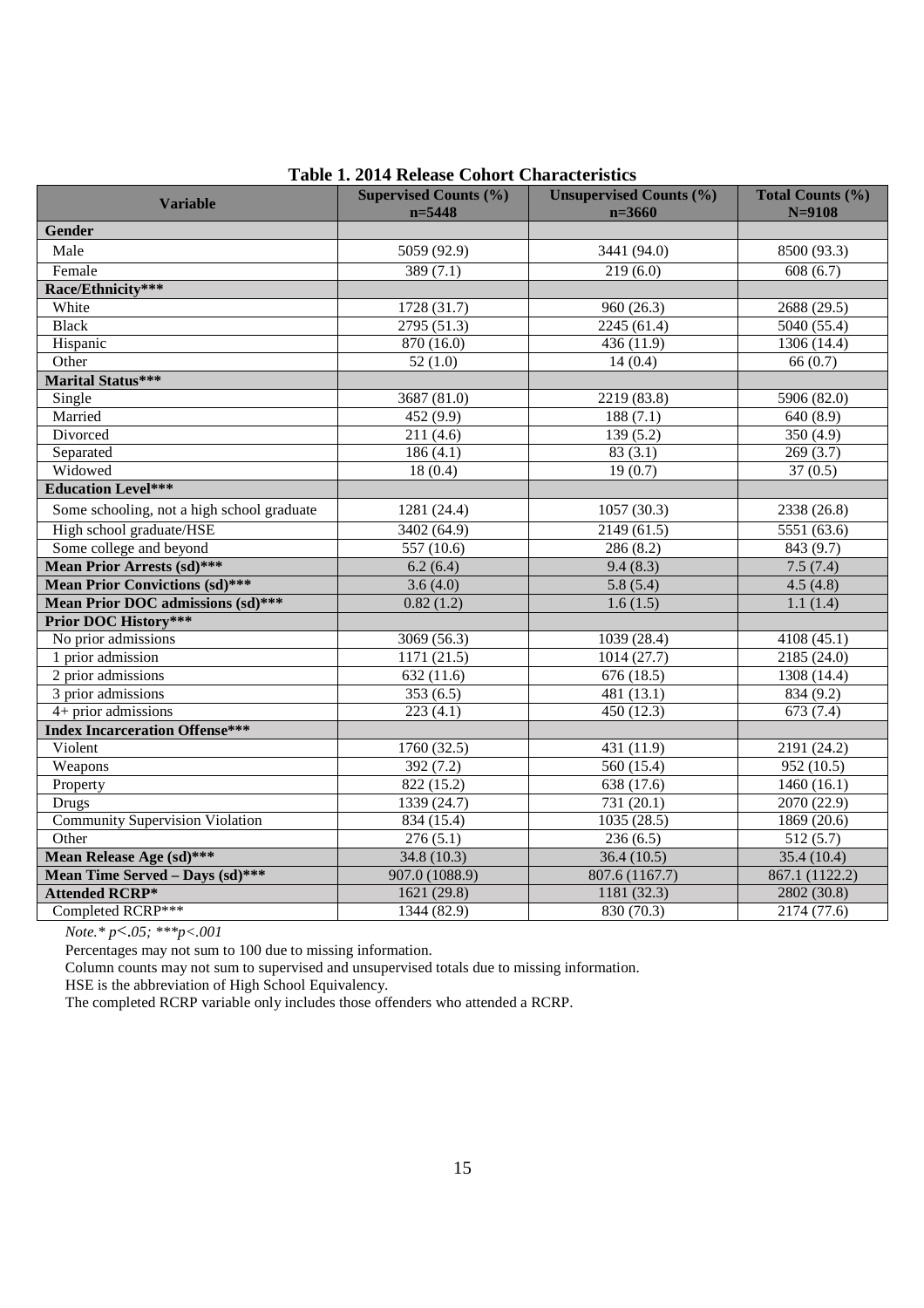| <b>Variable</b>               | <b>Supervised Counts (%)</b> | <b>Unsupervised Counts (%)</b> | Total Counts (%) |
|-------------------------------|------------------------------|--------------------------------|------------------|
|                               | $n = 5448$                   | $n=3660$                       | $N = 9108$       |
| Rearrest***                   |                              |                                |                  |
| Yes                           | 2326 (42.7)                  | 2336 (63.8)                    | 4662 (51.2)      |
| N <sub>o</sub>                | 3122 (57.3)                  | 1324 (36.2)                    | 4446 (48.8)      |
| <b>Reconviction ***</b>       |                              |                                |                  |
| Yes                           | 1590 (29.2)                  | 1871(51.1)                     | 3461 (38.0)      |
| N <sub>o</sub>                | 3858 (70.8)                  | 1789 (48.9)                    | 5647 (62.0)      |
| <b>Reincarceration***</b>     |                              |                                |                  |
| Yes                           | 2106 (38.7)                  | 671(18.3)                      | 2777 (30.5)      |
| N <sub>o</sub>                | 3342 (61.3)                  | 2989 (81.7)                    | 6331 (69.5)      |
| Time to Rearrest***           |                              |                                |                  |
| 6 months                      | 492 (21.2)                   | 906 (38.8)                     | 1398 (30.0)      |
| 12 months                     | 502(21.6)                    | 585 (25.0)                     | 1087(23.3)       |
| 18 months                     | 400 (17.2)                   | 356 (15.2)                     | 756 (16.2)       |
| 24 months                     | 388 (16.7)                   | 215(9.2)                       | 603 (12.9)       |
| 30 months                     | 296 (12.7)                   | 153(6.5)                       | 449 (9.6)        |
| 36 months                     | 248 (10.7)                   | 121(5.2)                       | 369(7.9)         |
| <b>Mean Time to Rearrest</b>  | 468.22 (299.7)               | 331.74 (273.6)                 | 399.84 (294.9)   |
| $-$ Days*** (sd)              |                              |                                |                  |
| <b>Mean Time to Parole</b>    | 370.9 (278.8)                |                                |                  |
| Violation - Days <sup>t</sup> |                              |                                |                  |

#### **Table 2. 2014 Release Cohort Recidivism**

*Note.* \*\*\**p<*.001.

Table 2 shows the recidivism for the 2014 cohort of releases. During the three year followup period, 51.2% of the overall sample was rearrested, 38% were reconvicted and 31% were reincarcerated in a state prison facility. Of the supervised releases, 42.7% were rearrested. Sixtyfour percent of the unsupervised releases were rearrested. This pattern is repeated for reconvictions, as 51% of the unsupervised releases were reconvicted compared with 29% of the supervised cohort. Conversely, almost 39% of the supervised releases returned to prison, while 18.3% of the unsupervised releases returned to a state prison facility.

It should be noted that these disparities may be attributable to differences in supervision levels. The results of comparative analyses between supervised and unsupervised offenders may be misinterpreted because supervised offenders are subject to greater scrutiny than unsupervised offenders, and thus may be returned to prison with greater frequency due to technical violations or other reasons that would not occur among an unsupervised population.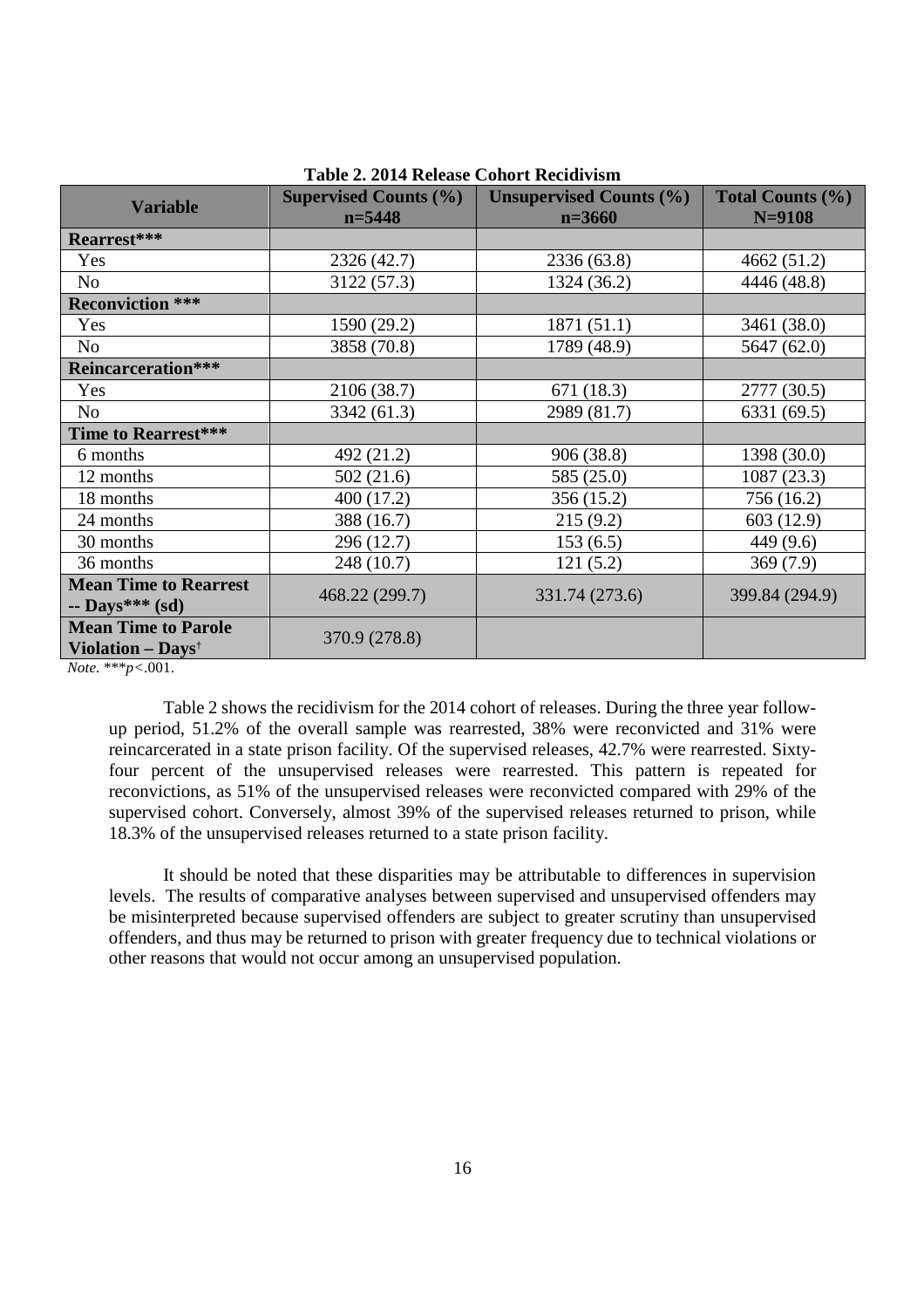| <b>Release Year</b> | <b>Rearrest</b> | <b>Reconviction</b> | ັ<br><b>Reincarceration</b> |
|---------------------|-----------------|---------------------|-----------------------------|
| 2007                | 57%             | 45%                 | 37%                         |
| 2008                | 54%             | 42%                 | 35%                         |
| 2009                | 53%             | 39%                 | 32%                         |
| 2010                | 53%             | 42%                 | 32%                         |
| 2011                | 53%             | 40%                 | 31%                         |
| 2012                | 53%             | 40%                 | 31%                         |
| 2013                | 52%             | 38%                 | 30%                         |
| 2014                | 51%             | 38%                 | 31%                         |

**Table 3. Eight-year Comparison of Recidivism Percentages** 

Table 3 shows the recidivism percentages for rearrest, reconviction and reincarceration for the 2014 release cohort, along with the recidivism percentages for the previous seven release cohort years. The 2014 release cohort experienced a small decrease in rearrests, reconvictions remained the same and the reincarceration rate rounded up to 31%.



**Figure 1. Index Incarceration Offense for 2014 Release Cohort** 

Graphically displayed in Figure 1 is the overall sample's index incarceration offense on record. This represents the most serious offense category inmates were serving time for before their release in 2014. The offenses were identified as belonging to one of six categories which included violent, weapons, drugs, property, community supervision violations and other offenses. The "other" category is a general category for those offenses that are not captured by the four major crime types; the other category may also include administrative offenses and public order offenses.

Those offenders who returned to prison for a community supervision violation (i.e., technical parole violation, Megan's Law supervision violation, Intensive Supervision Program violation) are also captured here. The chart above indicates that 24% of the released sample was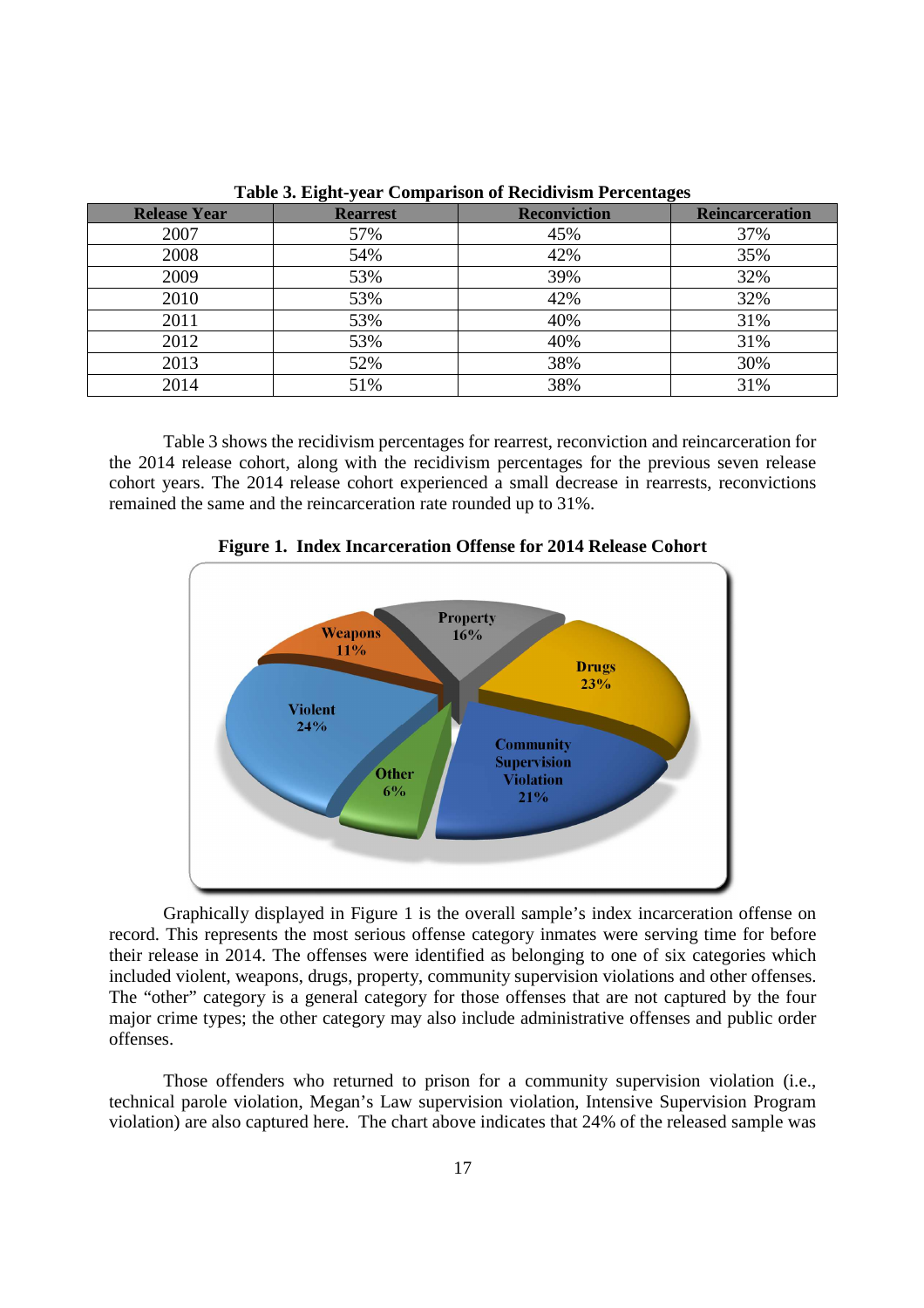serving time for a violent offense. This is followed closely by drug offenses (23%) and community supervision violations (21%).

|                                 | $\overline{ }$ |                                         |
|---------------------------------|----------------|-----------------------------------------|
| <b>Original Booking Offense</b> | n              | <b>Percent of Supervision Violators</b> |
| Violent                         | 700            | 37.5                                    |
| Weapons                         | 109            | 5.8                                     |
| Property                        | 362            | 19.4                                    |
| Drugs                           | 508            | 27.2                                    |
| Other                           | 190            | 7.0                                     |
| Total                           | 1869           | 3.2                                     |

**Table 4. Breakdown of Original Booking Offense for Community Supervision Violators** 

*Note:* Original booking offense data were missing for one inmate.

Table 4 further explores the original booking offenses for the 21% of community supervision violators in the pie chart above. The majority of supervision violators originally served sentences for violent and drug offenses (37.5% and 27.2% respectively, totaling 64.7%). Property offenses comprised 19.4% of the sample, while "other" offenses comprised 10.2%. Only a small portion of the original booking offenses for supervision violators were weapon offenses (5.8%).





Readmission rates, as grouped by admission offense, can be viewed in Figure 2. Of inmates with a return to custody on record within three years post-release, individuals initially serving time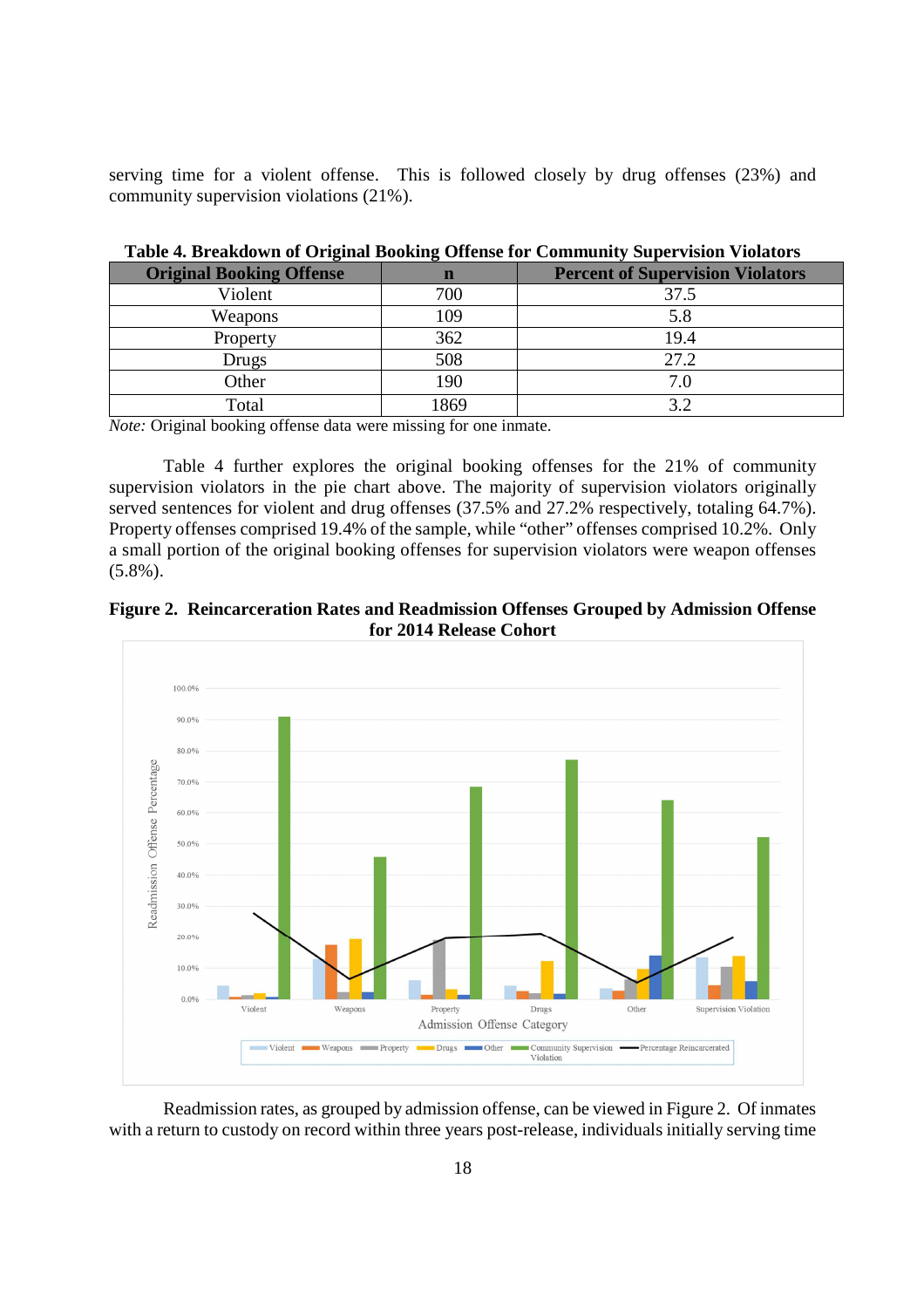for a violent or drug offense were most likely to return to prison. Specifically, released inmates with a violent index offense were reincarcerated at a rate of 27.7% and released inmates with an index drug offense were reincarcerated at a rate of 21.1%. Released inmates initially serving time for a community supervision violation or property offense were next most likely to return to DOC custody, at rates of 19.7% and 19.6%, respectively. Finally, of those inmates who returned to prison within 36 months, 6.5% initially served time for a weapons offense and 5.4% initially served time for an "other" offense.

The types of readmission offenses, as grouped by the original index incarceration offense, are also presented in Figure 2. Overall, released inmates who were reincarcerated within 36 months were predominately readmitted for community supervision violations, regardless of admission offense.

There was little variation in readmission offenses across categories. However, the second most frequent category for readmission tended to be the same offense type the inmate served time for initially. For example, released inmates who initially served time for violent offenses were most frequently readmitted for violent offenses (after community supervision violations). The same can be said for property, drug and other offenders. The only exception to this rule were inmates serving time for a weapons offense (who tended to be readmitted for drug offenses).

#### **Factors Associated with Rearrest**

This outcome study examined differences between those who were and were not rearrested on a number of variables often assumed to contribute to recidivistic behavior. Rearrest was explored in place of other metrics of recidivism, such as reincarceration, to create the most robust analyses. A rearrest signifies an individual's first contact with the criminal justice system postrelease. Additionally, utilizing a reconviction or reincarceration event often leads to smaller sample sizes for analysis due to the time lag created between a release and a reconviction or reincarceration.

The analysis revealed that for the population released in 2014, ten factors, out of the eleven entered into the model, were associated with rearrest within three years. As can be seen in Appendix B, these factors included gender, race/ethnicity, age at release, release status (supervised vs unsupervised), the number of prior convictions, the number of prior DOC admissions, original admission offense, the amount of time served, the number of disciplinary allegations while incarcerated for the current offense, and completion of an RCRP. Educational attainment in and of itself was not found to be a predictor of rearrest, though attainment of a college degree was a significant predictor in the analysis. The factors entered in the model explained 23.9% of the variance in the dependent variable of rearrest; furthermore, the model was significant (*χ 2* (19)=1709.89, *p<*.001).

*Gender.* Gender was significantly related to the likelihood of rearrest. Specifically, compared to females, males had 1.4 times the odds of rearrest within the three-year follow-up period (*p≤*.001).

*Race/Ethnicity*. The variable of race/ethnicity was significant in bivariate tests of independence and multivariate regression models. Proportionally, black inmates were rearrested more compared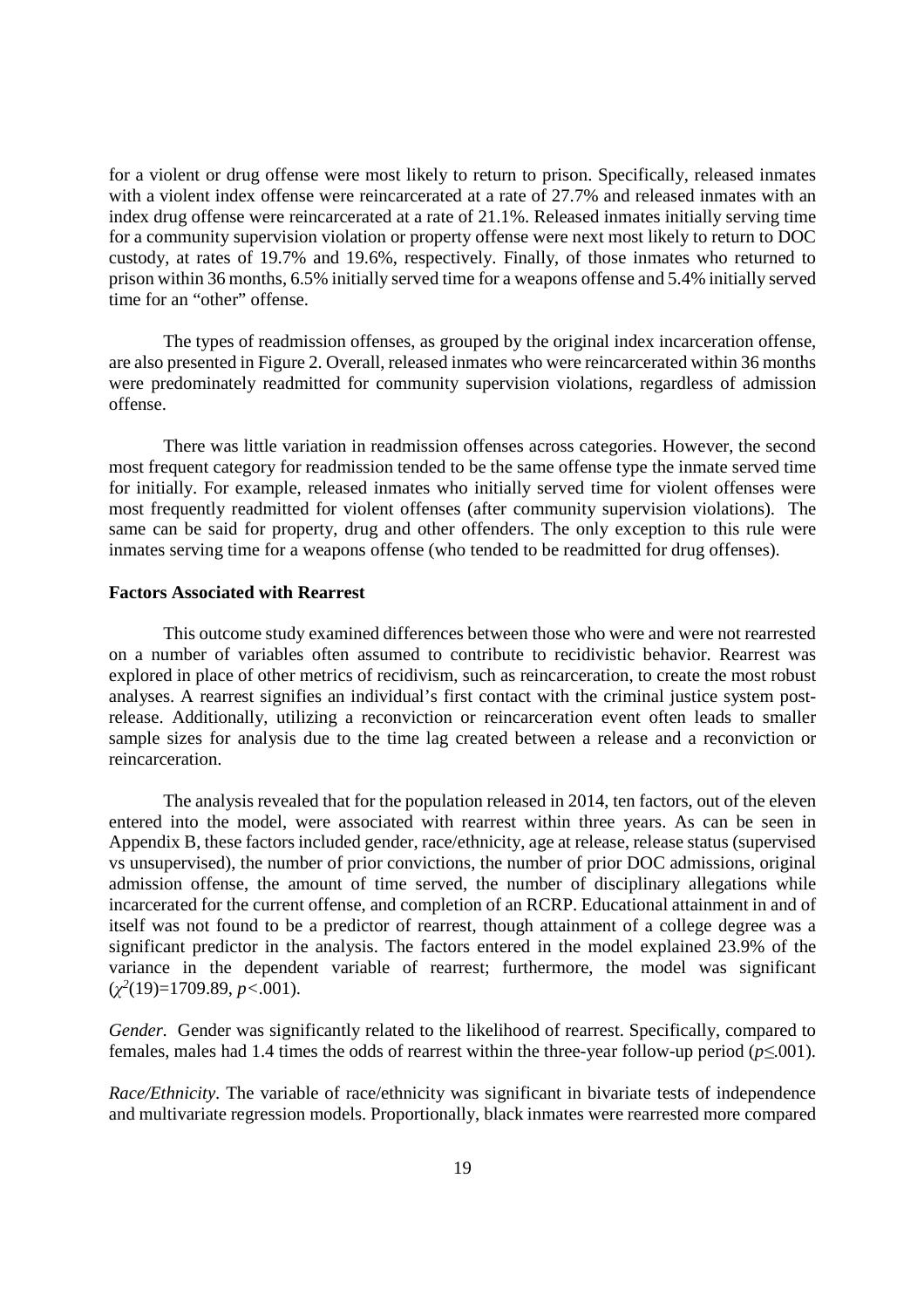to white and Hispanic inmates  $(\chi^2(3)=163.27, p<.001)$ . Multivariate statistics indicated that race/ethnicity was predictive of rearrest; compared to white releases, black releases had increased odds of a rearrest of 1.2. However, when compared to white releases, Hispanic releases had decreased odds of a rearrest (.76).

*Age at release.* Younger inmates were more likely to be rearrested than older inmates; the differences across age were statistically significant. Inmates who were rearrested were younger than those who were not rearrested  $(M=33.8 \text{ years}, sd=9.7 \text{ vs. } M=37.2 \text{ years}, sd=10.8,$ *t*(8904.8)=15.80, *p<*.001). Multivariate statistics indicated that age was inversely related to the odds of rearrest; for every one year increase in age, the inmate's odds of a new arrest decreased by a factor of almost one (0.93).

*Release Status.* The inmate's release type (supervised vs. unsupervised) was a significant predictor of whether the inmate was rearrested, with supervised releases maintaining statistically lower odds of rearrest (.60).

*Prior Conviction History.* The average number of prior convictions for the full sample of inmates was 4.5 (sd= 4.8), indicating the sample of releases had extensive criminal histories, and approximately 82% of inmates who were rearrested had a previous conviction on record. Prior conviction history was significantly related to the likelihood of a rearrest. For every additional prior conviction an inmate had, the odds of rearrest were increased by a factor of 1.1. This pattern shows an expected ratio of one prior conviction to each subsequent rearrest.

*Prior Correctional History/DOC Admissions.* The average number of prior admissions for the full sample of inmates was 1.1 (*sd*= 1.4). Highlighting the importance of this variable as an indicator of continued offending, bivariate results demonstrate that 56.7% of those with one prior state prison term were rearrested, 57.6% of those with two prior terms were rearrested, 62.8% of those with three prior terms were rearrested, and 71.8% of those with four or more prior incarcerations were rearrested  $(\chi^2(4)=398.13, p<.001)$ . Prior correctional history was significantly related to the likelihood of rearrest. For every additional prior state incarceration, the odds of rearrest were increased by a factor of 1.1.

*Index Incarceration Offense on Record.* The index incarceration offense was significant in bivariate tests of independence and multivariate regression models predicting a new arrest. Inmates serving time for weapons, property, drug, "other", and community supervision offenses had an increased probability of a new arrest when compared to violent offenders, with community supervision violations maintaining the highest odds of rearrest (2.2). Specifically, inmates who committed community supervision violations (65% rearrest), property (57.7% rearrest), weapon (53.8% rearrest), "other" (51.8% rearrest) and drug (50.9% rearrest) offenses were rearrested proportionally more than inmates who committed a violent offense (34.1% rearrest,  $\chi^2(5)=424.89$ , *p<*.001).

*Time Served.* Time served was significantly associated with rearrest patterns. Compared to those who served sentences up to one year, inmates who served sentences of two years or more had decreased odds of a rearrest by a factor of .87.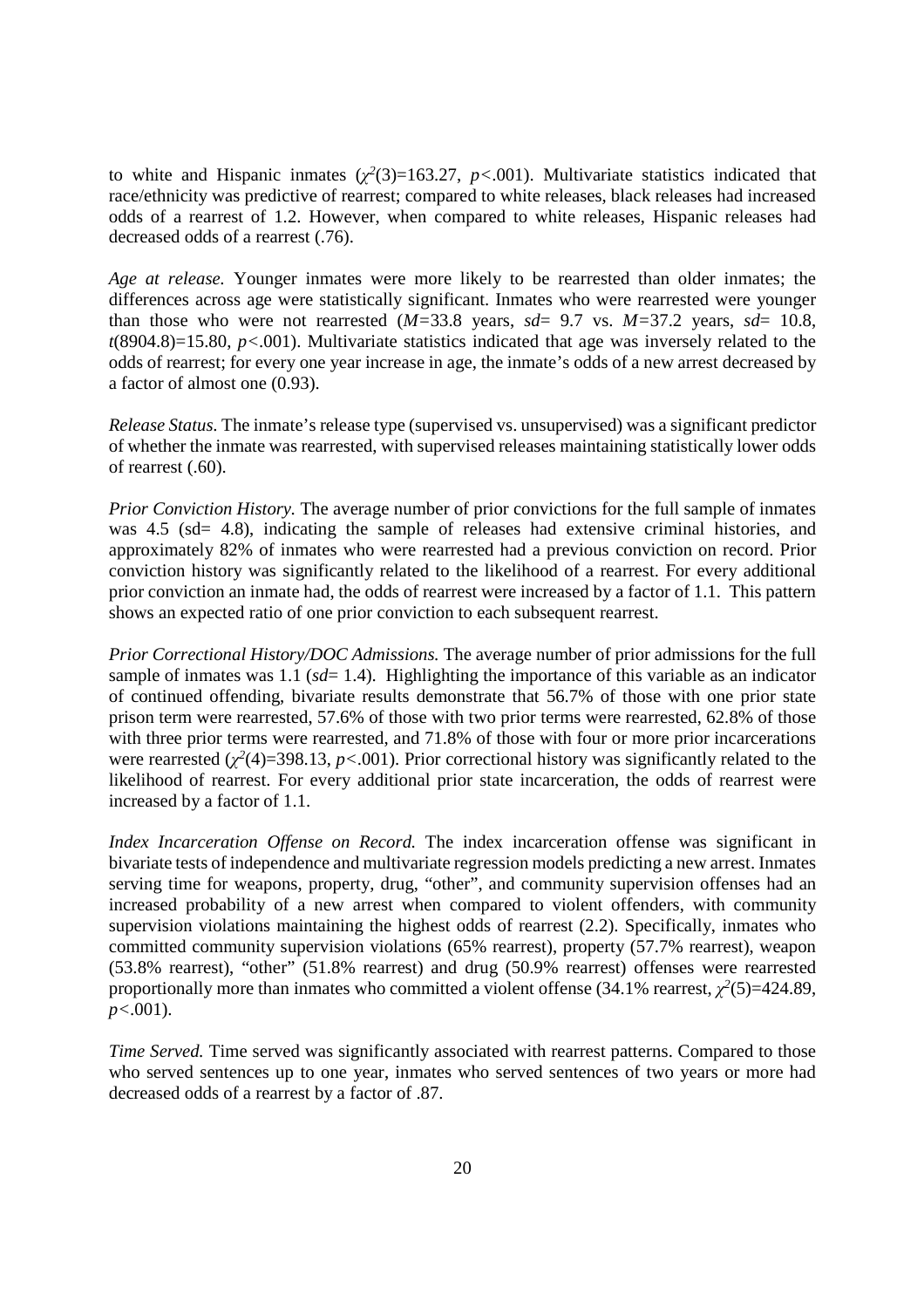*Disciplinary Allegations.* The number of disciplinary allegations against an inmate while in prison was positively and significantly associated with rearrest. For every discipline that an inmate had on record for the current incarceration, the odds of rearrest were increased by a factor of approximately 1.0.

*Education Level.* Although education level was not a significant predictor of rearrest in and of itself, it is worth noting that inmates with an educational attainment of a college degree or higher were significantly less likely to have an arrest within three years than those with an 8<sup>th</sup> grade or less education (*p≤*.05).

*RCRP Completion.* Finally, inmates who attended and completed an RCRP were significantly less likely to have a rearrest in the follow up period compared with those who did not attend or complete RCRP programs (*p≤*.05).

#### **REHABILITATION, REENTRY AND TREATMENT INITIATIVES AT DOC**

DOC offers rehabilitation, re-entry and treatment initiatives at DOC facilities and contracted RCRPs to include education, vocational training, work release, and drug treatment programming.

Taking into account that different inmates will fair differently based on factors discussed above, when assessing overall program effectiveness, the DOC uses three key factors to determine which programs and services allow the offender to achieve the best results. First, the department examines how facility-based programs and services compare to a nationally recognized evidencebased practice research on "what works." Second, there is a continual examination of internal data on those released offenders that return to DOC custody. Third, the department examines the inmate's progress with practicing skills they developed from programming. Finally, inmates are provided an opportunity to express which departmental programs they believe best assisted them with achieving their fullest potential and their recommendations for program improvement by completing feedback surveys.

#### **Education**

Vocational, adult mandatory and youthful offenders education programming are offered at DOC facilities. Analyses of each program are presented below.

#### *Adult Mandatory Education*

Under N.J.S.A. 30:4-92.1 (P.L. 2009, c.330) inmates who are over the age of 21 who do not have a high school diploma or high school equivalency degree (HSE) and have 18 months or more remaining on their sentence before a mandatory release date are eligible for mandatory education programming to obtain an HSE. Adult mandatory education programming is available at all 13 facility locations.

Data related to inmate Test of Adult Basic Education (TABE) scores and High School Equivalency (HSE) obtainment were examined.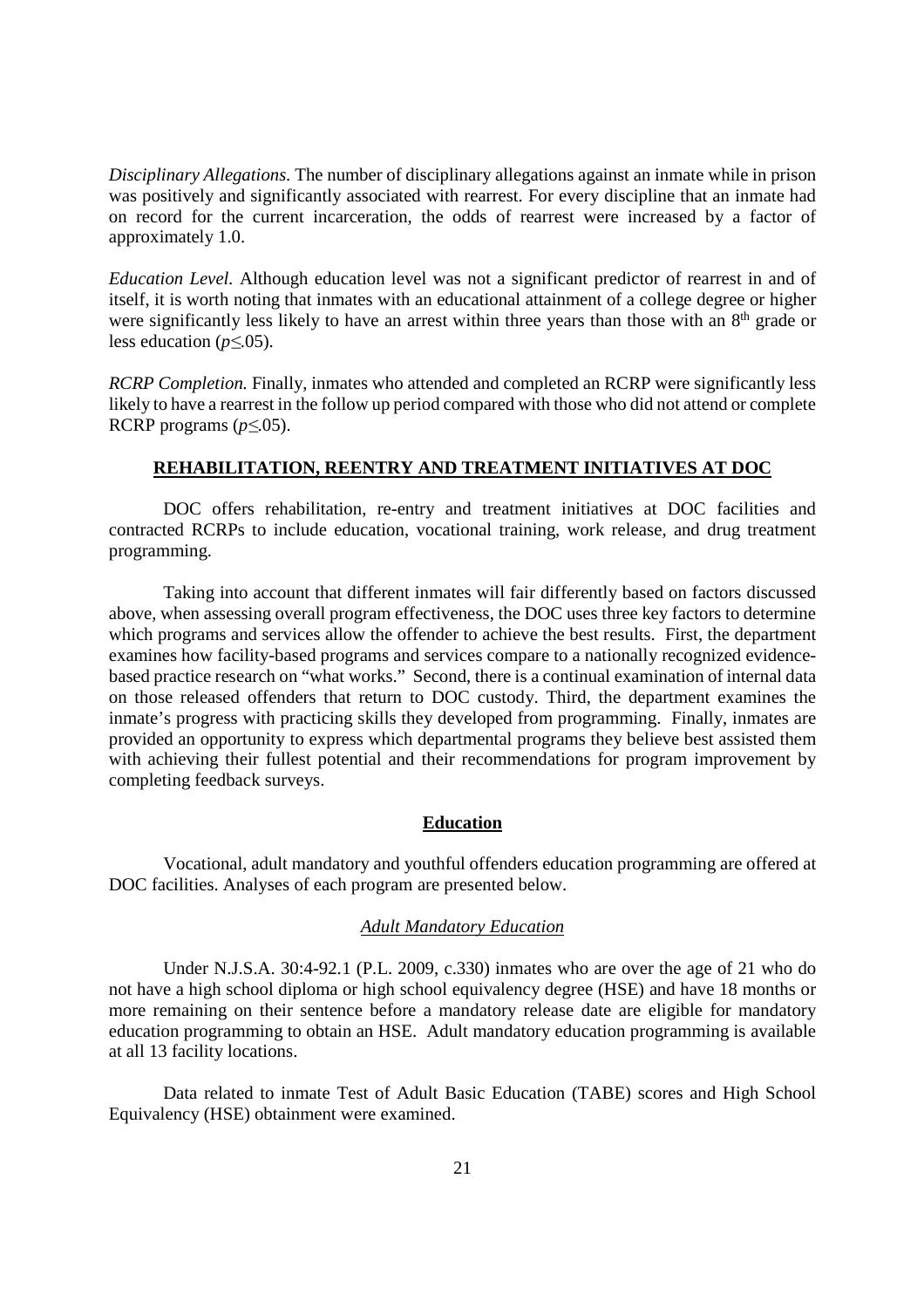There were 406 inmates who participated in mandatory education from the 2014 release cohort. Note: Implementation of N.J.S.A. 30:4-92.1 occurred as a series of incremental stages and participation in educational services increased from 2013 to 2016. The group's mean score for the first TABE test on record for the booking was 5.8 (sd=2.8). The mean score for the last TABE test on record was 7.4 (sd=3.9). A significant improvement in average scores was noted between the first test and the last test  $(t(267)=-6.42, p<.001)$ .

Of the 406 inmates who participated in mandatory education and released in 2014, 34.2% took a HSE exam while incarcerated. Of those who took an exam, 88% passed.

Recidivism information for the cohort of released inmates who participated in mandatory education is found below (Table 5).

| Table of Keepitrishi Details for triangatory Equeation I articipation  |                            |         |                     |         |
|------------------------------------------------------------------------|----------------------------|---------|---------------------|---------|
|                                                                        | <b>Mandatory Education</b> |         | <b>No Mandatory</b> |         |
|                                                                        | <b>Participants</b>        |         | <b>Education</b>    |         |
|                                                                        | $n=406$                    |         | $n=8,703$           |         |
|                                                                        | Mean $(sd)$                | Percent | Mean (sd)           | Percent |
| Number of Rearrests**                                                  | 1.7(2.1)                   | 62.6    | 1.3(2.1)            | 50.6    |
| Number of Reconvictions**                                              | 0.8(1.1)                   | 47.5    | 0.7(1.2)            | 37.6    |
| <b>Number of Reincarcerations</b>                                      | 0.3(0.5)                   | 32.5    | 0.3(0.5)            | 30.4    |
| Number of Reincarcerations<br>for a Community Supervision<br>Violation | 0.3(0.5)                   | 27.8    | 0.3(0.5)            | 31.3    |

#### **Table 5. Recidivism Details for Mandatory Education Participation**

*Note.* \*\**p*<.01 in *t*-tests of significance. Number of Reincarcerations for a Community Supervision Violation includes only those inmates who were placed on supervision at release.

#### *Youthful Offenders Education*

DOC provides education programming for youthful offenders as required by the State Facilities Education Act. The State Facilities Education Act (SFEA) of 1979 (N.J.S.A. 18A:7B-1 et seq.) was enacted for the purpose of providing a thorough and efficient education to all eligible students in State facilities. All youth offenders under the age of 20, as well as those under age 21 with an Individualized Educational Plan (IEP), are provided traditional high school coursework. Students earn credits from their home school districts toward the fulfillment of their high school diplomas. Youth students are mandated to attend such coursework until they reach an ineligible age. SFEA programming is available at three DOC locations: Mountainview Youth Correctional Facility, Garden State Youth Correctional Facility, and Edna Mahan Correctional Facility.

One hundred seven (107) inmates who were released in 2014 were eligible for SFEA programming. The mean first TABE test on record for the index booking within the cohort was 5.6 (sd=3.4). The mean score for the last TABE test on record was 5.37 (sd=4.1). A significant improvement was not noted in average scores was noted between the first test and the last test (*t*(88)=.52, *n.s.*).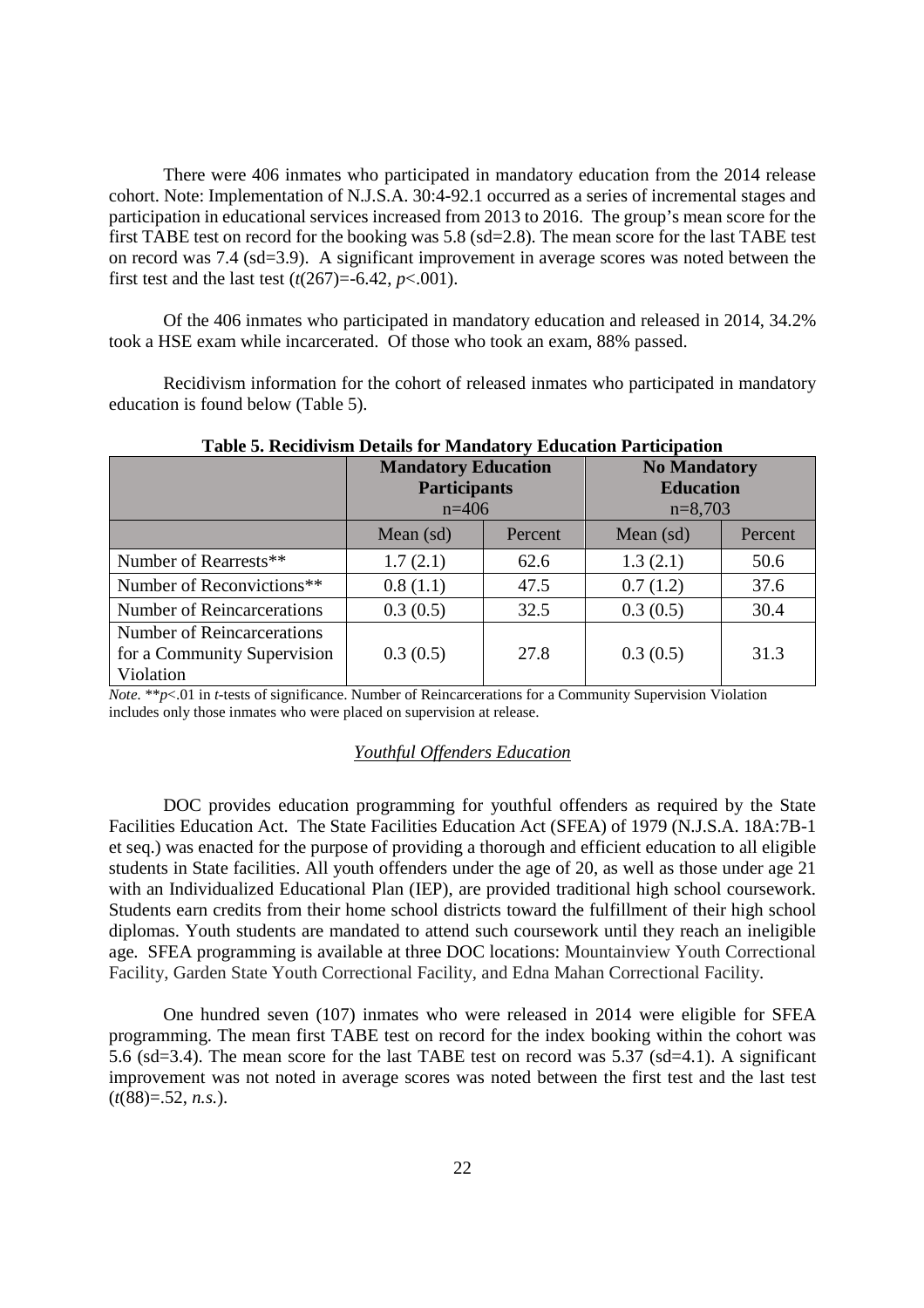Of the 107 SFEA inmates released in 2014, 52 (49.0%) had a high school diploma or higher education level listed on record at the time of release.

Table 6 presents the recidivism information for the cohort of released inmates who participated in SFEA programming. The percentages of SFEA inmates who were rearrested, reconvicted, and reincarcerated were found to be 73%, 58%, and 55%, respectively. Approximately 45% of SFEA inmates were returned to prison for a community supervision violation. SFEA inmates are a distinct group who cannot be compared to the general population of inmates on measures of recidivism because of their age.

|                                                                     | Mean (sd), Range | Percent |
|---------------------------------------------------------------------|------------------|---------|
| <b>Number of Rearrests</b>                                          | 1.8(1.8), 0.9    | 72.9    |
| Number of Reconvictions                                             | 0.9(1.1), 0.5    | 57.9    |
| Number of Reincarcerations                                          | 0.6(0.6), 0.2    | 55.1    |
| Number of Reincarcerations for a Community Supervision<br>Violation | $0.5$ (.6), 0-2  | 44.9    |

**Table 6. Recidivism Details for SFEA Inmates** 

*Note.* Number of Reincarcerations for a Community Supervision Violation includes only those inmates who were placed on supervision at release.

#### *Vocational Education*

 DOC provides vocational education programs to inmates at all facilities. There are 23 courses of study which include cabinetmaking, cosmetology/barbering, plumbing, and graphic arts, among others.

Recidivism for inmates who participated in vocational education (n=1,228; 13.5% of all releases) was examined (Table 7). Differences between vocational education participants and nonparticipants were noted for rearrests, reconvictions, and reincarcerations. The average number of rearrests was 1.4 (sd=2.2) for those releases who did not progress through a vocational education program; this represented a statistically significant difference from the vocational education participants (*t*(1777.02)=5.9, *p*<.001). The average number of reconvictions on record were found to be lower for vocational education participants vs. non-participants (*M*=0.5 vocational education, *M*=0.7 non-vocational education (*t*(1955.26)=8.6, *p*<.001)). A lower percentage of vocational education participants were reincarcerated compared to non-participants. There were no differences between the groups for a return to prison for a community supervision violation.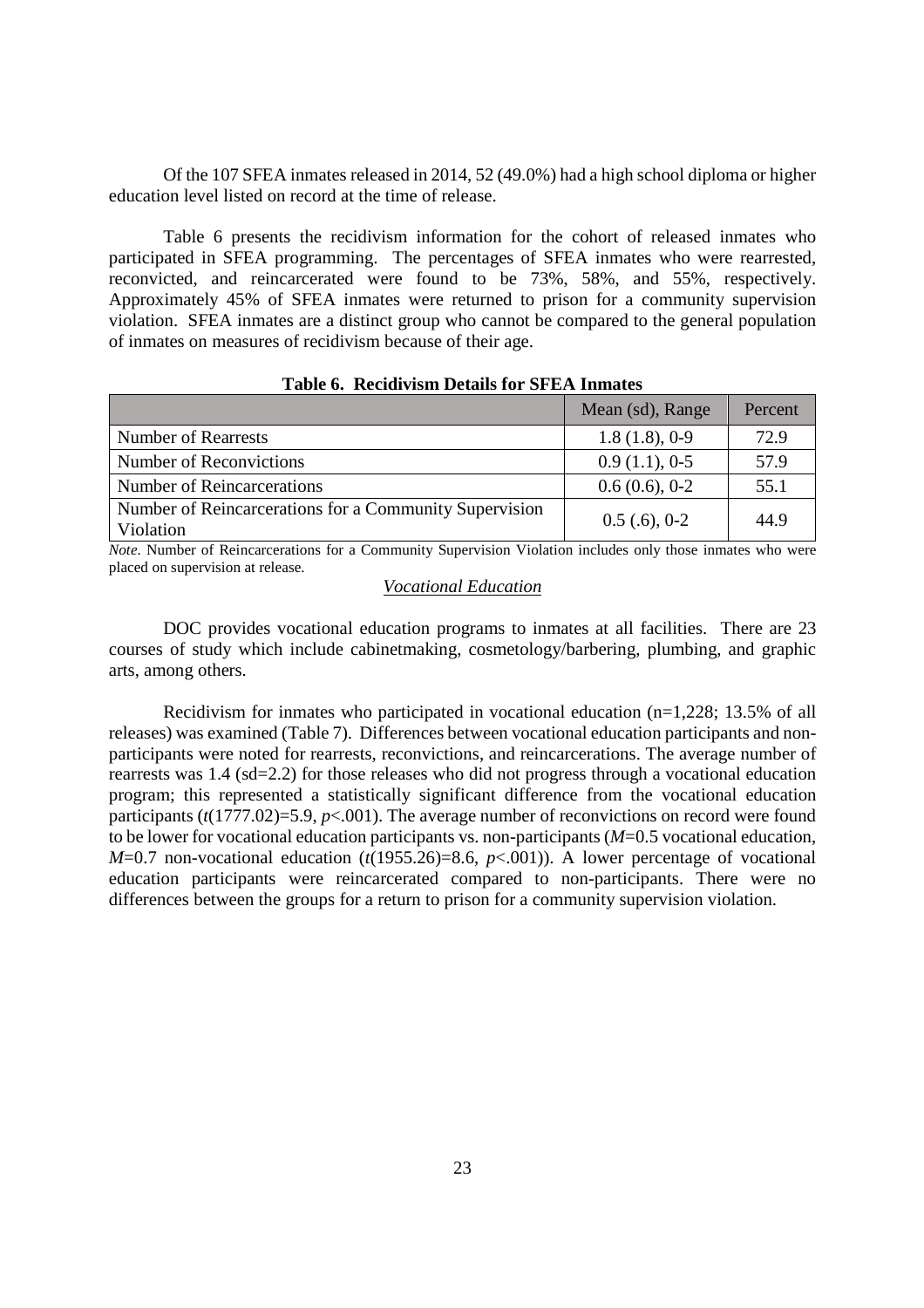|                                                                        | <b>Vocational Education</b><br><b>Participants</b><br>$n=1,228$ |         | <b>Non-Participants</b><br>$n=7,881$ |         |
|------------------------------------------------------------------------|-----------------------------------------------------------------|---------|--------------------------------------|---------|
|                                                                        | Mean $(sd)$                                                     | Percent | Mean $(sd)$                          | Percent |
| Number of Rearrests***                                                 | 1.1(1.9)                                                        | 44.3    | 1.4(2.2)                             | 52.3    |
| Number of Reconvictions***                                             | 0.5(0.9)                                                        | 28.4    | 0.7(1.2)                             | 39.5    |
| Number of<br>Reincarcerations***                                       | 0.3(0.5)                                                        | 26.9    | 0.3(0.5)                             | 31.0    |
| Number of Reincarcerations<br>for a Community Supervision<br>Violation | 0.3(0.5)                                                        | 28.8    | 0.3(0.5)                             | 27.8    |

**Table 7. Recidivism Details for Vocational Education Inmates** 

*Note.* \*\*\**p*<.001 in *t-*tests of significance.

Number of Reincarcerations for a Community Supervision Violation includes only those inmates who were placed on supervision at release.

Employment rates for all inmates post-release were stratified by vocational education participation (Table 8). Statistically significant differences in the employment rates were found between the vocational education and non-vocational education groups during the one-, two- and three-year follow-up intervals. Overall, 95% of inmates who participated in vocational education were employed at any time during the three-year follow up period compared with 94% of inmates who did not receive vocational education (this did not represent a statistically significant difference). The results of this analysis suggest that the majority of inmates are able to find employment within three years of release, but this employment is typically not consistent across the years.

|                                                    | <b>Vocational Education</b> | <b>No Vocational</b> |
|----------------------------------------------------|-----------------------------|----------------------|
|                                                    | <b>Sample</b>               | <b>Education</b>     |
|                                                    | $n=618$                     | $n=3,540$            |
| Employed at Any Time Within Year One <sup>**</sup> | 81.4%                       | 75.5%                |
| Employed at Any Time Within Year Two*              | 67.2%                       | 62.1%                |
| Employed at Any Time Within Year Three*            | 64.1%                       | 59.4%                |
| Employed at Any Time Within Three Years            | 95.1%                       | 93.9%                |

**Table 7. Vocational Education and Post-Release Employment** 

*Note.* \* *p*<.05; \*\**p*<.01

#### **Drug Treatment**

The DOC provides addiction treatment services to its substance use disorder offender population. The DOC has made significant changes to drug treatment services since the 2014 cohort was released which will be reflected in future reports. Licensed drug treatment programs are now available at eight Residential Community Release Program (RCRP) facilities (i.e., CURA Inc., Fenwick House, Garrett House, The Harbor, Hope Hall, Kintock-Bridgeton, Kintock-Newark, and Tully House) and, after an extensive planning and renovation process, Mid-State Correctional Facility reopened in April 2017 as the first licensed, clinically driven drug treatment prison operated by the DOC. Living in Balance (LIB) is a research-based, psycho-educational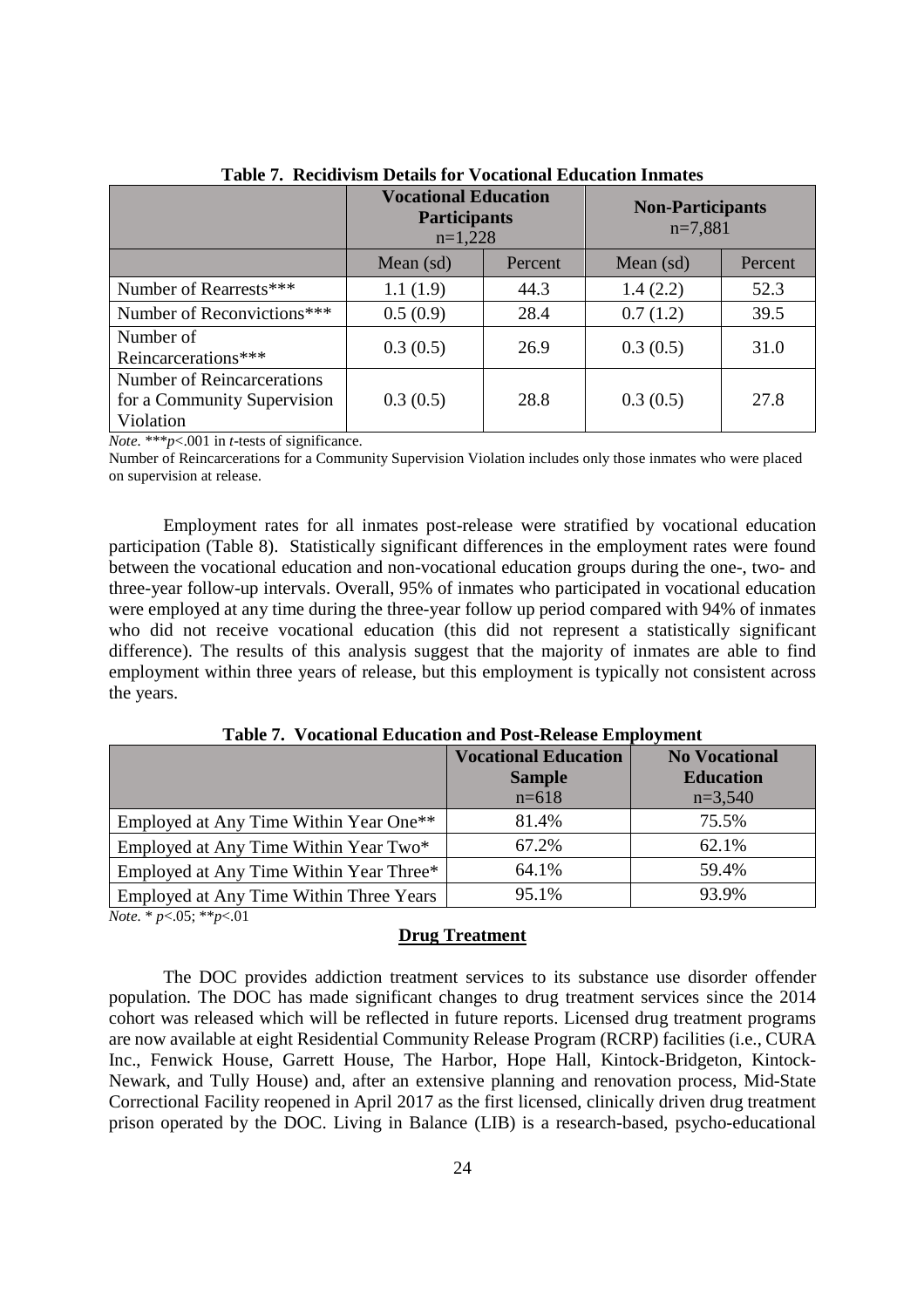program which provides treatment sessions for persons who abuse or are addicted to alcohol and other drugs of abuse. Participation is dependent on sentence length and RCRP eligibility. LIB programs are available in all DOC facilities. The Engaging the Family (ETF) program engages the spouse/committed partner and children of inmates as allies in the end of the criminal and addictive lifestyle of their loved ones. The goals of the program are to strengthen marriage and family relationships of inmates, enhance the well-being of children of incarcerated fathers, and motivate and prepare incarcerated fathers to maintain drug free and crime free lifestyles. Participation is focused on inmates who will serve the entirety of their sentence behind bars. ETF is available in nine DOC facilities. Alcoholics Anonymous is available in all DOC facilities, Narcotics Anonymous is available in two facilities, and Gamblers Anonymous is available in one facility.

Recidivism for the group of individuals who participated in drug programming  $(n=3.054)$ was examined (Table 9). Inmates who participated in drug programming or successfully completed a drug treatment RCRP were statistically different from those who did not on rearrest  $(\chi^2(1)=6.64,$ *p*=.01), reconviction ( $\chi^2(1)$ =13.95, *p*<.001), and reincarceration outcomes ( $\chi^2(1)$ =19.27, *p*<.001), in that their rates of recidivism were lower than non-participants on these measures.

|                                                         | Drug<br><b>Programming</b><br><b>Participants</b><br>$n=3,054$ | <b>Non-Participants</b><br>$n=6,055$ |
|---------------------------------------------------------|----------------------------------------------------------------|--------------------------------------|
| Rearrested**                                            | 49.3%                                                          | 52.1%                                |
| Reconvicted***                                          | 35.3%                                                          | 39.3%                                |
| Reincarcerated***                                       | 27.5%                                                          | 32.0%                                |
| Reincarcerated for a Community Supervision<br>Violation | 27.8%                                                          | 28.0%                                |

**Table 8. 2014 Release Cohort Drug Program Participants and Recidivism** 

*Note.* \*\**p*<.01; \*\*\**p*<.001.

Non-participants were defined as inmates who attended a drug treatment RCRP and were returned to a DOC facility (i.e. non-completers) or DOC inmates who never attended a drug treatment RCRP or participated in any drug treatment programming.

Drug treatment RCRPs in operation in 2014 included CURA Inc., Fenwick, Hope Hall, Harbor House, Kintock-Bridgeton, Garrett House, and Tully House.

Reincarcerated for a Community Supervision Violation includes only those inmates who were placed on supervision at release.

#### **NJDOC RESIDENTIAL COMMUNITY RELEASE PROGRAMS**

DOC currently has 15 RCRP facilities which serve both male and female inmates. Of these facilities, one is a special needs program, two are assessment centers, four are work release programs, and eight are correctional treatment programs with a work release component.

Of the 9,109 inmates who were released in the year 2014, 2,802 (30.8%) were admitted to a RCRP and 2,174 (23.9%) of the full release cohort completed a RCRP. Approximately 78% of those admitted to an RCRP completed an RCRP.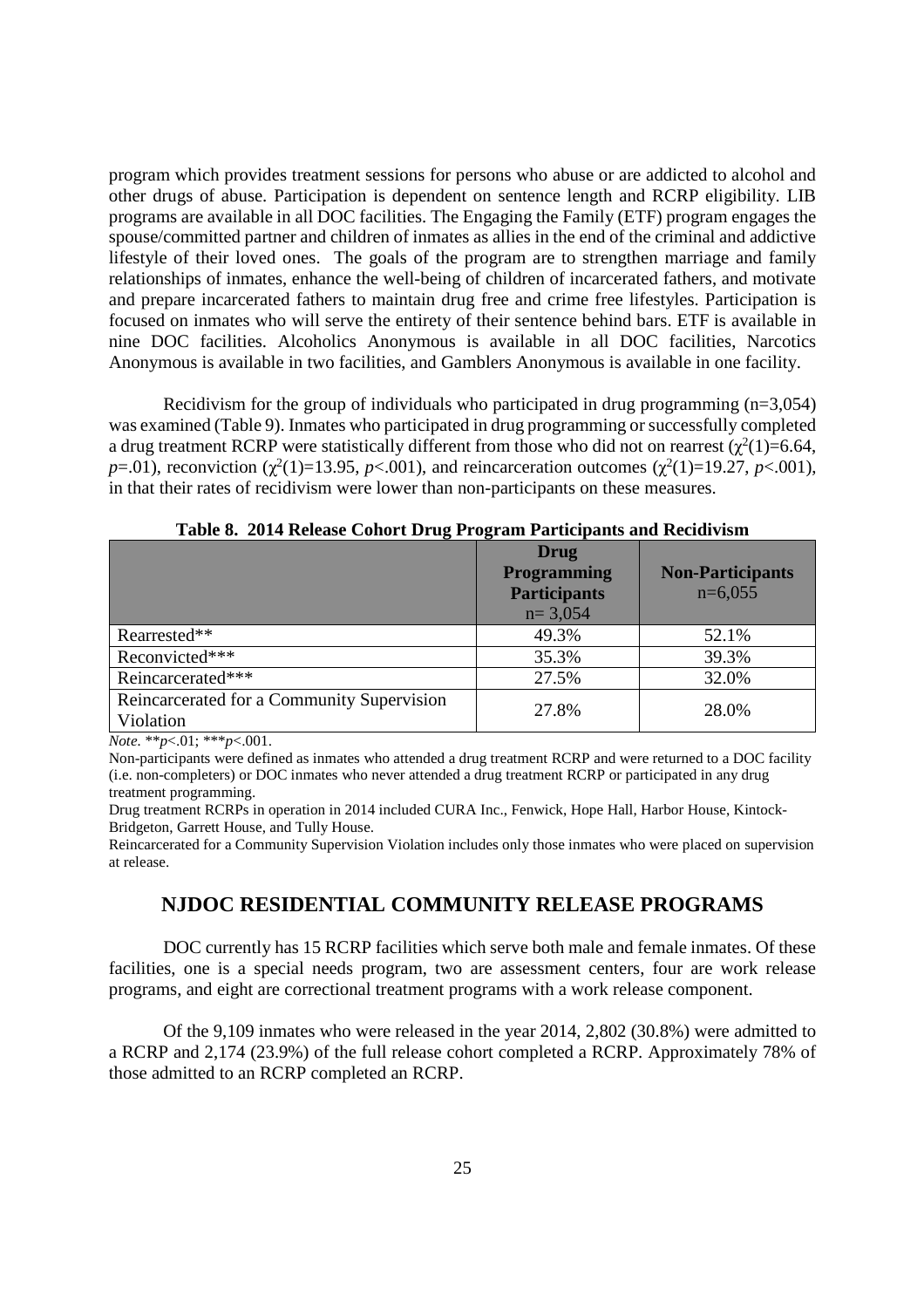Criminal histories of all inmates within this sample were followed for 36-months postrelease. All four measures of recidivism were lower for inmates who completed RCRPs in 2014 compared to those who did not complete a RCRP. Recidivism details are set forth in Table 10 below.

|                                                            | <b>RCRP</b> Program<br><b>Participants</b><br>$n = 2,174$ | <b>Non-Participants</b><br>$n=6,935$ |
|------------------------------------------------------------|-----------------------------------------------------------|--------------------------------------|
| Rearrested***                                              | 47.7%                                                     | 52.3%                                |
| Reconvicted***                                             | 33.4%                                                     | 39.4%                                |
| Reincarcerated***                                          | 22.8%                                                     | 32.9%                                |
| Reincarcerated for a Community Supervision<br>Violation*** | 20.5%                                                     | 30.4%                                |

**Table 9. RCRP Completion and Recidivism** 

*Note.*\*\*\**p*<.001.

Non-participants were defined as inmates who attended a RCRP and were returned to a DOC facility (i.e. noncompleters) or DOC inmates who never attended a RCRP.

There were 15 RCRP facilities in 2014. They included Talbot Hall, Bo Robinson, Columbus House, CURA Inc., Fenwick, Garrett House, Harbor House, Hope Hall, Kintock-Bridgeton, Kintock-Newark, Tully House, Clinton House, Fletcher House, Urban Renewal 1 and Urban Renewal 2.

Reincarcerated for a Community Supervision Violation includes only those inmates who were placed on supervision at release.

#### *Work Release Programs*

The four work release programs that were operating in 2014 included Clinton House, Fletcher House, Urban Renewal 1 (male only) and Urban Renewal 2 (female only). Recidivism within 36-months of release was examined for inmates participating in work release programs (see Table 11). Recidivism on every measure of follow-up (rearrest, reconviction, reincarceration, reincarceration for a community supervision violation) was lower for inmates who completed a work program in 2014 compared to those who did not complete a work program.

#### **Table 10. Work Release and Recidivism**

|                                                            | <b>Work Program</b><br><b>Completers</b><br>$n = 412$ | <b>Non-Completers</b><br>$n=8,697$ |
|------------------------------------------------------------|-------------------------------------------------------|------------------------------------|
| Rearrested***                                              | 41.0%                                                 | 51.7%                              |
| Reconvicted***                                             | 26.5%                                                 | 38.5%                              |
| Reincarcerated***                                          | 14.8%                                                 | 31.2%                              |
| Reincarcerated for a Community Supervision<br>Violation*** | 14.9%                                                 | 28.5%                              |

\*\*\**p*<.001.

Reincarcerated for a Community Supervision Violation includes only those inmates who were placed on supervision at release.

In addition, income data for inmates within the 2014 cohort were requested of the Department of Labor (DOL). Data were available for 4,158 inmates. No statistically significant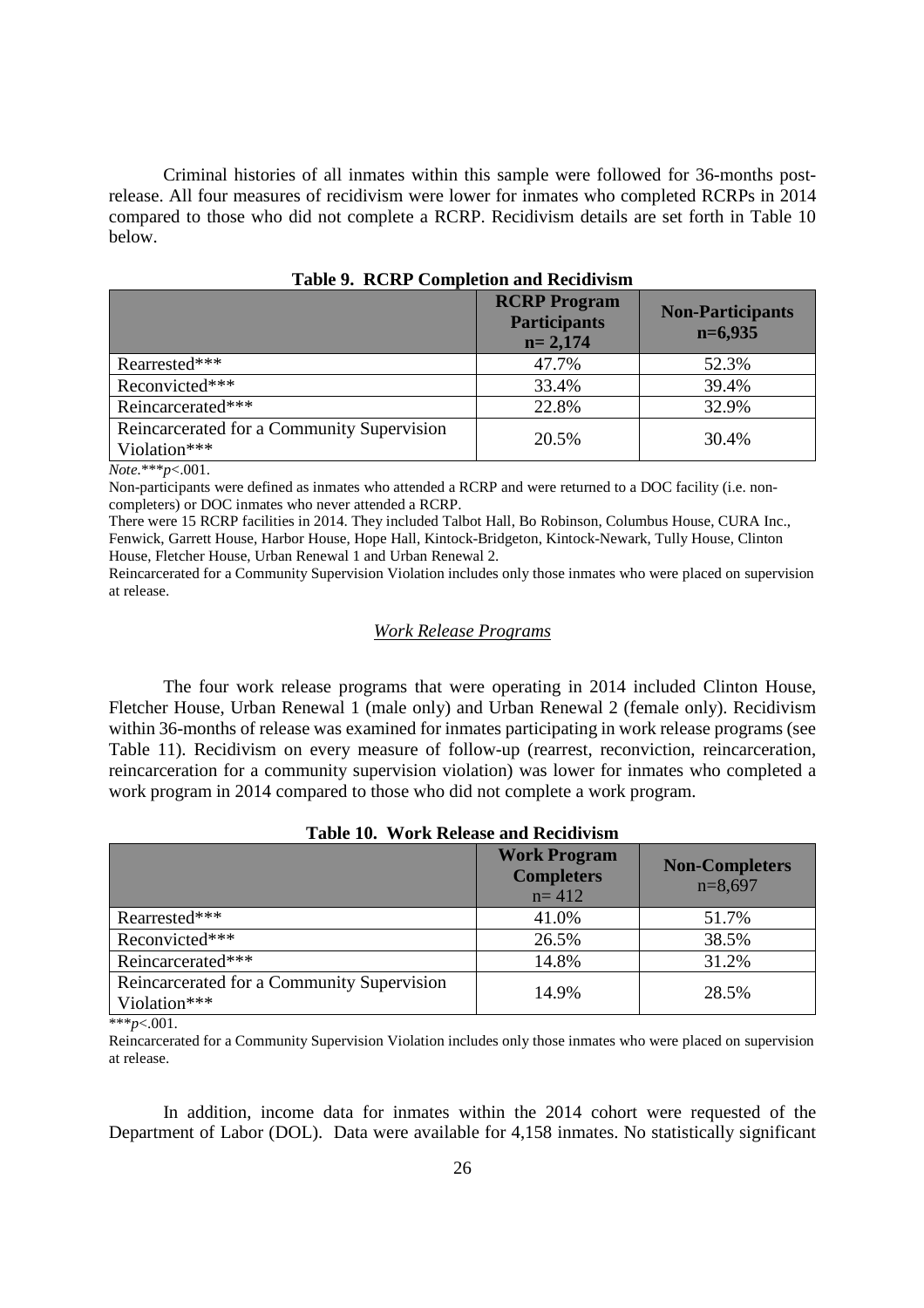differences between work releases and non-work releases were found, indicating that work releases and non-work releases maintained similar levels of employment within the three-year follow-up period.

|                                         | <b>Work Release</b> | No Work Release |
|-----------------------------------------|---------------------|-----------------|
|                                         | $n=248$             | $n=3,910$       |
| Employed at Any Time Within Year One    | 80.2%               | 76.1%           |
| Employed at Any Time Within Year Two    | 65.7%               | 62.7%           |
| Employed at Any Time Within Year Three  | 58.9%               | 60.1%           |
| Employed at Any Time Within Three Years | 91.5%               | 94.2%           |

**Table 11. Work Release and Employment Rates** 

#### *Correctional Treatment Programs with a Work Release Component*

Eight of the current contracted RCRP facilities are correctional treatment programs with a work release component. In these facilities, drug treatment is provided for three months and continues throughout an inmate's participation in the work release component. One of these facilities is specialized to serve special needs inmates with mental health issues only.

In 2014, the eight correctional treatment programs with a work release component were CURA Inc., Fenwick, Garrett House, Harbor House, Hope Hall, Kintock-Bridgeton, Kintock-Newark, and Tully House. Recidivism within 36-months of release was examined for inmates participating in correctional treatment programs with a work release component (see Table 13). All measures of recidivism (i.e., rearrest, reconviction, reincarceration, and reincarceration for a community supervision violation) were statistically lower for inmates who completed these facilities in 2014 compared to those who did not participate or complete these facilities.

**Table 12. Correctional Treatment Programs with a Work Release Component and Recidivism** 

|                                                            | <b>Drug Treatment</b><br><b>House Completers</b><br>$n=1,536$ | <b>Non-Completers</b><br>$n=7,573$ |
|------------------------------------------------------------|---------------------------------------------------------------|------------------------------------|
| Rearrested**                                               | 47.7%                                                         | 51.9%                              |
| Reconvicted***                                             | 33.6%                                                         | 38.9%                              |
| Reincarcerated***                                          | 20.6%                                                         | 32.5%                              |
| Reincarcerated for a Community Supervision<br>Violation*** | 20.2%                                                         | 29.5%                              |

*Note. \*\*p*<.01; \*\*\**p*<.001.

#### **Juvenile Justice Commission**

#### *2014 Release Cohort: Youth Characteristics*

The 2014 cohort was comprised of 377 youth released from JJC facilities. All juveniles were released from a committed (67.1%) or a probationer status (32.9%). More than a third (41.4%) of the cohort left from secure care (100% of those were committed youth), 56.8% left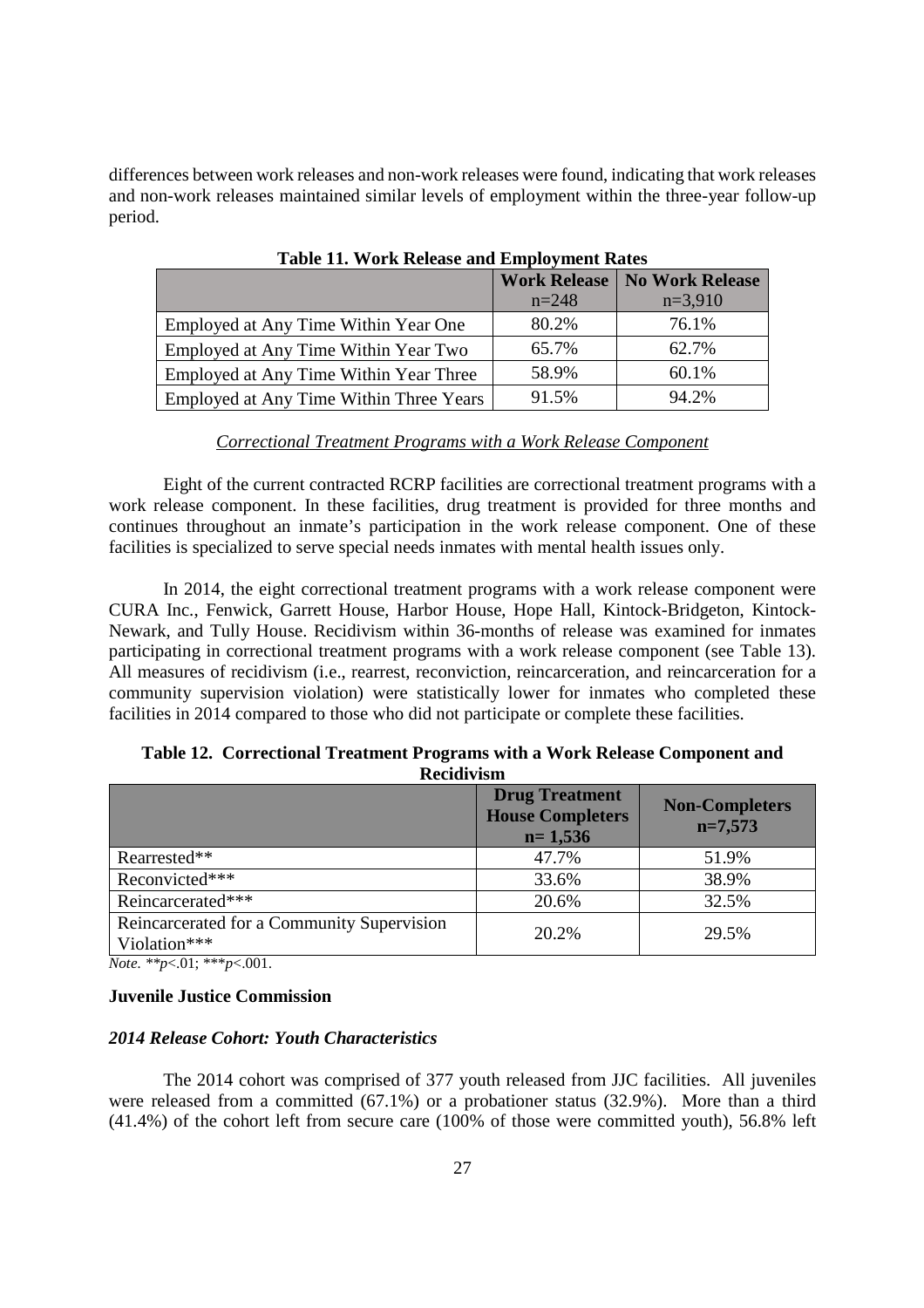from residential programs (45.3% were committed and 54.7% were probationers), and 1.9% left from day programs (100% probationers). The average length of stay in custody was 393 days, which was an increase of 44 days from 2013. The average length of stay was 347 days for youth departing residential programs (an increase of 20 days from 2013), 466 days for youth departing secure care (up almost 70 days from 2013), and 168 days for youth departing day programs (an increase of 20 days from 2013).

Of the youth released, 93.9% were males and 6.1% were females. The average age at release was 18.4 years. The racial breakdown of the cohort was 64.7% Black, 23.6% Hispanic, 11.7% White (or 11.7% White and 88.3% non-White). The majority of the youth served sentences for persons offenses (37.7%), followed by violations of probation (VOP) (36.3%), weapons offenses (7.2%), property offenses (7.2%), drug offenses (6.4%), and public order offenses (5.3%).

#### *2014 Release Cohort Recidivism Rates*

The reporting of results begins with a focus on an examination of the overall recidivism rates for youth released from JJC custody in 2014. As shown in Figure 3, the rate of recidivism increased over time through the three-year period for each of the three measures, although there is a noticeable slowing after 12 months. By one year following release, 63.6% of the youth released in 2014 had a new court filing/arrest. In addition, less than half (41.1%) committed a new offense resulting in an adjudication/conviction, while 16.7% re-offended resulting in a new commitment to a State facility. At two years following release, recidivism rates had increased: almost threequarters (73.3%) had a new court filing/arrest, 54.1% had a new adjudication/conviction, and 21.8% had a new commitment to a State facility. By three years after release, slightly more than three quarters of the youth had new court filings/arrests (76.9%), 58.9% had new adjudications/convictions, and 23.9% had new commitments, representing 90 of the 377 youth.

The study also examined average time to recidivate (in days) for all youth re-offending within three years. Average time to recidivate was as follows:

- for those with a new court filing/arrest, 301 days (10.0 months);
- for those with a new adjudication/conviction, 289 days (9.6 months); and
- for those with a new commitment, 311 days (10.3 months).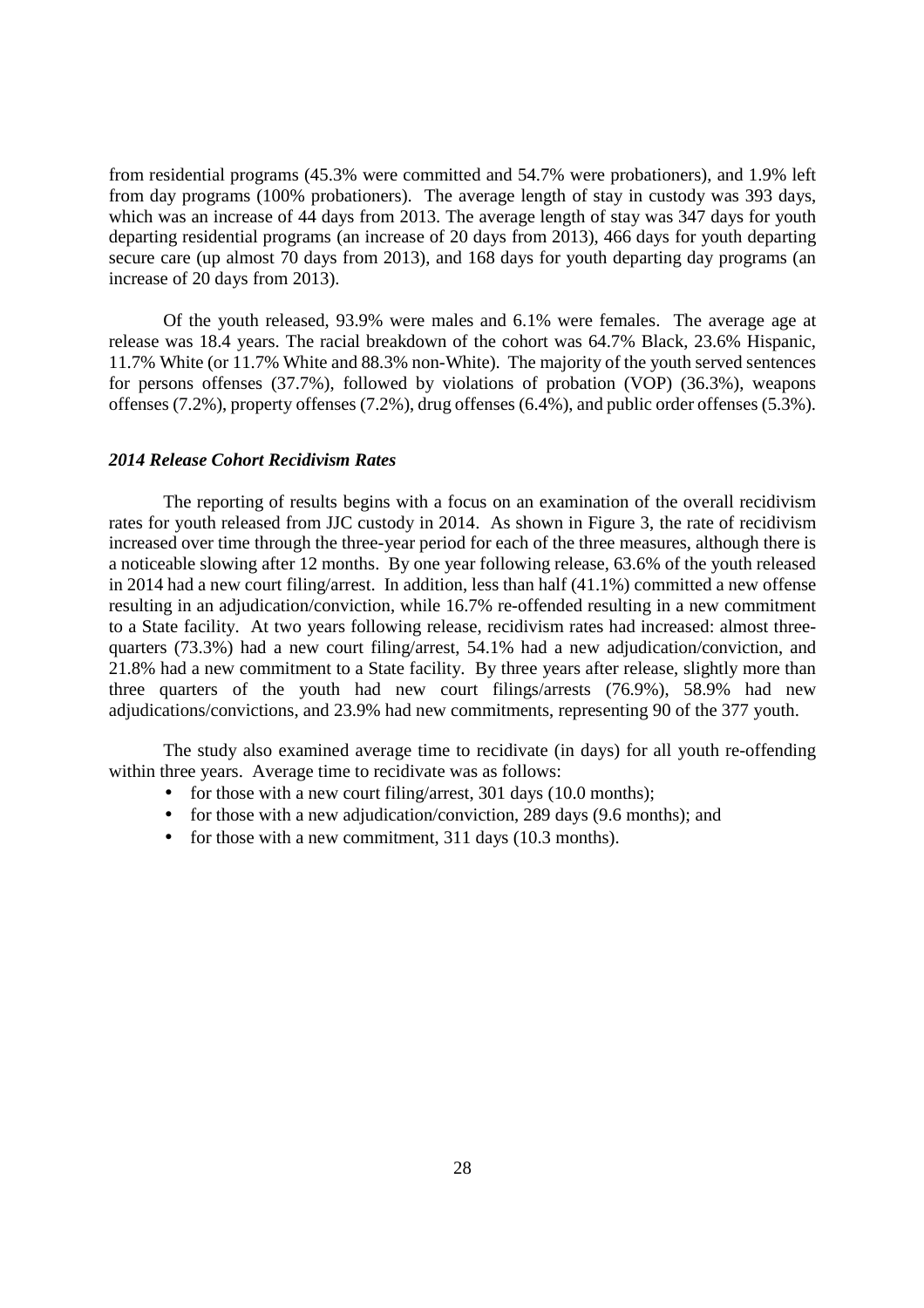

**Figure 3. Overall Recidivism Rates for Youth Released from JJC Custody in 2014** 

#### *Recent Trends in Juvenile Recidivism*

 $\overline{a}$ 

As part of the analysis, a comparison was made with the previous years' findings with regard to the three measures of juvenile recidivism.<sup>1</sup> As indicated in the table below, new court filings/arrests have decreased over time, down 5.6 percentage points since 2011. New adjudications/convictions have decreased by 12.1 percentage points since 2011. And, most importantly, the data demonstrate that over time there has been a decrease in the percentage of youth recidivating and returning to the system with a new commitment. This is down 8.7 percentage points from 2011. This positive change means that of the youth in the 2014 cohort, 76.1% were maintained in the community.

| Release Year | <b>Court Filing/Arrest</b> | Adjudication/Conviction | Commitment            |
|--------------|----------------------------|-------------------------|-----------------------|
| 2011         | $82.5%$ <sup>+</sup>       | $71.0\%$ <sup>+</sup>   | $32.6\%$ <sup>+</sup> |
| 2012         | 78.9%+                     | $67.7\%$ <sup>+</sup>   | $33.1\%$ <sup>+</sup> |
| 2013         | 78.9%                      | 67.6%                   | 30.2%                 |
| 2014         | 76.9%                      | 58.9%                   | 23.9%                 |
|              |                            |                         |                       |

**Table 14. Recent Trends in Juvenile Recidivism, 2011 to 2014-REVISED** 

<sup>&</sup>lt;sup>1</sup> In 2017, the JJC hired a Manager for the Research and Evaluation Unit. During the first year, the Manager revisited all data and analyses that were reported while the unit was without a manager. The multi-year tables have been adjusted and revised based on that rigorous review of past reports. All data with a plus (+) denotes updated analyses based on the Manager's review.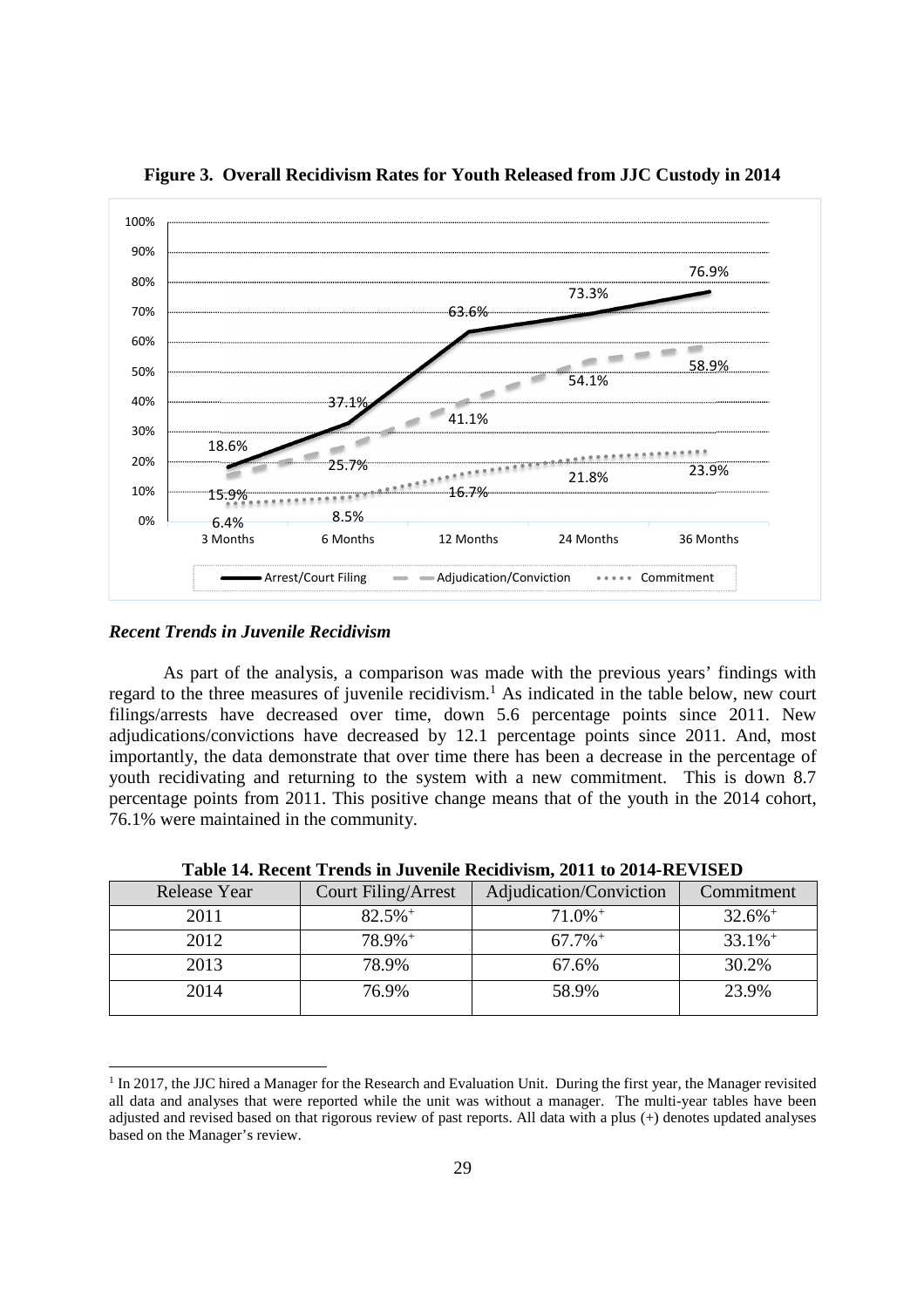The JJC also examined changes in the time it took for youth to re-offend, measured in days from the date of a youth's release to the date of re-offense. Since 2011, time to recidivate for court filing/arrest has increased (a positive finding), while time to recidivate for adjudication/conviction and new commitments has decreased, as seen in Table 15.

| <b>Release Year</b> |      | <b>Court Filings/Arrest</b> | Adjudication/Conviction | Commitment |  |
|---------------------|------|-----------------------------|-------------------------|------------|--|
|                     | 2011 | $286+$                      | $301+$                  | $335^{+}$  |  |
|                     | 2012 | $310+$                      | $326^+$                 | $333^{+}$  |  |
|                     | 2013 | 277                         | 288                     | 308        |  |
|                     | 2014 | 301                         | 280                     |            |  |

**Table 15. Average Time To Recidivate In Days, 2011 to 2014-REVISED** 

#### *Differences in Recidivism: Youth Characteristics*

This recidivism study examined differences between those who did and those who did not recidivate in terms of a limited number of youth characteristics available for examination. The analysis of bivariate relationships revealed that for the released population examined in this report, among the variables having substantial portions of both committed and probationer youth data available, six factors were associated at a statistically significant level with recidivism within three years (on one or more of the three measures).

*Gender*. Released males were more likely to have recidivated than females. The recidivism rate for males was higher for new court filings/arrests within three years of release  $(78.0\% \text{ vs. } 60.9\%),^2$  for new adjudications/convictions  $(60.7\% \text{ vs. } 30.4\%),^3$  and for new commitments (25.1% vs. 4.3%\*).<sup>4</sup>

*Race/Ethnicity*. Released Black youth were most likely to have had a new court filing/arrest (82.4%), followed by Hispanic youth (69.7%), and White youth (61.4%).<sup>\*5</sup> Again, Black youth were most likely to have received a new adjudication/conviction (63.1%), followed by White youth (52.3%), and Hispanic youth (50.6%).<sup>6</sup> Finally, Black youth were more likely to have received a new commitment (27.0%) followed by Hispanic youth (20.2%), and White youth  $(13.6\%)$ <sup>7</sup>

As part of the analysis, race/ethnicity was recoded into "minority" and "nonminority" categories (with White as the sole race/ethnicity category coded as nonminority). Minority youth were more likely to have had a new court filing/arrest  $(79.0\% \text{ vs. } 61.4\%^*)$ , a new adjudication/conviction  $(59.8\% \text{ vs. } 52.3\%),$ <sup>9</sup> as well as a new commitment  $(25.2\% \text{ vs. } 13.6\%)$ <sup>10</sup>.

<u>.</u>

 $2 X^2 = 3.556$ , df=1, p=.059.

<sup>&</sup>lt;sup>3</sup> Statistically significant relationships are identified using an  $*$ .  $X^2=8.19$ , df=1, p=.004.

 $4 X^2 = 5.138$ , df=1, p=.023.

 $5 X^2 = 12.732$ , df=2, p=.002.

 $6 X^2 = 5.144$ , df=2, p=.076.

 $7 X^2 = 4.543$ , df=2, p=.103.

<sup>8</sup> *X <sup>2</sup>*=6.794, df=1, p=.009.

 $9 X^2 = 0.900$ , df=1, p=.343.

 $10 X^2 = 2.872$ , df=1, p=.090.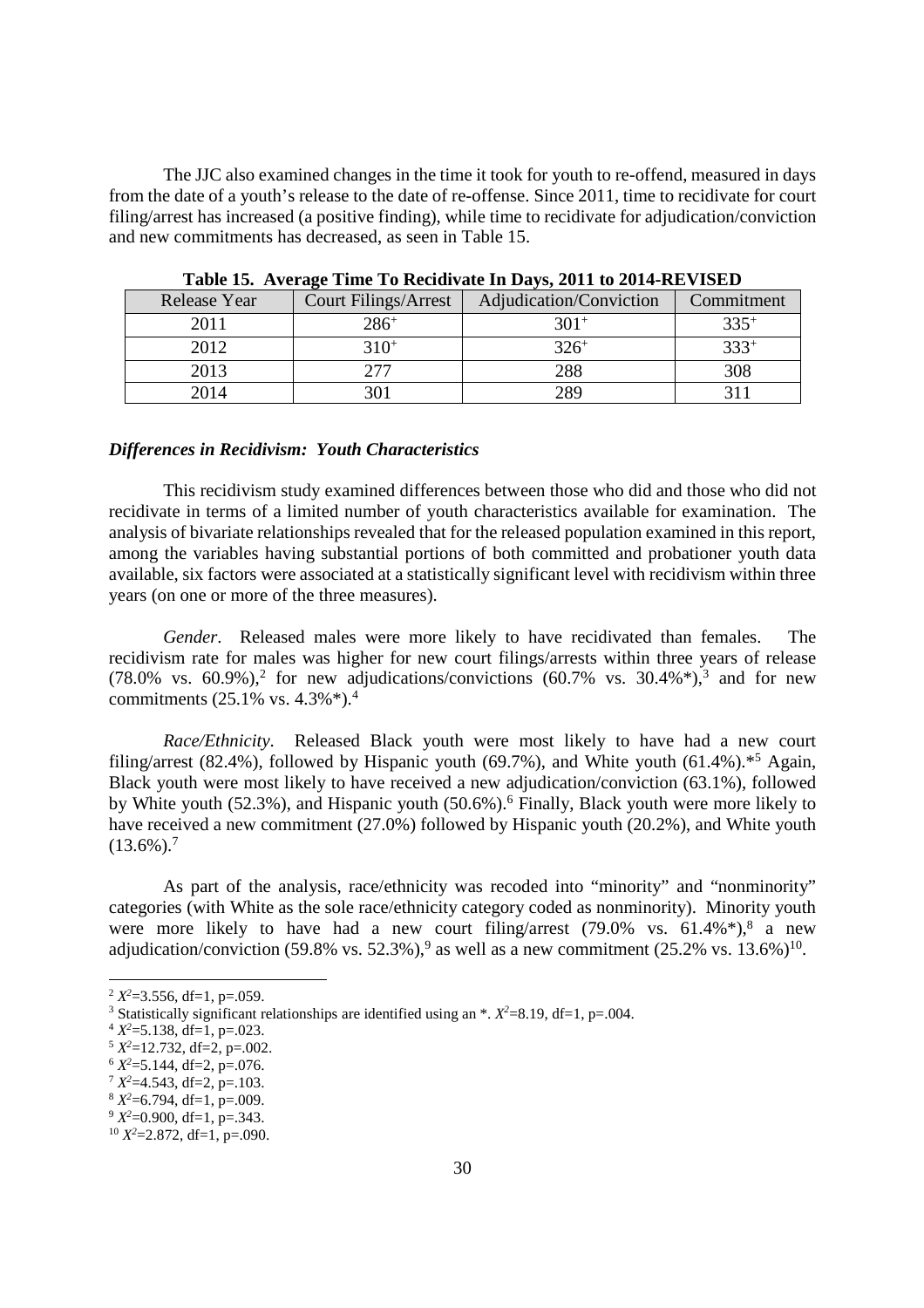*Municipality of Residence*. Released youth were categorized as residing in one of the fifteen most densely populated New Jersey cities (the Urban 15 areas) or not.<sup>11</sup> Those residing in the Urban 15 areas were more likely than those in non-Urban 15 areas to have recidivated based on new court filings/arrests  $(81.0\% \text{ vs. } 73.7\%)$ .<sup>12</sup> Additionally, youth residing in the Urban 15 areas were more likely to have a new adjudication/conviction,  $(65.5\% \text{ vs. } 53.6\%^*)^{13}$  and a new commitment (30.4% vs. 18.7% $*$ ).<sup>14</sup> When honing in on the six most densely populated New Jersey cities,<sup>15</sup> the relationship between recidivism and residence becomes more pronounced. Those residing in the Urban 6 areas were more likely than those in any other areas to have recidivated based on new court filings/arrests (82.4% vs. 73.6%\*).<sup>16</sup> Additionally, youth residing in the Urban 6 areas were more likely to have a new adjudication/conviction  $(68.3\% \text{ vs. } 53.2\%)^{17}$  and a new commitment (33.1% vs.  $18.3\%$ <sup>\*</sup>).<sup>18</sup>

*Number of Adjudications*. The average number of adjudications of delinquency accumulated by youth at the time of commitment/admission to the JJC (both prior and current adjudications) was 6.1. The average number of adjudications for youth who experienced a new court filing/arrest within three years of release was higher than for those who did not (6.4 vs. 5.1<sup>\*</sup>).<sup>19</sup> The same was true for new adjudications/convictions (6.6 vs. 5.4<sup>\*</sup>),<sup>20</sup> and for new commitments  $(6.3 \text{ vs. } 6.0).^{21}$ 

*Type of Offense.* Youth committed/admitted to the JJC for weapon offenses were most likely to have had a new court filing/arrest within three years (96.3%), followed by those entering with drug offenses (87.5%), Violations of Probation (VOPs, 81.8%), public order (75.0%), property offenses (70.4%), and then persons offenses  $(68.3\%)$ <sup>\*22</sup> For new adjudications/convictions, the highest rate was for weapon offenses (74.1%), followed by VOPs  $(67.2\%)$ , drug offenses  $(66.7\%)$ , public order offenses  $(65.0\%)$ , property offenses  $(55.6\%)$ , and finally persons offenses  $(46.5\%)$ <sup>\*23</sup> Finally, for new commitments, the highest rate was for weapon offenses (33.3%), followed by VOPs (28.5%), public order offenses (25.0%), property offenses (18.5%), and then person offenses (18.3%).<sup>24</sup>

*Degree of Offense*. Youth committed/admitted to the JJC for disorderly persons or petty disorderly persons offenses (DP/PDP) were more likely to have had a new court filing/arrest within

 $12 X^2 = 2.772$ , df=1, p=.096.

<u>.</u>

<sup>&</sup>lt;sup>11</sup> The Urban 15 Cities are as follows: Bayonne City, Camden City, Clifton City, East Orange City, Elizabeth City, Irvington Town, Jersey City, Newark City, Passaic City, Paterson City, Toms River Township, Trenton City, Union City, Vineland and Woodbridge Township.

 $13 X^2 = 5.436$ , df=1, p=.020.

 $14 X^2 = 7.011$ , df=1, p=.008.

<sup>&</sup>lt;sup>15</sup> The six most densely populated cities are: Camden, Elizabeth, Jersey City, Newark, Paterson and Trenton.

 $16 X^2 = 3.842$ , df=1, p=.050.

 $17 X^2 = 8.356$ , df=1, p=.004.

 $18 X^2 = 10.669$ , df=1, p=.001.

 $19$  F=6.477, df=1, p=.011.

 $20$  F=7.851, df=1, p=.005.

 $21$  F=0.233, df=1, p=.630.

 $22 X^2 = 15.650$ , df=5, p=.008.

 $2^3$   $X^2$ =16.502, df=5, p=.006.

<sup>24</sup> *X 2*=5.796, df=5, p=.327.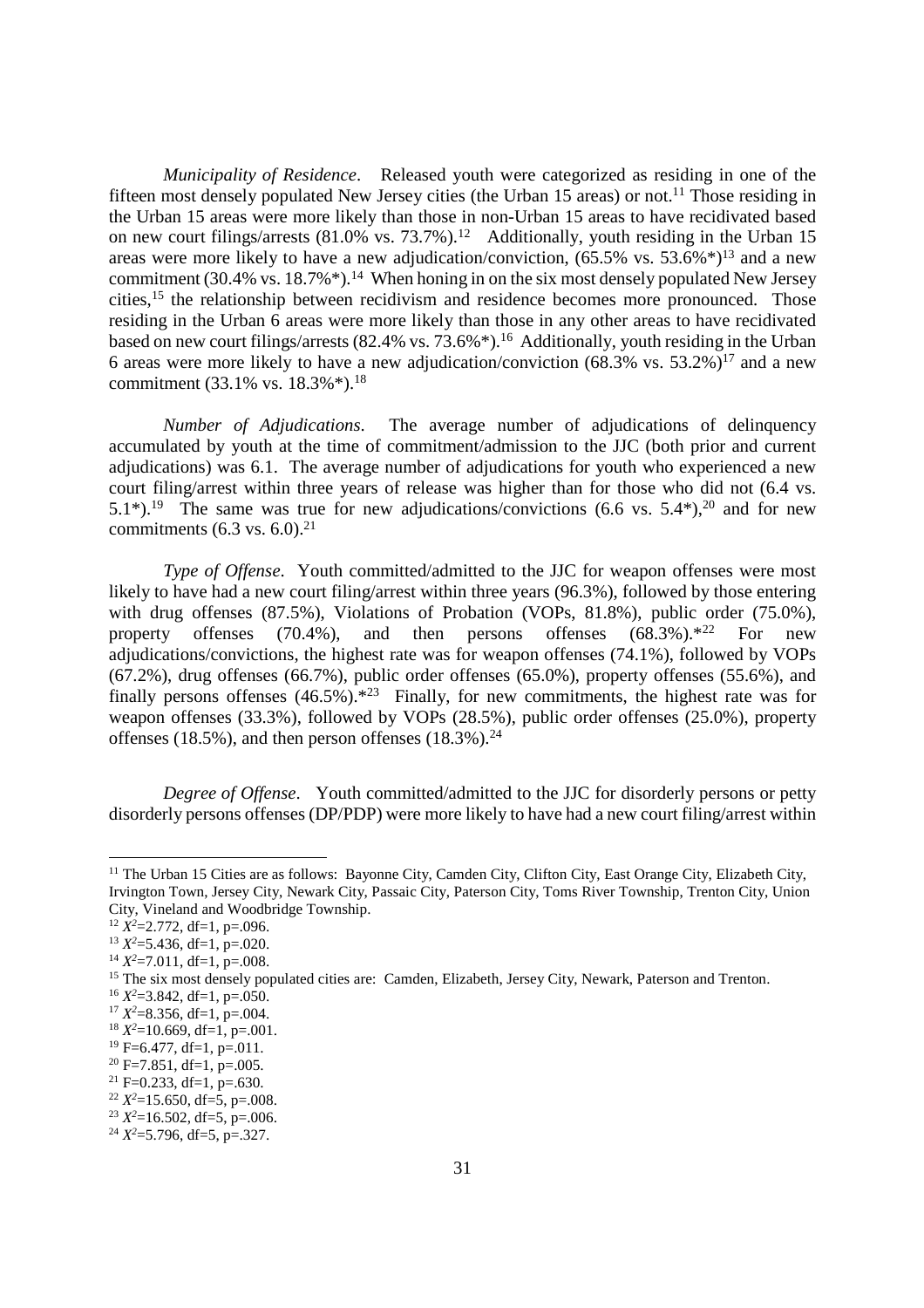three years (88.9%), followed by those entering with VOPs (which have no designated degree)  $(81.8\%)$ ,  $3<sup>rd</sup>$  degree offenses (77.1%),  $2<sup>nd</sup>$  degree offense (73.5%),  $4<sup>th</sup>$  degree offenses (71.4%), and finally  $1<sup>st</sup>$  degree offenses (69.0%).<sup>25</sup> For new adjudications/convictions, the highest rate was for youth with DP/PDP offenses (77.8%), followed by VOPs (67.2%), followed by 3<sup>rd</sup> degree offenses  $(64.6\%)$ ,  $2<sup>nd</sup>$  degree offenses (52.9%), 4<sup>th</sup> degree offenses (50.0%) and then 1<sup>st</sup> degree offenses  $(41.4\%)$ <sup>\*26</sup> Finally, for new commitments, youth with DP/PDP offenses had the highest recidivism rate  $(27.8\%)$ , followed by VOPs  $(25.8\%)$ ,  $2<sup>nd</sup>$  degree offenses  $(23.5\%)$ ,  $3<sup>rd</sup>$  degree offenses (22.9%),  $4<sup>th</sup>$  degree offenses (21.4%), and  $1<sup>st</sup>$  degree offenses (13.8%).<sup>27</sup>

*Additional Factors*. Several additional characteristics of released juveniles were examined, with a primary concern for their relationship with *new court filings/arrests* within three years. The focus of the further analysis was on areas of youths' functioning, needs, and prior delinquency and placement history. For these additional variables, data are collected either exclusively or largely on JJC's committed youth (rather than on JJC's probationers). As a result, the findings are relevant largely for the JJC's committed population.

- Recidivists were found to score higher on the JJC's Initial Classification & Custody Document (ICCD) which guides placement decisions and serves as a broad measure of prior delinquency and placement history. The average ICCD score for recidivists was 12.7, compared with 12.4 for non-recidivists.<sup>28</sup>
- The Comprehensive Informational Assessment tool assesses levels of need on eight separate life domains along with an overall assessment of total need. The domains include: family/household; educational/vocational; substance abuse; peers/role models; attitudes/behaviors; use of time/leisure activity; medical/physical health; and psychological/mental health. The analysis considered the relationship between four of these needs areas and recidivism. Recidivists were found to have higher need scores than nonrecidivists regarding substance abuse, 5.2 vs.  $3.7,*^{29}$  education/vocation, 4.1 vs.  $3.3^{30}$ peers/role models, 4.0 vs. 3.5,\*<sup>31</sup> and use of time/leisure 2.3 vs. 1.5.<sup>32</sup>

### **REHABILITATION AND REENTRY PROGRAMMING ANALYSES**

Youth involved with the JJC receive the same basic curricula in three common programs. New Freedom is a cognitive-behavioral substance abuse curriculum that works with residents' thinking patterns to affect and redirect future behavior through the stages of change. The Phoenix curriculum is built on a motivational enhancement and cognitive-behavioral model, and is specifically targeted toward disentangling youth from gangs. And ART (aggression replacement training) focuses on the underlying philosophy that every act of adolescent aggression, whether in

<u>.</u>

 $28$  F=0.160, df=1, p=.690.

 $25 X^2 = 6.221$ , df=5, p=.285.

 $2^6$   $X^2$ =16.453, df=5, p=.006.

 $2^7 X^2 = 5.062$ , df=5, p=.408.

 $29$  F=13.541, df=1, p=.000.

 $30$  F=16.700, df=1, p=.000.

 $31$  F=6.665, df=1, p=.010.

 $32$  F=18.772, df=1, p=.000.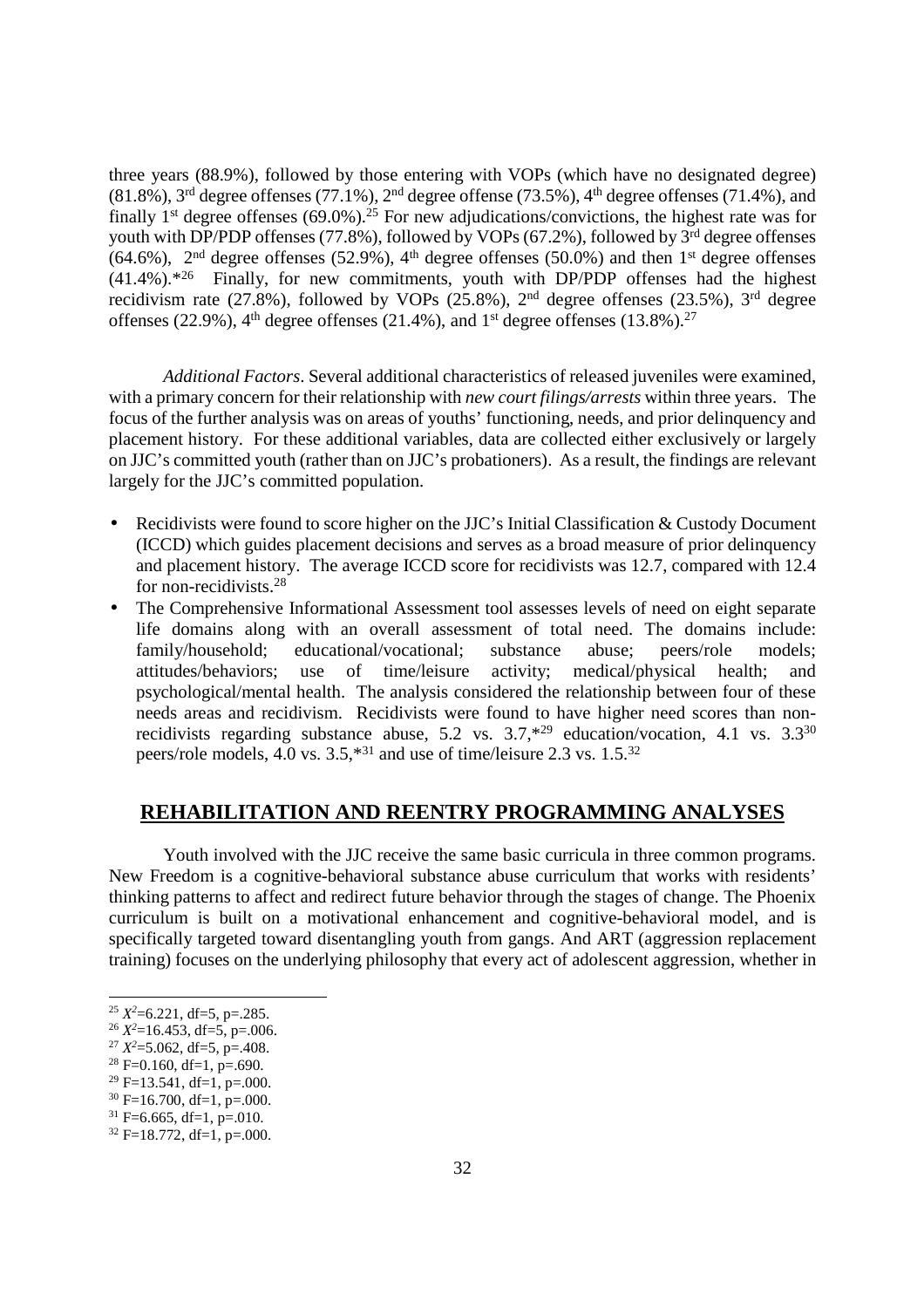school, at home, or in the community, has both external and internal causes. ART is an evidencedbased cognitive behavioral intervention that consists of three components: anger control, behavioral skills, and moral reasoning.

There are a few key intervention strategies that differ significantly based on each youth's needs and risk factors. This recidivism study examined differences between those who did and those who did not recidivate in terms of several key interventions provided by the JJC. This analysis focused on *new court filings/arrests* within three years (unless otherwise noted).

*Sex Offender Treatment.* Sex offender specific treatment is provided in both the secure and residential environments. Of the entire cohort, 7.2% of the youth received sex offender treatment. Of that subgroup, 40.7% received the treatment in a residential program and 59.3% received that treatment in a secure care environment. The recidivism rate for those in secure care receiving sex offender treatment was 33.3% and 27.3% for those receiving sex offender treatment in a residential setting.<sup>33</sup> The number of cases in each of these populations is very small ( $n=16$  for secure and n=11) for residential sex offender programs.

*Substance Abuse Treatment.* Of the entire cohort, 34.7% received intensive substance abuse treatment. Like sex offender specific treatment, intensive substance abuse treatment is provided in both secure and residential environments. Of the youth receiving intensive substance abuse treatment, 71.0% received the majority of their treatment in a residential setting and 29.0% received the majority of their intensive treatment in a secure setting. Some youth received intensive substance abuse treatment in both venues. For the purpose of this analysis, these youth were classified according to the venue in which they receive the majority of their substance abuse treatment—secure or residential. The recidivism rate for those receiving most of their intensive substance abuse treatment in secure care was 68.4%, as compared to 86.0% for those receiving the majority of their intensive substance abuse treatment in a residential setting.\*<sup>34</sup>

*Transitional Reentry Programs.* In 2009, the JJC started transitional programs in certain residential facilities on a small scale. Transitional programs are available for both committed and probationer youth (males). Committed youth attend as a condition of their parole, and probationers attend when they have completed a community residential program and have been granted a release date. This transitional setting allows residents to gain responsibility gradually as they prepare to return to their community, in a facility that is closer to their home. The youth receive education in their home school district or at the transitional program, which follows the Core Curriculum Content Standards of the NJ Department of Education. Each youth receives a myriad of other services that are best suited to meet his release plan, including career exploration, health/wellness, life skills, family reunification or independent living. Residents are permitted to visit their homes, schools, religious services and work sites in accordance with program policies. A resident's stay can range from two weeks to 45 days. Program completion is determined by each resident's behavior, their individual completion of transitional goals and the recommendation of the transitional team.

<u>.</u>

 $33$  F=0.287, df=1, p=0.597.

 $3^4$   $X^2$ =6.511, df=1, p=.039.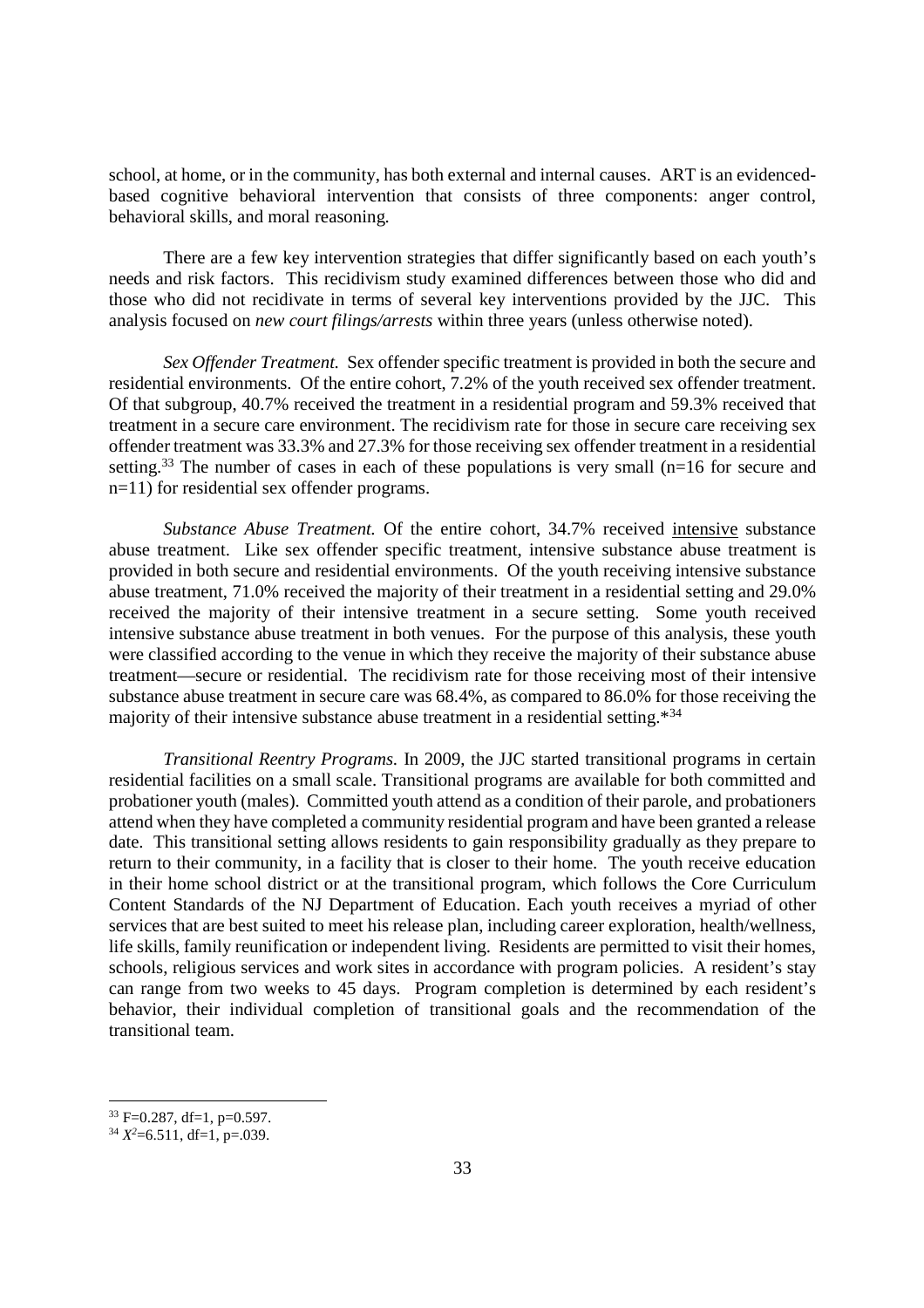By 2014, these transitional programs had taken root in three locations. At Essex Residential, starting in 2009, youth from Essex, Hudson and Union counties could be assigned to this transitional setting. In 2010, the Southern Transitional program began for Atlantic County residents. In 2014, Vineland Preparatory Academy also had a transitional component which served kids from Camden and Cumberland counties. In the 2014 cohort, 39.5% of the youth participated in these programs. Youth participating in a transitional program had a higher recidivism rate  $(83.9\%)$  than youth who did not participate in a transitional program  $(72.4\%)$ <sup>35</sup> As the transitional programs continue to expand and achieve full implementation, the goal is to see better outcomes for youth participating in the fully implemented transitional programs.

*High School Completion.* For youth without a high school diploma or GED, the JJC provides a full, year-round academic program aligned to Core Curriculum Content Standards of the Department of Education. Additionally, while 19.6% of youth entering the JJC had their GED or diploma prior to intake, 47.3% had their GED or diploma when exiting the JJC, a substantial gain. Of those without a high school credential when leaving, the mean age was 17.7, so a primary contributing factor for their lack of graduation is age.

Youth who had a GED or high school diploma when leaving the JJC in 2014 were less likely to be arrested (Figure 4, 70.2% vs. 82.8%\*).<sup>36</sup> In addition, kids with a high school credential were less likely to be adjudicated (Figure 5, 53.4% vs.  $63.6\%$ <sup>\*) $37$ </sup> or committed (Figure 6, 18.0%) vs.  $28.8\%$ <sup> $\ast$ )<sup>38</sup> within three years than those who did not have a high school credential.</sup>



**Figure 4. Recidivism rate for high school graduates vs. non-graduates (arrests)** 

<sup>37</sup> *X <sup>2</sup>*=4.077, df=1, p.043.

<sup>&</sup>lt;u>.</u> <sup>35</sup> *X <sup>2</sup>*=6.742, df=1, p=.009.

<sup>36</sup> *X <sup>2</sup>*=8.372, df=1, p.004.

 $38 X^2 = 6.063$ , df=1, p.014.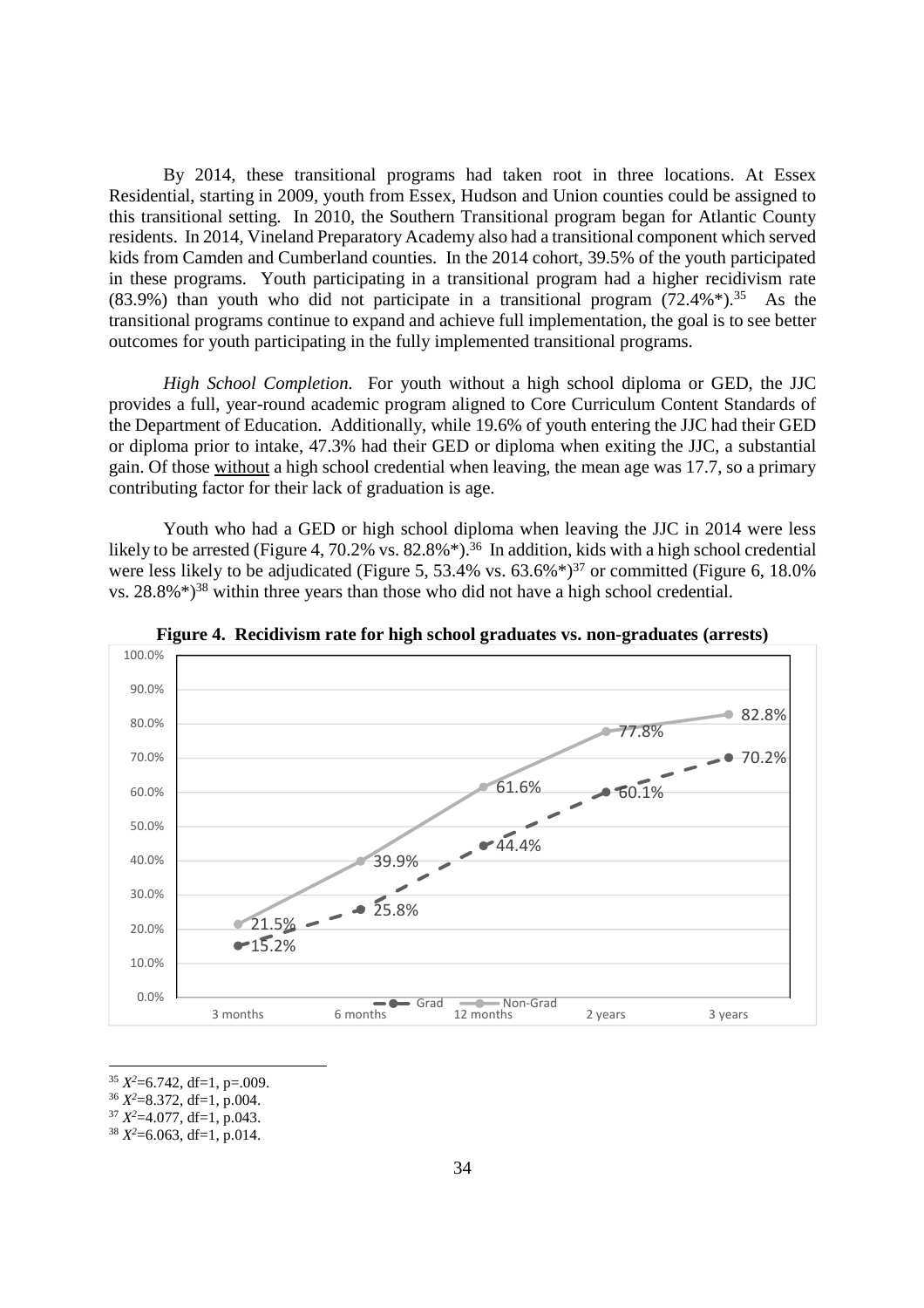

**Figure 5. Recidivism rate for high school graduates vs. non-graduates (convictions)** 

**Figure 6. Recidivism rate for high school graduates vs. non-graduates (commitments)** 

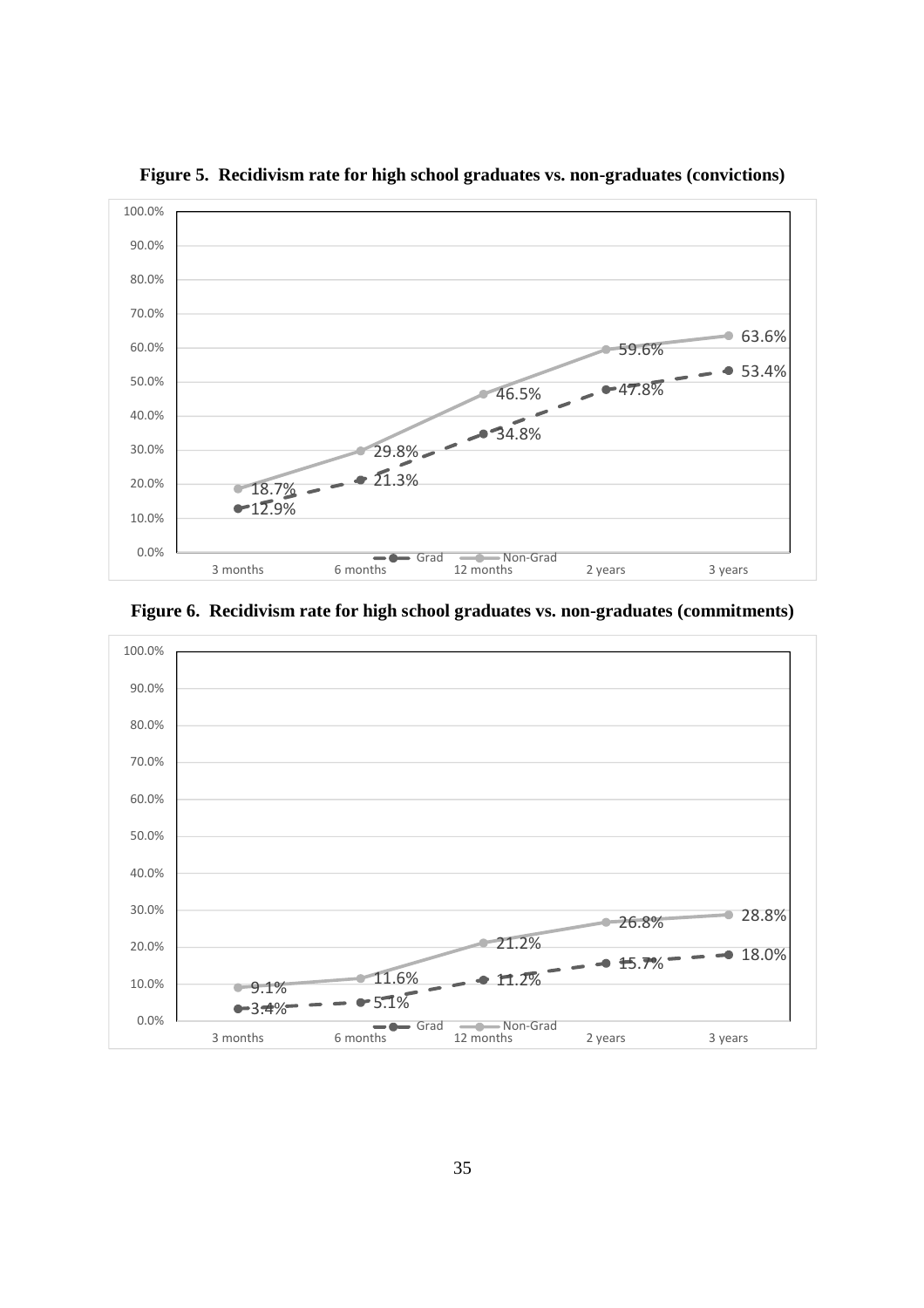*Type of Facility.* Finally, this analysis compared recidivism across residential and secure care settings in a more in-depth way, again focusing on rearrest/court filings, but considering additional time frames, including time to recidivism.

Youth departing residential programs had slightly lower rates of rearrest/court filings within three years (76.6%) than youth departing secure settings (77.3%).<sup>39</sup> Moreover, youth who departed secure settings recidivated 34 days sooner than youth departing residential settings (278 vs. 312 days).<sup>40</sup> The average number of days until arrest for those six kids departing day programs was 470 days. Similarly, youth who spent a majority (51% or more) of their time in custody in secure care recidivated sooner than youth who spent a majority of their time in residential programs  $(290 \text{ vs. } 311 \text{ days}).^{41}$ 

#### **CONCLUSION**

This report is the eighth in a series of reports measuring various outcomes relative to New Jersey's adult and juvenile offender populations and meets a legislative mandate. To this end, the New Jersey Department of Corrections (DOC), the New Jersey State Parole Board (SPB) and the Juvenile Justice Commission (JJC) examined the recidivism of a select cohort of offenders (juvenile and adult) released from the custody of each respective law enforcement agency in calendar year 2014. In addition to measuring overall recidivism levels, this report describes adult and juvenile cohort characteristics and analyzes those factors associated with recidivism. Both supervised (SPB) and unsupervised (DOC) releases were examined in the analyses.

For the purposes of this report, the DOC defines recidivism in agreement with the Department of Justice, Bureau of Justice Statistics and the Pew Center on the States, while the JJC defines recidivism in accordance with the National Council of Juvenile Correctional Administrators (CJCA). For the adult analysis, the analysis is expanded beyond the usual recidivism measure of reincarceration to also include data on rearrest, reconviction, and reincarceration for a community supervision violation that occurs during the follow-up period. For the juvenile analysis, recidivism was defined as a new offense that would be a crime if perpetrated by an adult, committed by a previously-adjudicated youth who has been released from a program or returned to the community. A three-year follow-up period was utilized for all analyses.

For adult offenders in 2014, the State of New Jersey had a lower rate from 2013 for rearrest, and maintained similar rates of reconvictions and reincarceration post-release. Approximately 70% of adult inmates released in 2014 did not return to prison within the threeyear follow-up period. Overall, these rates are better than national estimates. A 2014 Bureau of Justice Statistics (BJS) report analyzing recidivism rates in 30 states found that after a threeyear period, 67.8% of inmates were rearrested and 45.2% were reconvicted. Further, 49.7% of

<u>.</u>

<sup>39</sup> *X <sup>2</sup>*=0.023, df=1, p=.879.

 $40$  F=1.942, df=2, p=.145.

 $^{41}$  F=0.501, df=1, p=.480.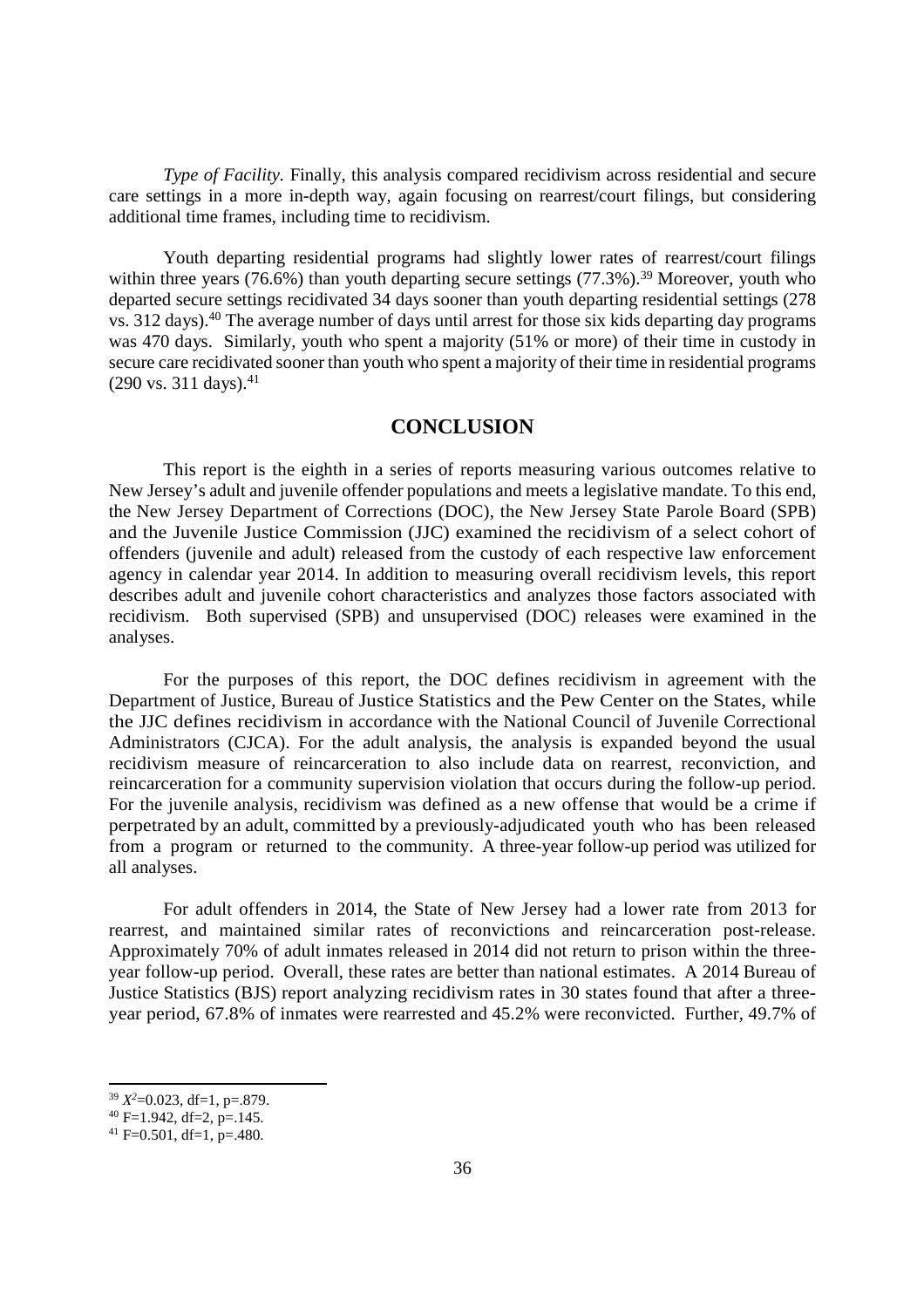inmates experienced a return to prison.<sup>42</sup> A more recent report exploring recidivism within nine years of release also concluded that 68% of releases were rearrested within a three-year time frame.<sup>43</sup> The recidivism outcomes presented in this report again place New Jersey well below the estimates for the 30 states included in both BJS studies.

In a 2015 publication from the Brennan Center for Justice at the New York University School of Law, New Jersey was praised for its crime rate and prison population reduction. From 2011-2014, New Jersey reduced its prison population by 9.5% and the crime rate decreased by 20% during this period.<sup>44</sup> The results of the present analyses support the notion that New Jersey has continued to demonstrate a pattern of simultaneously reducing recidivism and the crime rate while maintaining public protection.

Despite the gains made in recidivism and crime rate deductions, the findings of this report highlight the continued difficulty many inmates face upon re-entry, particularly within 12 months. Nearly 53% of releases with a rearrest event are rearrested within the first 12 months of release. After this one-year mark, rearrest rates drop significantly. These rates are consistent with national trends,<sup>45</sup> but are concerning nonetheless. The DOC is firmly committed to providing inmates in its custody with programming and resources that will place them in a better position to succeed at the completion of their sentences. The Department aims to not only protect the public by operating safe, secure and humane correctional facilities, but also providing proper classification, appropriate treatment of inmates and offering programs in the areas of education, behavior modification and substance use treatment that promote successful reentry into society. Specifically, the Department has provided those in DOC custody with licensed substance use disorder treatment and other programming to prevent substance use and relapse. The DOC has worked closely with the Department of Human Services to tailor licensing standards to a correctional setting, thus providing inmates with the same treatment opportunities available in the community. Licensed drug treatment programs are now available at eight Residential Community Release Program facilities, and, after an extensive planning and renovation process, Mid-State Correctional Facility reopened in April 2017 as the first licensed, clinically driven drug treatment prison operated by the DOC.

The Department has also continued its efforts to provide educational services to those in custody with great success. While completing their sentences, large numbers of inmates are earning their high school and equivalency diplomas and associate degrees. The Department offers a wide range of vocational programming and has issued increasing numbers of industry-based vocational certificates so that inmates are better prepared for meaningful employment once released. Finally, as offenders complete their sentences and prepare to return to the community, they receive assistance in obtaining necessary identification documents. Assistance is also

<u>.</u>

<sup>42</sup> Durose, M., Cooper, A., & Snyder, H. (2014). Recidivism of Prisoners Released in 30 States in 2005: Patterns from 2005 to 2010. Bureau of Justice Statistics, US Dept. of Justice, & Office of Justice Programs.

<sup>43</sup> Alper, M. & Durose, M.R. (2018). 2018 Update on Prisoner recidivism: A 9-Year Follow-Up Period (2005-2014). Bureau of Justice Statistics, US Dept. of Justice, & Office of Justice Programs.

<sup>44</sup> Eisen, L-B., & Chettiar, I. (2015). The Reverse Mass Incarceration Act. Brennan Center for Justice at New York University School of Law. Available at: https://www.brennancenter.org/publication/reverse-mass-incarceration-act

<sup>45</sup> Durose, M., Cooper, A., & Snyder, H. (2014). Recidivism of Prisoners Released in 30 States in 2005: Patterns from 2005 to 2010. Bureau of Justice Statistics, US Dept. of Justice, & Office of Justice Programs.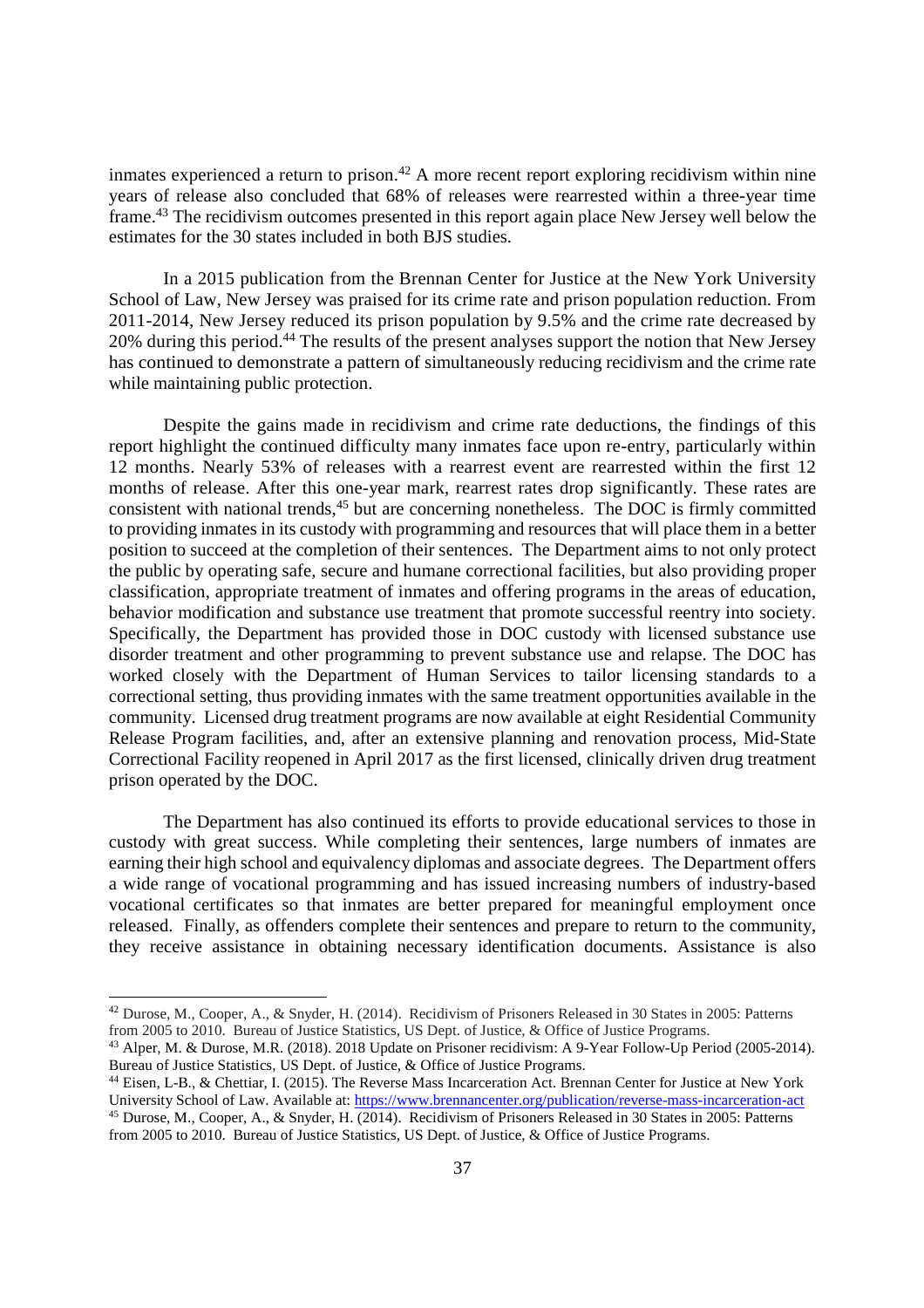provided in such areas as family reunification and linkage to housing as well as other important resources.

In this regard, the results of the present analyses support the missions of the DOC. RCRP participation is related to decreased rates of recidivism post-release. RCRP work release participation is related to increased rates of employment in the short-term (i.e., within 12 months of release). Inmates who participate in drug programming have lower rates of recidivism after release and participation in vocational education is related to decreased counts of rearrests, reconvictions, and reincarcerations. Vocational education participation is related to higher employment rates within 3 years following release. Finally, TABE scores significantly improve between the first and last tests for those who are included in mandatory education coursework. The DOC will continue to examine these data to ensure that the Department is making a positive difference in the lives of inmates as they prepare for reentry, resulting in improved public safety in communities throughout New Jersey and beyond.

For the juvenile cohort, the Juvenile Justice Commission followed the justice system activity of its released youth for three full years after each had been released from custody. Specifically, at the three-year point, 76.9% of the youth released had a court filing/arrest, 58.9% had a new offense leading to an adjudication/conviction, and 23.9% had a new offense leading to a new commitment to the JJC or to State prison. Importantly, an examination of juvenile recidivism rates over a four-year period (2011-2014) indicates recidivism rates have decreased for all three measures. New court filings/arrests have decreased by 5.6 percentage points, new adjudications/convictions have decreased by 4.9 percentage points, and new commitments have decreased by 5.3 percentage points. It is important to note that when examined by secure environment versus residential stays, youth participating in residential programs were generally more successful following release to the community.

To provide context for these results, it is worth noting that the juvenile justice literature reports that juveniles placed in State correctional programs across the country return to offending and to the correctional system at high rates, and often very quickly. The 2014 publication by the Pew Charitable Public Trusts entitled, "Measuring Juvenile Recidivism," notes the difficulties in comparing states' juvenile recidivism rates due to varying data collection techniques. Some correctional agencies do not track recidivism regularly or include detailed measures of recidivism. In addition, the length of time offenders are followed may also vary from state to state. And, some jurisdictions do not track juvenile offenders' involvement with the adult system.

The extent of identified personal, family and community/neighborhood risk factors faced by youth placed with the JJC underscore the challenges to achieving sustained, successful reintegration back to the community. The JJC continues to work to strengthen communities and families.

It is important to note that all juveniles leaving JJC custody receive parole supervision, unlike the adult system. The JJC's Office of Juvenile Parole and Transitional Services begins working with residents early in their stay to prepare an individualized transition-release plan. In addition, while this report focuses solely on the 377 individuals released from the JJC's care in 2014, the JJC serves a total population of more than 15,000 annually including youth served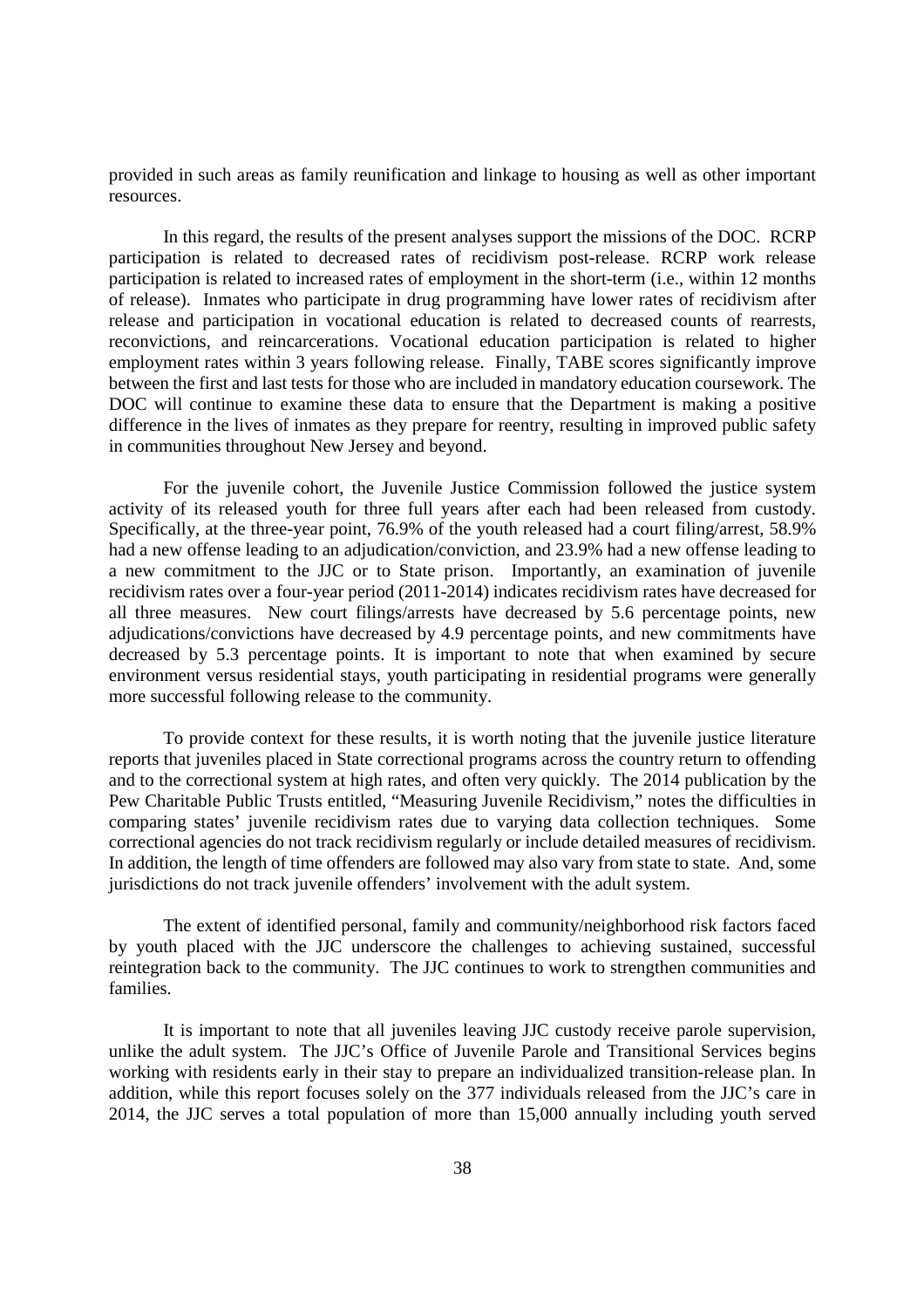through its Office of Local Programs and Services, and its secure and residential programs. The Office of Local Programs and Services administers funding to develop and implement a coordinated, community-based continuum of programs and services to address the needs of at-risk and court-involved youth in the community. This continuum of services includes delinquency prevention programs, court diversion programs, detention alternatives, dispositional options, and re-entry programs. The juvenile arrest rate in New Jersey, and nationally, has decreased steadily over the past decade. These data demonstrate that the JJC's efforts, including parole services, the Juvenile Detention and Alternatives Initiative, and community-based prevention programs, are having a significant impact on overall public safety. Since the empirical research in the field indicates that placement in a correctional facility is among the strongest predictors of recidivism, the importance of the JJC's work as it relates to serving youth in these community-based settings is clear.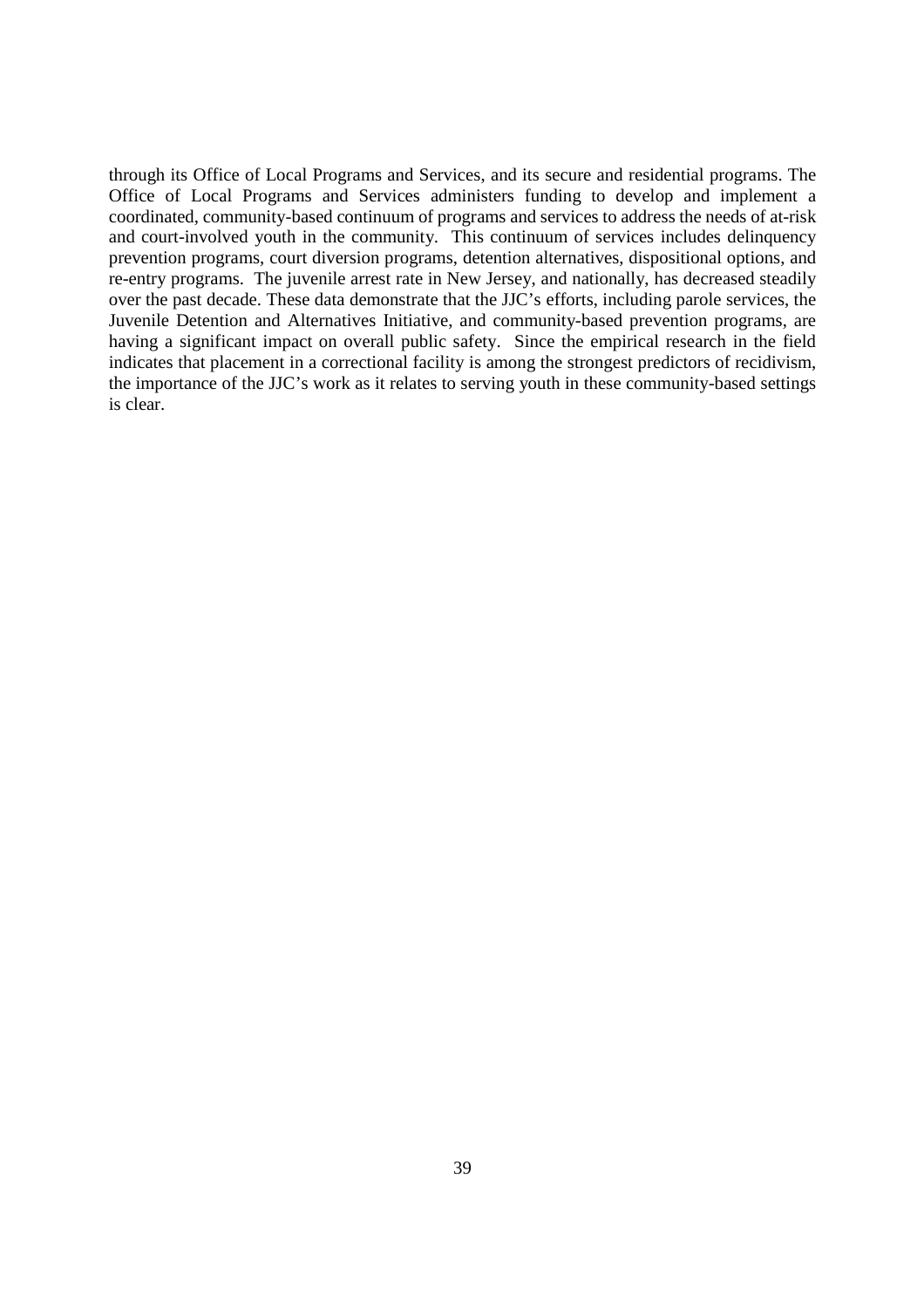

**Kaplan-Meier Survival Curves for Days of Survival in Community Before a Rearrest Event**